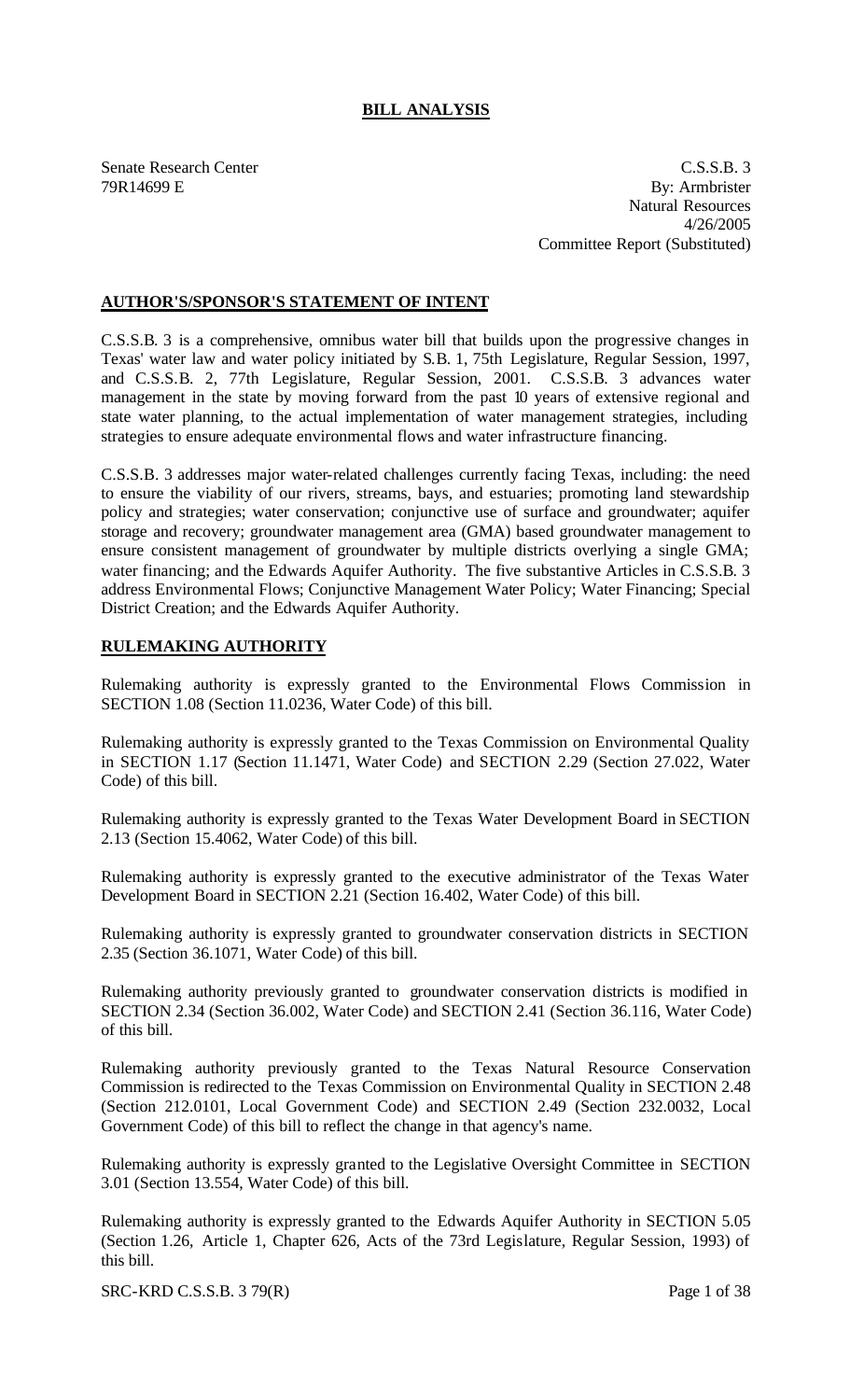## **SECTION BY SECTION ANALYSIS**

## ARTICLE 1. ENVIRONMENTAL FLOWS

SECTION 1.01. Amends the heading to Section 5.506, Water Code, to read as follows:

Sec. 5.506. EMERGENCY SUSPENSION OF PERMIT CONDITION RELATING TO, AND EMERGENCY AUTHORITY TO MAKE AVAILABLE WATER SET ASIDE FOR, BENEFICIAL INFLOWS TO AFFECTED BAYS AND ESTUARIES AND INSTREAM USES.

SECTION 1.02. Amends Section 5.506, Water Code, by adding Subsection (a-1) and amending Subsections (b) and (c), as follows:

(a-1) Authorizes state water that is set aside by the Texas Commission on Environmental Quality (TCEQ) to meet the needs for freshwater inflows to affected bays, estuaries, and instream uses under Section  $11.1471(a)(2)$  to be made available temporarily for other essential beneficial uses if TCEQ finds that an emergency exists that cannot practically be resolved in another way.

(b) Requires TCEQ to give written notice of the proposed action, rather than suspension, to the Texas Parks and Wildlife Department (TPWD) before TCEQ suspends a permit condition under Subsection (a) or makes water available temporarily under Subsection (a-1). Requires TCEQ to give TPWD an opportunity to submit comments on the proposed action, rather than suspension, for a period of 72 hours from receipt of the notice and requires TCEQ to consider those comments before issuing an order implementing the proposed action, rather than imposing suspension.

(c) Authorizes TCEQ to suspend a permit condition under Subsection (a) or make water available temporarily under Subsection (a-1) without notice except as required by Subsection (b).

SECTION 1.03. Amends Section 5.701(j), Water Code, to provide that a fee is not required for a water right that is deposited into the Texas Water Trust.

SECTION 1.04. Amends Section 11.002, Water Code, by adding Subdivisions (15), (16), (17), (18), and (19) to define "environmental flow analysis," "environmental flow regime," "environmental flow standards," "flows commission," and "science advisory committee."

SECTION 1.05. Amends Section 11.023(a), Water Code, to authorize state water to be appropriated, stored, or diverted for specific uses, to the extent that state water has not been set aside by TCEQ under Section 11.1471(a)(2) to meet downstream instream flow needs or freshwater inflow needs.

SECTION 1.06. Amends Section 11.0235, Water Code, by amending Subsections (c) and (e) and adding Subsections  $(d-1)$ ,  $(d-2)$ ,  $(d-3)$ ,  $(d-4)$ ,  $(d-5)$ , and  $(f)$ , as follows:

(c) Provides that the legislature has expressly required TCEQ, while balancing all other public interests to consider and, to the extent practicable, provide for the freshwater inflows and instream flows necessary to maintain the viability of the state's streams, rivers, bay, and estuary systems in TCEQ's regular granting of permits for the use of state waters. Requires all permit conditions relating to freshwater inflows to affected bays, estuaries, and instream flow needs, as an essential part of the state's environmental flows policy, to be subject to temporary suspension if necessary for water to be applied to essential beneficial uses during emergencies.

(d-1) Requires the state to have a process with specific timelines for prompt action to address environmental flow issues in the state's major basin and bay systems, especially those systems in which unappropriated water is still available, based on legislative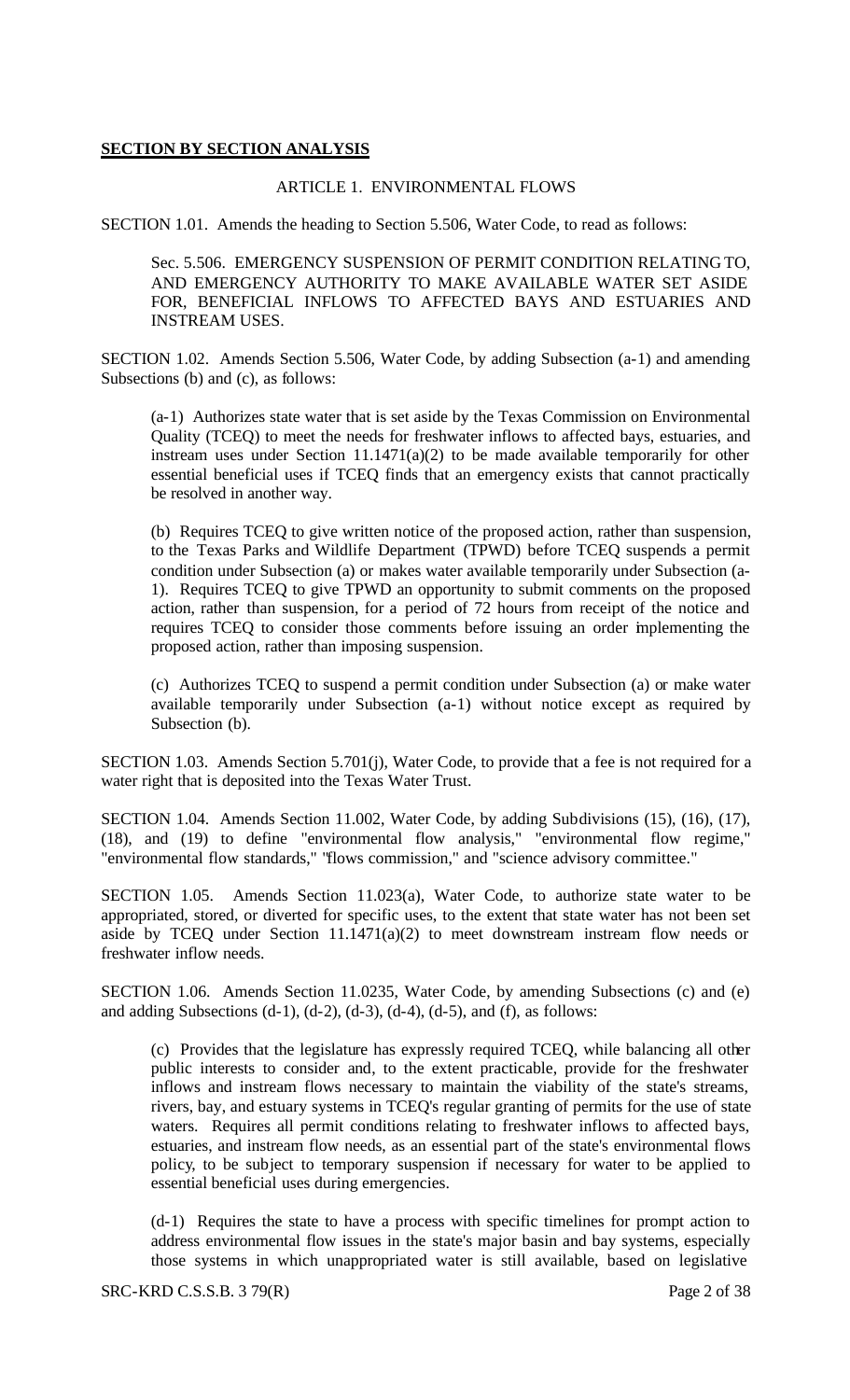findings that provide certainty in water management and development and provide adequate protection of the state's streams, rivers, bays, and estuaries.

(d-2) Sets forth legislative findings regarding basins in which water is available for appropriation and those in which the unappropriated water will be set aside for instream flow and freshwater inflow protection and recommendations for TCEQ's plan of action.

(d-3) Sets forth legislative findings regarding limitations on freshwater inflow needs for bays and estuaries, proposed state improvements, and more extensive reviews and examinations of program details.

(d-4) Sets forth legislative findings regarding the management of water to meet instream flow and freshwater inflow needs, to be evaluated on a regular basis and adapted to reflect scientific improvements and future changes, and the development of management strategies for specific environmental flow needs.

(d-5) Sets forth legislative findings regarding recommendations for state action to protect instream flows and freshwater inflows through a regional consensus-based approach involving balanced representation throughout the state.

(e) Provides that pressures and demands on water resources require priorities to be effectively addressed by detailing the manner in which environmental flow standards are to be developed using the environmental studies and determine the manner in which those standards will be integrated into the regional water planning and water permitting process.

(f) Sets forth legislative acknowledgement of the need for effective implementation of the approach provided by this chapter in order to protect instream flows and freshwater inflows, thus requiring more effective water rights administration and enforcement systems than currently available.

SECTION 1.07. Amends the heading to Section 11.0236, Water Code, to read as follows:

Sec. 11.0236. ENVIRONMENTAL FLOWS COMMISSION.

SECTION 1.08. Amends Section 11.0236, Water Code, by amending Subsections (a)-(c), (e)- (j), (n), and (o), and adding Subsection (p), as follows:

(a) Sets forth the creation of the Environmental Flows Commission (flows commission), in place of the Study Commission on Water for Environmental Flows (study commission).

(b) Sets forth members of the flows commission. Deletes existing text requiring additional members serving on the study commission.

(c) Sets forth requirements for members appointed to positions under Subsection (b)(1). Deletes existing text regarding additional requirements for membership.

(e) Provides that each member of the flows commission serves at the will of the person who appointed the member.

(f) through (i) Makes conforming changes.

(j) Requires the flows commission, in evaluating the options for providing adequate environmental flows, to take notice of the strong public policy imperative that exists in this state recognizing that environmental flows are important to the biological health of our public and private lands, streams and rivers, and bay and estuary systems and are high priorities in the water management process. Requires the flows commission to specifically address ways that the ecological soundness of those systems will be ensured in the water administration, enforcement, and allocation process and appropriate methods to encourage persons voluntarily to convert reasonable amounts of existing water rights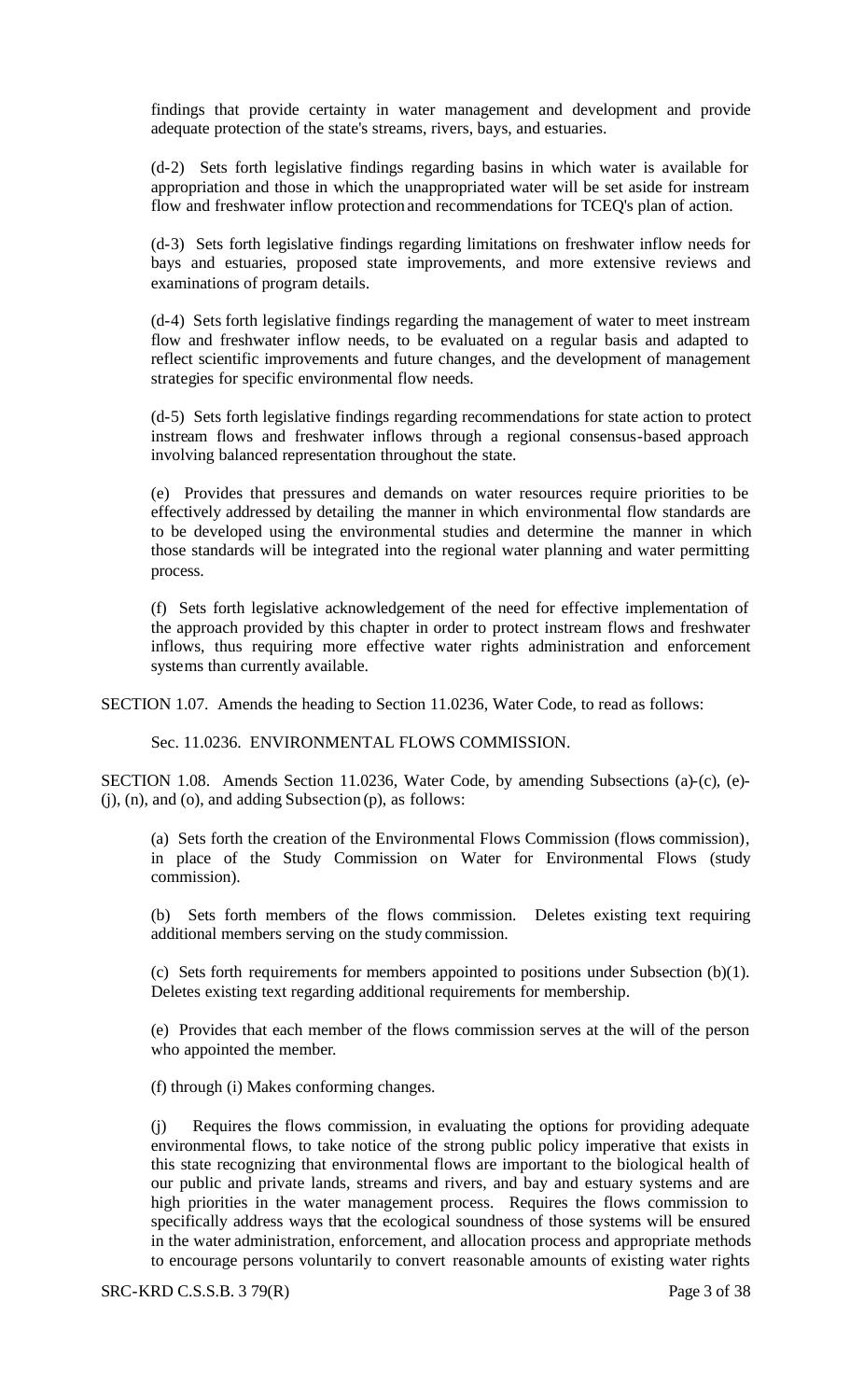to use for environmental flow protection, temporarily or permanently. Makes conforming and nonsubstantive changes.

(n) Authorizes the flows commission to adopt rules, procedures, and policies as needed to administer this section, to implement its responsibilities, and to exercise its authority under Sections 11.02361 and 11.02362.

(o) Provides that Chapter 2110 (State Agency Advisory Committees), Government Code, does not apply to the size, composition, or duration of the flows commission.

(p) Requires the flows commission to issue and promptly deliver to specific government officials, not later than December 1, 2006, and every two years thereafter, copies of a report summarizing specific hearings, proposed legislation, progress made in the implementation of Sections 11.02361 and 11.02362, and any other findings and recommendations of the flows commission. Deletes existing text abolishing the study commission and providing for the expiration of this section.

SECTION 1.09. Amends Subchapter B, Chapter 11, Water Code, by adding Sections 11.02361 and 11.02362, as follows:

Sec. 11.02361. TEXAS ENVIRONMENTAL FLOWS SCIENCE ADVISORY COMMITTEE. (a) Provides that the Texas Environmental Flows Science Advisory Committee (science advisory committee) consists of at least five but not more than nine members appointed by the flows commission.

(b) Requires the flows commission to appoint persons who will provide an objective perspective and diverse technical experience in specific fields pertinent to the evaluation of environmental flows to the science advisory committee.

(c) Provides that members of the science advisory committee serve five-year terms expiring March 1. Provides that a vacancy on the science advisory committee is filled by appointment by the co-presiding officers of the flows commission for the unexpired term.

(d) Provides that Chapter 2110, Government Code, does not apply to the size, composition, or duration of the science advisory committee.

(e) Requires the science advisory committee to serve as an independent scientific body to advise and make recommendations to the flows commission on issues relating to the science of environmental flow protection and develop recommendations to help provide overall direction, coordination, and consistency relating to specific issues concerning environmental flows.

(f) Requires TCEQ, TPWD, and the Texas Water Development Board (TWDB), to assist the flows commission in assessing the extent to which the recommendations of the science advisory committee are considered and implemented, to provide written reports to the flows commission, at intervals determined by the flows commission, that describe the actions taken by each agency in response to each recommendation, those recommendations not implemented, and reasons for it not being implemented.

Sec. 11.02362. DEVELOPMENT OF ENVIRONMENTAL FLOW REGIME RECOMMENDATIONS. (a) Requires the flows commission, no later than November 1, 2005, and for the purposes of this section, to define the geographical extent of each river basin and bay system in the state for the purpose of developing environmental flow regime recommendations under this section and adoption of environmental flow standards under Section 11.1471.

(b) Requires the flows commission to give priority in descending order to the following river basin and bay systems of the state for the purpose of developing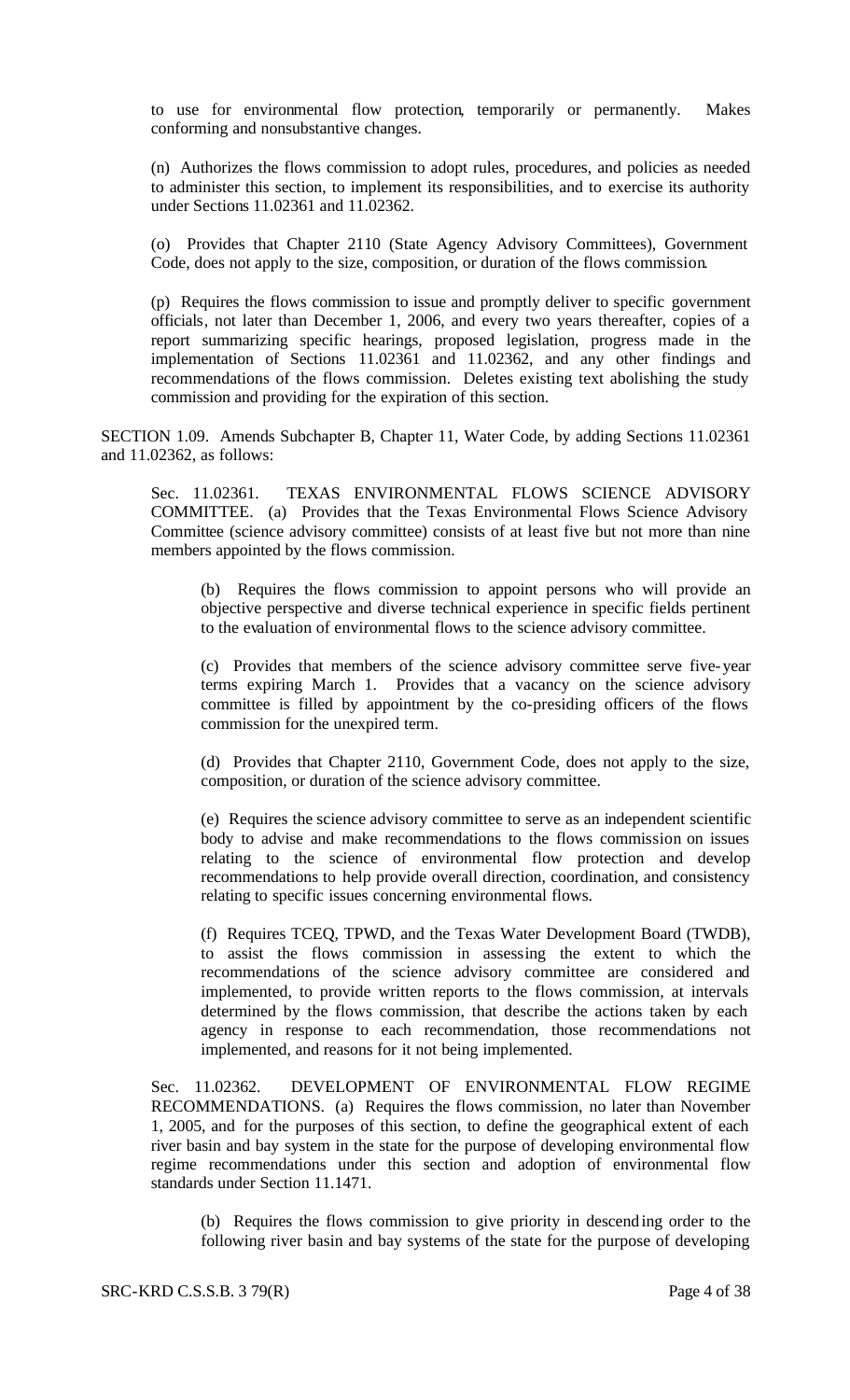environmental flow regime recommendations and adopting environmental flow standards:

(1) the river basin and bay system consisting of the Trinity and San Jacinto Rivers and Galveston Bay and the river basin and bay system consisting of the Sabine and Neches Rivers and Sabine Lake Bay;

(2) the river basin and bay system consisting of the Colorado and Lavaca Rivers and Matagorda and Lavaca Bays and the river basin and bay system consisting of the Guadalupe, San Antonio, and Aransas Rivers, and Copano, Aransas, and San Antonio Bays; and

(3) the river basin and bay system consisting of the Nueces River and Corpus Christi and Baffin Bays, the river basin and bay system consisting of the Rio Grande, the Rio Grande estuary, the Lower Laguna Madre, and the Brazos River and its associated bay and estuary system.

(c) Requires that for the river basin and bay systems listed in Subsection  $(b)(1)$ :

(1) the flows commission appoint the basin and bay area stakeholders committee not later than November 1, 2005;

(2) the basin and bay area stakeholders committee establish a basin and bay expert science team not later than March 1, 2006;

(3) the basin and bay expert science team finalize environmental flow regime recommendations and submit them to the basin and bay area stakeholders committee, the flows commission, and TCEQ not later than March 1, 2007;

(4) the basin and bay area stakeholders committee submit to TCEQ its comments on and recommendations regarding the basin and bay expert science team's recommended environmental flow regime not later than September 1, 2007; and

(5) TCEQ adopt the environmental flow standards as provided by Section 11.1471 not later than September 1, 2008.

(d) Requires the flows commission to appoint the basin and bay area stakeholders committees for the river basin and bay systems listed in Subsection (b)(2), no later than September 1, 2006, and those river basin and bay systems listed in Subsection (b)(3) no later than September 1, 2007. Requires the flows commission to establish a schedule for the performance of the tasks listed in Subsection  $(c)(2)-(5)$  with regard to the river basin and bay systems listed in Subsection  $(b)(2)$  and  $(3)$  that will result in the adoption of environmental flow standards for that river basin and bay system by TCEQ, as soon as is reasonably possible. Requires each basin and bay area stakeholders committee and basin and bay expert science team for a river basin and bay system listed in Subsection (b)(2) or (3) to make recommendations to the flows commission with regard to the schedule applicable to that river basin and bay system. Requires the flows commission to consider the recommendations of the basin and bay area stakeholders committee and basin and bay expert science team, as well as coordinate with, and give appropriate consideration to the recommendations of, TCEQ, TPWD, and the TWDB in establishing the schedule.

(e) Requires the flows commission, for a river basin and bay system or a river basin that does not have an associated bay system in this state not listed in Subsection (b), to establish a schedule for the development of environmental flow regime recommendations and the adoption of environmental flow standards. Requires the flows commission to develop the schedule in consultation with TCEQ, TPWD, TWDB, and the pertinent basin and bay area stakeholders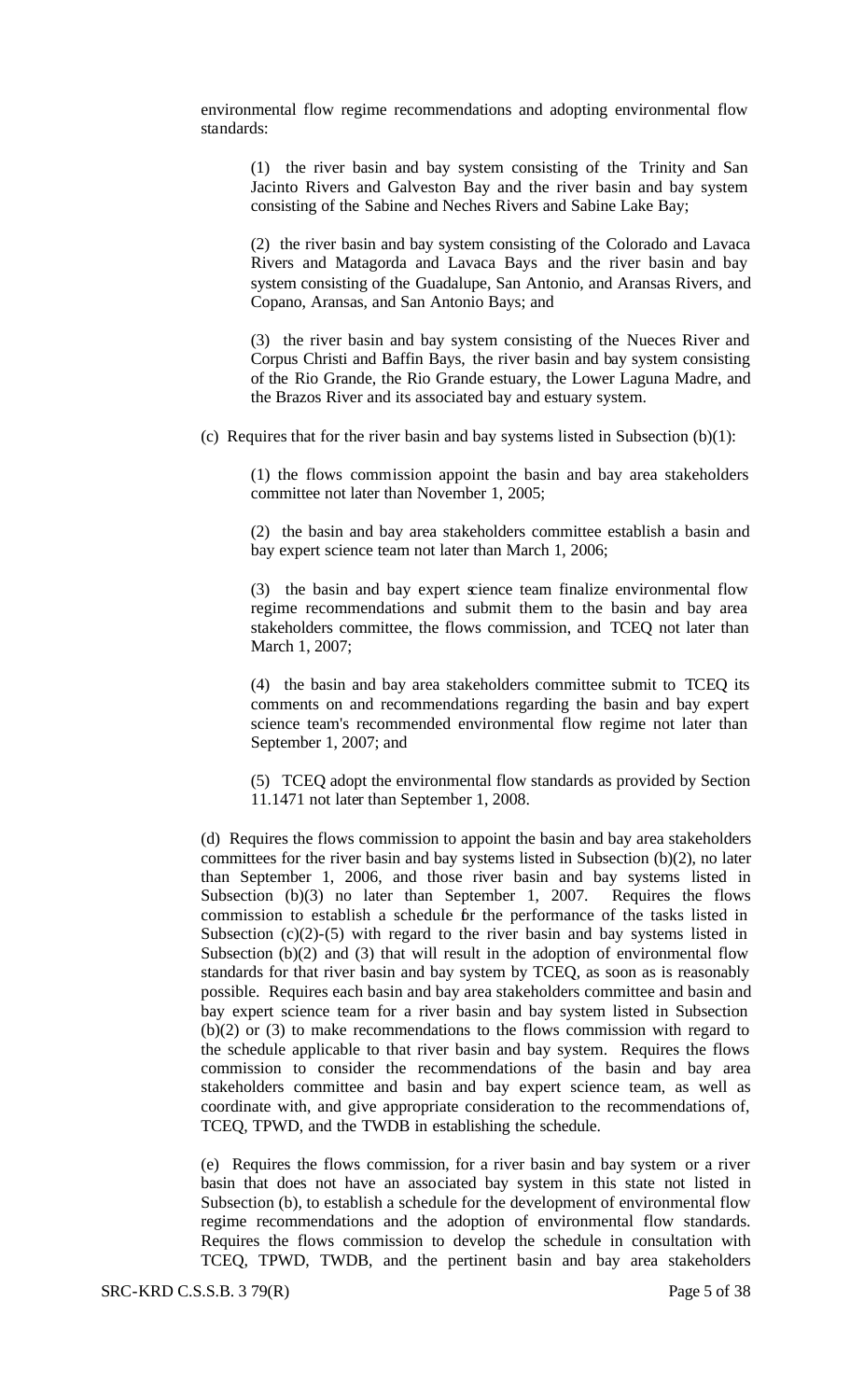committee and basin and bay expert science team. Authorizes the flows commission, on its own initiative or on request, to modify a schedule established under this subsection to be more responsive to particular circumstances, local desires, changing conditions, or time-sensitive conflicts. Provides that this subsection does not prohibit an effort to develop information on environmental flow needs and ways in which those needs can be met by a voluntary consensusbuilding process, in a river basin and bay system for which the flows commission has not yet established a schedule for the development of environmental flow regime recommendations.

(f) Requires the flows commission to appoint a basin and bay area stakeholders committee for each river basin and bay system in this state for which a schedule for the development of environmental flow regime recommendations and the adoption of environmental flow standards is specified by or established under Subsection (c), (d), or (e). Provides that Chapter 2110, Government Code, does not apply to the size, composition, or duration of a basin and bay area stakeholders committee. Requires each committee to consist of at least 17 specific members representing appropriate enumerated stakeholders.

(g) Provides that members of a basin and bay area stakeholders committee serve five-year terms expiring March 1. Requires the remaining members of the committee, if a vacancy occurs on a committee, to appoint a member to serve the remainder of the unexpired termby majority vote.

(h) Requires meetings of the basin and bay area stakeholders committee to be open to the public.

(i) Requires each basin and bay area stakeholders committee to establish a basin and bay expert science team for the river basin and bay system for which the committee is established. Requires establishment of the basin and bay expert science team within six months of committee establishment. Provides that Chapter 2110, Government Code, does not apply to the size, composition, or duration of a basin and bay expert science team. Requires each basin and bay expert science team to be composed of technical experts with special expertise in the river basin and bay system or regarding the development of environmental flow regimes. Authorizes a person to serve as a member of more than one basin and bay expert science team at the same time.

(j) Provides that the members of the basin and bay expert science team serve five-year terms expiring April 1. Provides that a vacancy on a basin and bay expert science team is filled by appointment by the pertinent basin and bay area stakeholders committee to serve the remainder of the unexpired term.

(k) Requires the science advisory committee to appoint one of its members to serve as a liaison to each basin and bay expert science team to facilitate coordination and consistency in environmental flow activities throughout the state. Requires TCEQ, TPWD, and TWDB to provide technical assistance to each basin and bay expert science team including information about the studies conducted under Sections 16.058 (Collection of Bays and Estuaries Data: Conduct of Studies) and 16.059 (Collection of Instream Flow Data: Conduct of Studies), and authorizes them to serve as nonvoting members of the basin and bay expert science team to facilitate the development of environmental flow regime recommendations.

(l) Requires meetings of a basin and bay expert science team, where reasonably practicable, to be open to the public.

(m) Requires each basin and bay expert science team to develop environmental flow analyses and a recommended environmental flow regime for the river basin and bay system for which the team is established through a collaborative process designed to achieve a consensus. Requires the science team, in developing the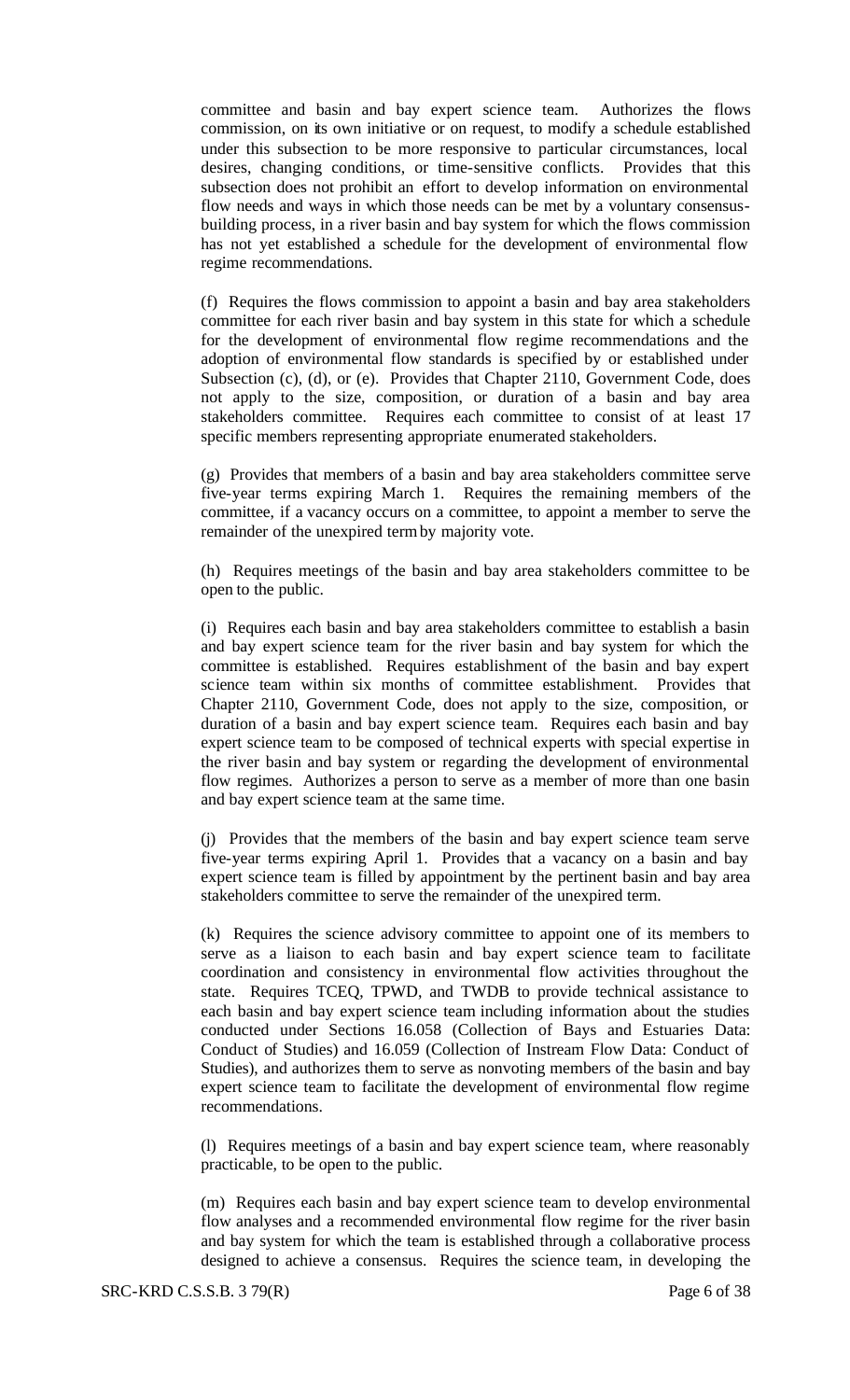analyses and recommendations, to consider all reasonably available science, without regard to the need for the water for other uses, and requires the recommendations to be based solely on the best science available.

(n) Requires each basin and bay expert science team to submit its environmental flow analyses and environmental flow regime recommendations to the pertinent basin and bay area stakeholders committee, the flows commission, and TCEQ in accordance with the applicable schedule specified by or established under Subsection (c), (d), or (e). Prohibits the basin and bay area stakeholders committee and flows committee from changing the environmental flow analyses or environmental flow regime recommendations of the basin and bay expert science team.

(o) Requires each basin and bay area stakeholders committee to review the environmental flow analyses and environmental flow regime recommendations submitted by the committee's basin and bay expert science team and consider them in conjunction with other factors, including the present and future needs for water for other uses related to water supply planning in the pertinent river basin and bay system. Requires the basin and bay area stakeholders committee to develop recommendations regarding environmental flow standards and strategies to meet the environmental flow standards and submit those recommendations to TCEQ and to the flows commission in accordance with the applicable schedule specified or established under Subsection (c), (d), or (e). Requires the basin and bay area stakeholders, in developing its recommendations, to operate on a consensus basis to the maximum extent possible.

(p) Requires each basin and bay area stakeholder committee, with the assistance of the pertinent basin and bay expert science team, in recognition of the importance of adaptive management, after submitting its recommendations regarding environmental flow standards and strategies to meet the environmental flow standards to TCEQ, to prepare and submit a work plan for approval by the flows commission. Sets forth content requirements for the work plan.

(q) Requires the flows commission, with input from the science advisory committee, in accordance with the applicable schedule specified or established under Subsection (c), (d), or (e), to review the environmental flow analyses and environmental flow regime recommendations submitted by each basin and bay expert science team. Requires the flows commission, if appropriate, to submit comments on the analyses and recommendations to TCEQ for use by TCEQ in adopting rules under Section 11.1471. Requires comments to be submitted not later than six months after the date of receipt of the recommendations.

(r) Authorizes an estuary advisory council, in the event TCEQ, by permit or order, has established said council, to continue in full force and effect.

SECTION 1.10. Amends Sections 11.0237(a) and (b), Water Code, to authorize TCEQ to approve an application to amend an existing permit or certificate of adjudication to change the use or to add a use for instream flows dedicated to environmental needs of bay and estuary flows. Provides that in addition to specific sections previously listed, this section does not alter TCEQ's obligations under Sections 11.042(c), 11.1471, 11.150, and 11.152.

SECTION 1.11. Amends Section 11.082(b), Water Code, to authorize the state to seek those penalties [described in Subsection (a)] regardless of whether a watermaster has been appointed for the water division, river basin, or segment of a river basin where the unlawful use [of state water] is alleged to have occurred. Makes a nonsubstantive change.

SECTION 1.12. Amends Section 11.0841, Water Code, by adding Subsection (c), as follows:

(c) Provides that for purposes of this section, TPWD has: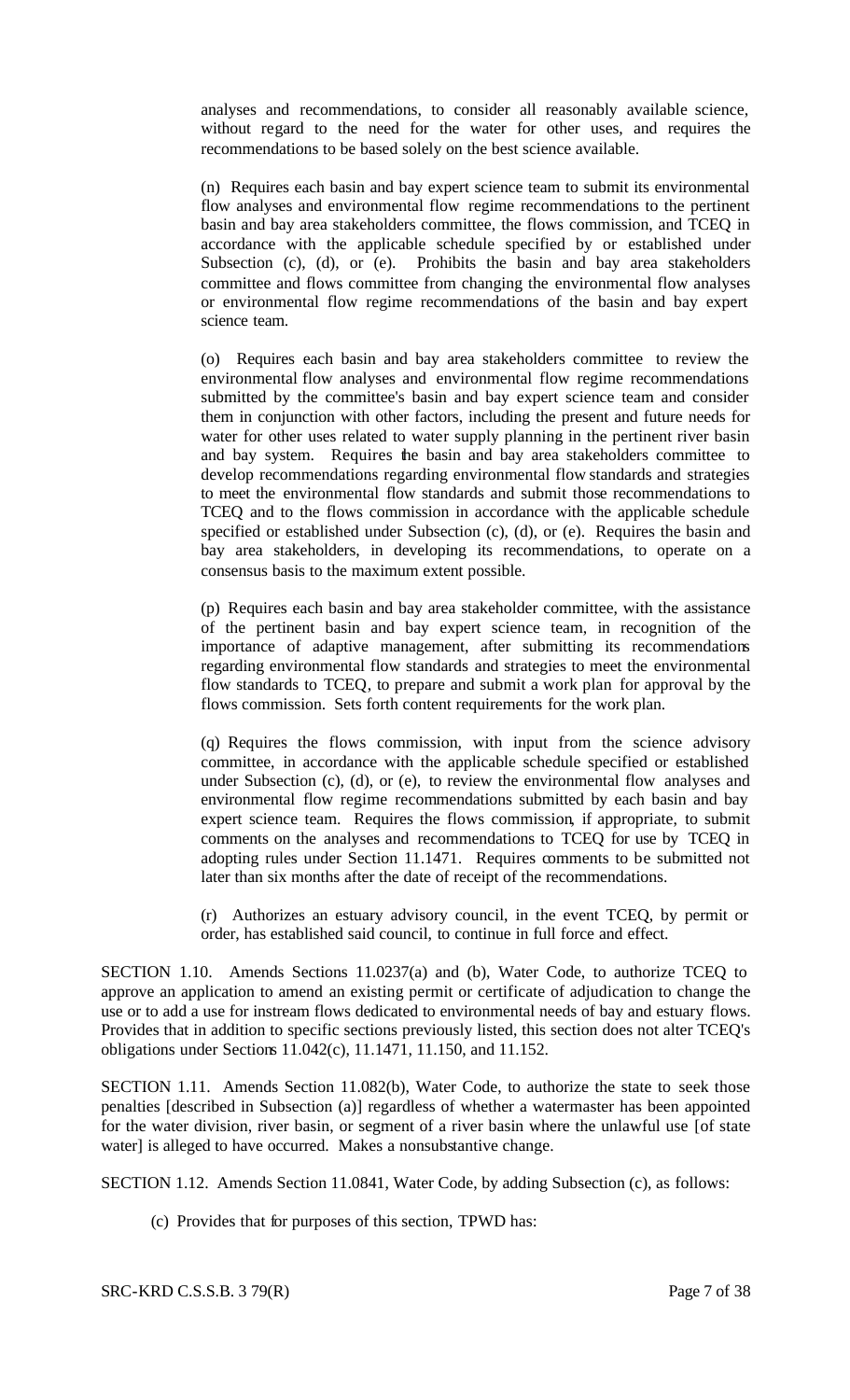(1) the rights of a holder of a water right that is held in the Texas Water Trust, including the right to file suit in a civil court to prevent the unlawful use of such a right; and

(2) the right to act in the same manner that a holder of a water right may act to protect the holder's rights in seeking to prevent any person from appropriating water in violation of a set-aside established by the commission under Section 11.1471 to meet instream flow needs or freshwater inflow needs; and

(3) the right to file suit in a civil court to prevent the unlawful use of a set-aside established under Section 11.1471.

SECTION 1.13. Amends Section 11.0842(a), Water Code, to authorize TCEQ to assess an administrative penalty for a violation relating to a water division or a river basin or segment of a river basin regardless of whether a watermaster has been appointed for the water division or river basin or segment of the river basin. Makes a nonsubstantive change.

SECTION 1.14. Amends Section 11.0843(a), Water Code, to authorize the executive director of TCEQ, or a person designated by the executive director, including a watermaster or the watermaster's deputy, upon witnessing a violation of this chapter, a rule, order, or a water right issued under this chapter, to issue the alleged violator a filed citation alleging that a violation has occurred and providing the alleged violator with specific options. Makes nonsubstantive changes.

SECTION 1.15. Amends Section 11.134(b), Water Code, to require TCEQ to grant the application only if the proposed appropriation considers any applicable environmental flow standards established under Section 11.1471. Makes a nonsubstantive change.

SECTION 1.16. Amends Section 11.147, Water Code, by amending Subsections (b), (d), and (e) and adding Subsections (e-1) and (e-2), as follows:

(b) Requires TCEQ, for permits issued within an area that is 200 river miles of the coast, to commence from the mouth of the river thence inland, to include in the permit any conditions considered necessary to maintain freshwater inflows to any affected bay and estuary system, to the extent practicable when considering all public interests and the studies mandated by Section 16.058 as evaluated under Section 11.1491. Deletes existing text regarding conditions necessary to maintain beneficial inflows.

(d) Requires TCEQ, in determining what conditions to include in the permit under this subsection, to consider the studies mandated by Section 16.059 and any water quality assessment performed under Section 11.150.

(e) Requires TCEQ, in determining what conditions to include in the permit under this subsection, to consider any assessment performed under Section 11.152.

(e-1) Requires any permit for a new appropriation of water or an amendment to an existing water right that increases the amount of water authorized to be stored, taken, or diverted to include a provision allowing TCEQ to adjust the conditions included in the permit or water right to provide for protection of instream flows or freshwater inflows. Requires TCEQ to adjust the conditions upon determining, through an expedited public comment process, that such an adjustment is appropriate to achieve compliance with applicable environmental flow standards adopted under Section 11.1471. Provides that the adjustment:

(1) in combination with any previous adjustments made under this subsection, is prohibited from increasing the amount of the pass-through or release requirement for the protection of instream flows or freshwater inflows by more than 12.5 percent of the annualized total of that requirement contained in the permit as issued or the water right amended;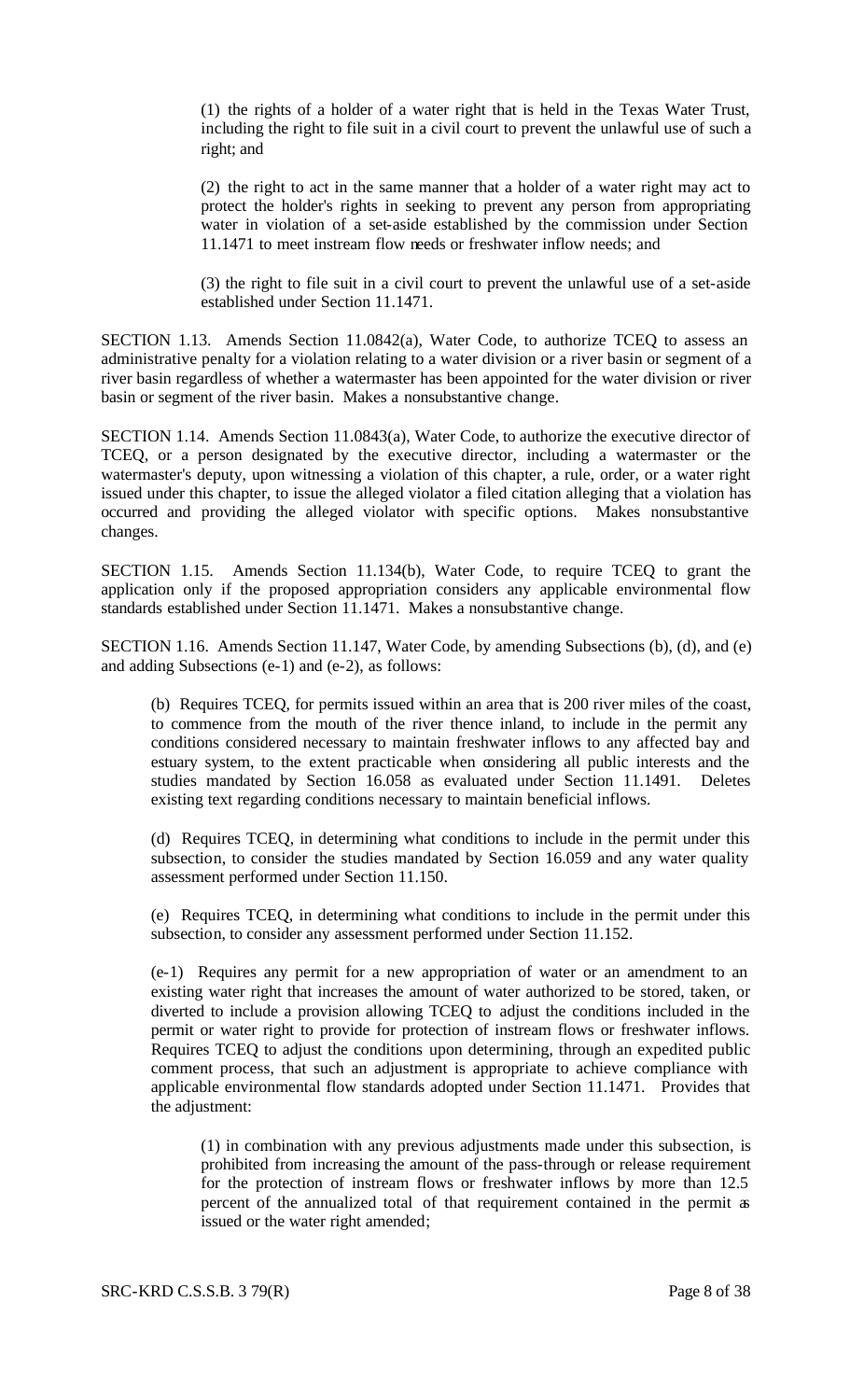(2) is required to be based on appropriate consideration of the priority dates and diversion locations of any other water rights grants in the same river basin that are subject to adjustment under this subsection; and

(3) is required to be based on appropriate consideration of any voluntary contributions to the Texas Water Trust that contribute toward meeting the environmental flows standards. Requires any water right holder making such a donation to be entitled to appropriate credit of such benefits against adjustment of his water right pursuant to Subdivision (1).

(e-2) Requires TCEQ, notwithstanding Subsections (b)-(e), for the purpose of determining the environmental flow conditions necessary to maintain freshwater inflows to an affected bay and estuary system, existing instream uses and water quality of a stream or river, or fish and aquatic wildlife habitats, to apply any applicable environmental flow standard, including environmental flow set-aside, adopted under Section 11.1471 instead of considering the factors specified by those subsections.

SECTION 1.17. Amends Subchapter D, Chapter 11, Water Code, by adding Section 11.1471, as follows:

Sec. 11.1471. ENVIRONMENTAL FLOW STANDARDS AND SET-ASIDES. (a) Requires TCEQ, by rule, to:

> (1) adopt appropriate environmental flow standards for each river basin and bay system in this state that are adequate to support a sound ecological environment, to the maximum extent reasonable considering other public interests and other relevant factors;

> (2) establish an amount of unappropriated water, if available, to be set aside to satisfy the environmental flow standards to the maximum extent reasonable when considering human water needs; and

> (3) establish procedures for implementing an adjustment of the conditions included in a permit or an amended water right as provided by Section 11.147(e-1).

(b) Requires TCEQ, in adopting environmental flow standards for a river basin and bay system under Subsection (a)(1), to consider specific factors regarding the definition of the geographical extent of the river basin and bay system, schedule for the adoption of environmental flow standards, the environmental flow analyses and the recommended environmental flow regime developed by the applicable basin and bay expert science team, recommendations and strategies, specific characteristics of the river basin and bay system, economic factors, the human and other competing water needs in the river basin and bay system, reasonably available scientific information, and any other appropriate information.

(c) Requires environmental flow standards adopted under Subsection (a)(1) to consist of a schedule of flow quantities, reflecting seasonal and yearly fluctuations that may vary geographically by specific location in a river basin and bay system.

(d) Prohibits TCEQ, as provided by Section 11.23, from issuing a permit for a new appropriation or an amendment to an existing water right that increases the amount of water authorized to be stored, taken, or diverted if the issuance of the permit or amendment would impair an environmental flow set-aside established under Subsection (a)(2). Requires a permit for a new appropriation or an amendment to an existing water right that increases the amount of water authorized to be stored, taken, or diverted that is issued after the adoption of an applicable environmental flow set-aside to contain appropriate conditions to ensure protection of the environmental flow set-aside.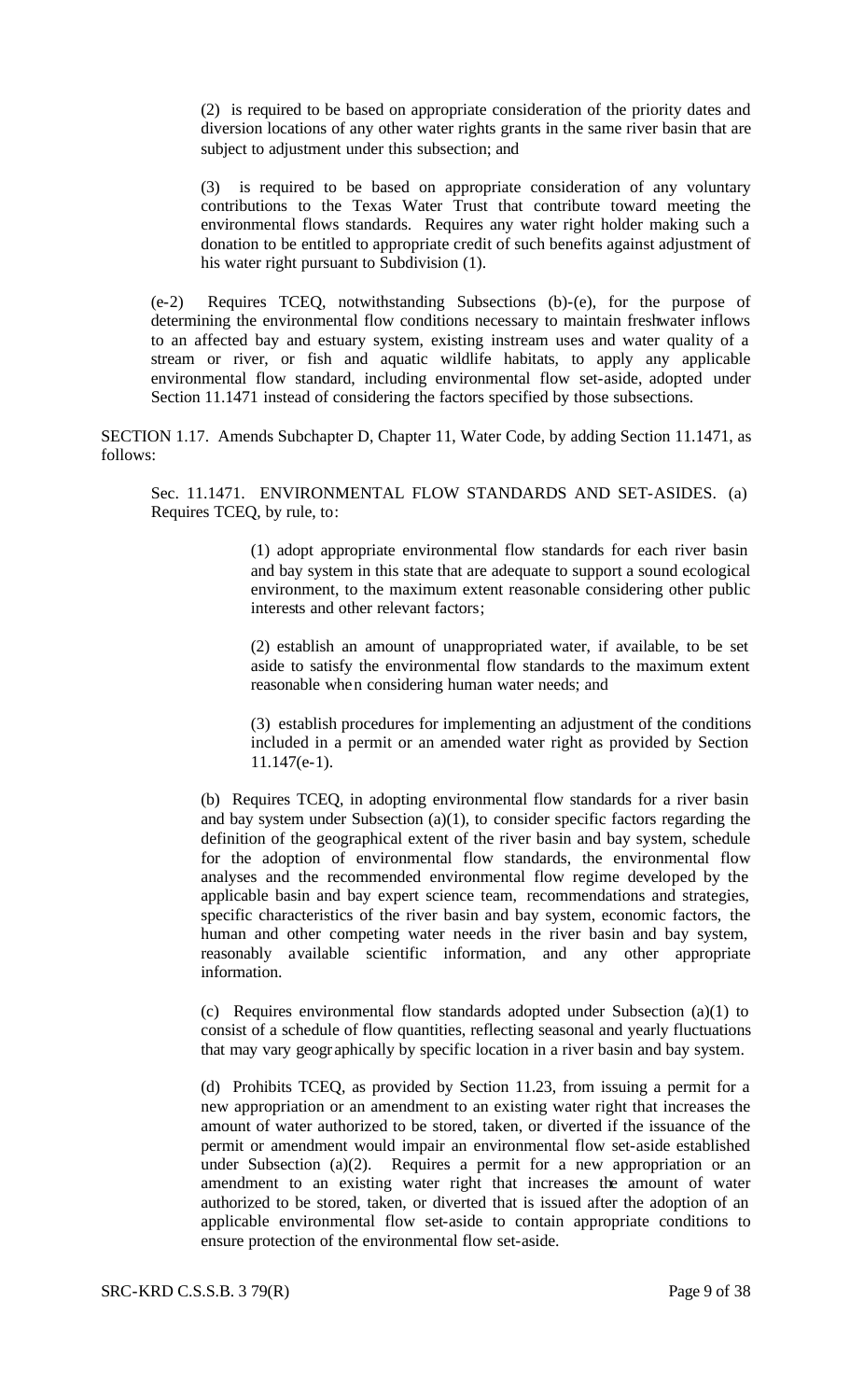(e) Requires an environmental flow set-aside established under Subsection (a)(2) to be assigned a priority date corresponding to the date TCEQ receives environmental flow regime recommendations from the applicable basin and bay expert science team and be included in the appropriate water availability models in connection with an application for a permit for a new appropriation or for an amendment to an existing water right that increases the amount of water authorized to be stored, taken, or diverted.

(f) Authorizes an environmental flow standard or environmental flow set-aside adopted under Subsection (a) to be altered by TCEQ in a rulemaking process undertaken in accordance with a schedule established by TCEQ. Prohibits TCEQ's schedule from providing for the rulemaking process to occur more frequently than once every 10 years unless the applicable work plan approved by the flows commission under Section 11.02362(p) provides for a periodic review under that section to occur more frequently. Authorizes TCEQ, in that event, to provide for the rulemaking process to be undertaken in conjunction with the periodic review upon determining that schedule to be appropriate.

SECTION 1.18. Amends the heading to Section 11.148, Water Code, to read as follows:

Sec. 11.148. EMERGENCY SUSPENSION OF PERMIT CONDITIONS AND EMERGENCY AUTHORITY TO MAKE AVAILABLE WATER SET ASIDE FOR ENVIRONMENTAL FLOWS.

SECTION. 1.19. Amends Section 11.148, Water Code, by adding Subsection (a-1) and amending Subsections (b) and (c), as follows:

(a-1) Authorizes state water that is set aside by TCEQ to meet the needs for freshwater inflows to affected bays and estuaries and instream uses under Section 11.1471(a)(2) to be made available temporarily for other essential beneficial uses, if TCEQ finds that an emergency exists that cannot practically be resolved in another way.

(b) Requires TCEQ, before suspending a permit condition under Subsection (a) or making water available temporarily under Subsection (a-1), to give written notice to TPWD of the proposed action, rather than suspension. Requires TCEQ to give TPWD an opportunity to submit comments on the proposed action within 72 hours from the time TCEQ is required to consider those comments before issuing its order implementing the proposed action. Makes conforming changes.

(c) Authorizes TCEQ to suspend the permit condition under Subsection (a) or make water available temporarily under Subsection (a-1) without notice to any other interested party other than TPWD as provided by Subsection (b).

SECTION 1.20. Amends Section 11.1491(a), Water Code, to require publication of reports completed under this section to be submitted for comment to TCEQ, TPWD, the flows commission, the science advisory committee, and any applicable basin and bay area stakeholders committee and basin and bay expert science team. Makes conforming and nonsubstantive changes.

SECTION 1.21. Amends Section 11.329(g), Water Code, to prohibit TCEQ from assessing costs under this section against a holder of a water right placed in the Texas Water Trust for a term of at least 20 years. Deletes existing text regarding this subsection affecting the fees assessed on a water right holder by TCEQ under specific chapters.

SECTION 1.22. Amends Section 11.404(e), Water Code, to prohibit the court from assessing costs and expenses under this section against a holder of a water right placed in the Texas Water Trust for a term of at least 20 years.

SECTION 1.23. Amends Subchapter I, Chapter 11, Water Code, by adding Section 11.4531, as follows: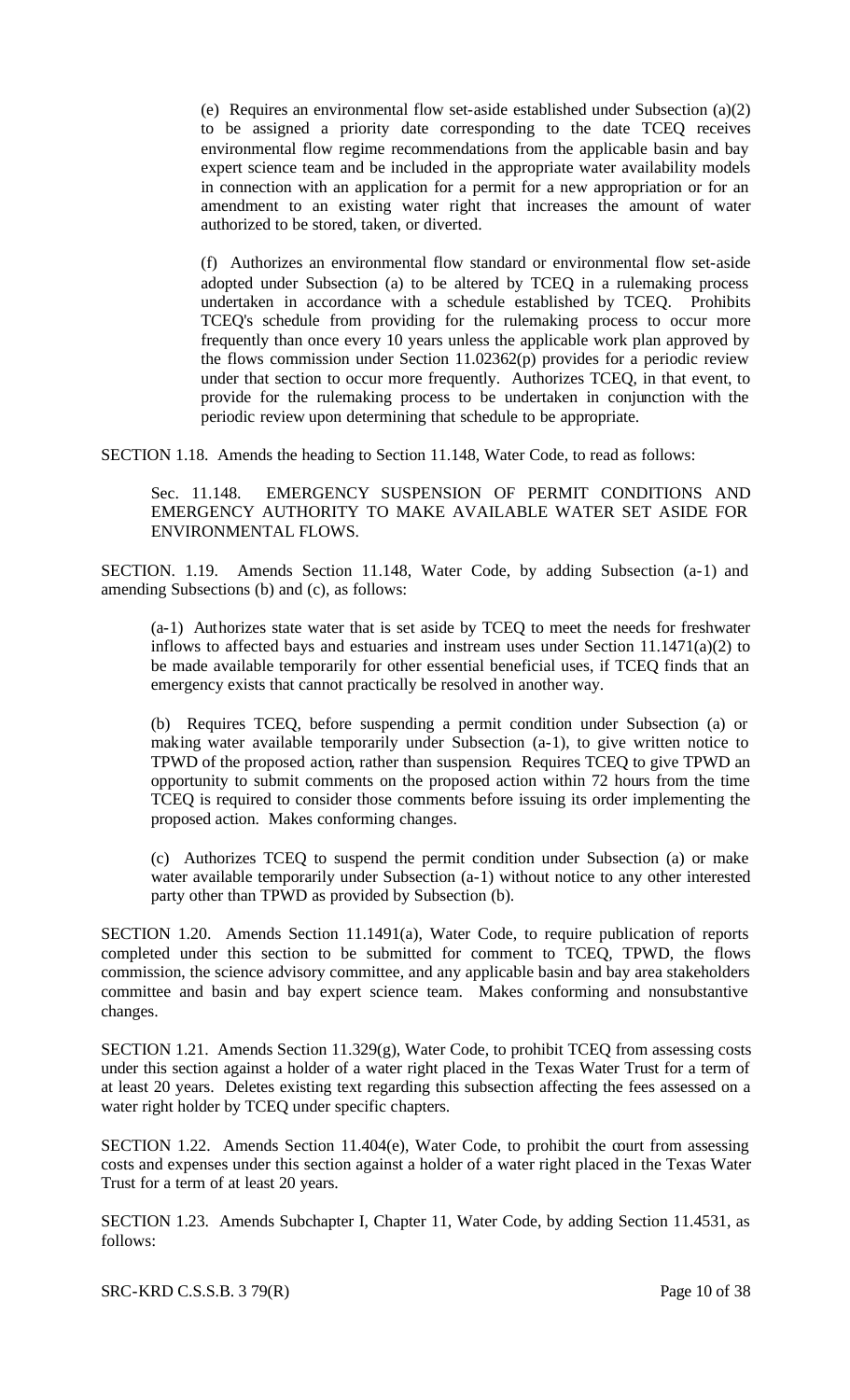Sec. 11.4531. WATERMASTER ADVISORY COMMITTEE. (a) Requires the executive director of TCEQ, for each river basin or segment of a river basin for which the executive director appoints a watermaster under this subchapter, to appoint a watermaster advisory committee consisting of at least nine but not more than 15 members. Requires a member of the advisory committee to be a holder of a water right or a representative of a holder of a water right in the river basin or segment of the river basin for which the watermaster is appointed. Requires the executive director, in appointing members to the advisory committee, to consider geographic representation, amount of water rights held, different types of holders of water rights and users, including water districts, municipal suppliers, irrigators, and industrial users, and experience and knowledge of water management practices.

(b) Provides that an advisory committee member is not entitled to reimbursement of expenses or to compensation.

(c) Provides that an advisory committee member serves a two-year term expiring August 31 of each odd-numbered year and holds office until a successor is appointed.

(d) Requires the advisory committee to meet within 30 days after the date the initial appointments have been made and to select a presiding officer to serve a one-year term. Requires the committee to meet regularly as necessary.

(e) Requires the advisory committee to make specific recommendations, reviews, and comments, and perform other advisory duties to the executive director of TCEQ.

SECTION 1.24. Amends Section 11.454, Water Code, as follows:

Sec. 11.454. DUTIES AND AUTHORITY OF THE WATERMASTER. Provides that Section 11.327 applies to the duties and authority of a watermaster appointed for a river basin or segment of a river basin under this subchapter in the same manner as the section applies to the duties and authority of a watermaster appointed for a water division under Subchapter G. Deletes existing text regarding duties of a watermaster.

SECTION 1.25. Amends Section 11.455, Water Code, as follows:

Sec. 11.455. New heading: COMPENSATION AND EXPENSES OF WATERMASTER. (a) Provides that Section 11.329 applies to the payment of the compensation and expenses of a watermaster appointed for a river basin or segment of a river basin under this subchapter in the same manner as that section applies to the payment of the compensation and expenses of a watermaster appointed for a water division under Subchapter G.

(b) Requires the executive director of TCEQ to deposit the assessments collected under this section to the credit of the watermaster fund.

(c) Authorizes money deposited under this section to the credit of the watermaster fund to be used only for the purposes specified by Section 11.3291 with regard to the watermaster operation under this subchapter with regard to which the assessments were collected. Deletes existing text authorizing TCEQ to assess the costs of the watermaster against all persons who hold water rights in the river basin or segment of the river basin under the watermaster's jurisdiction.

SECTION 1.26. Amends Subchapter F, Chapter 15, Water Code, by adding Section 15.4063, as follows:

Sec. 15.4063. ENVIRONMENTAL FLOWS FUNDING. Authorizes TWDB to authorize the use of money in the research and planning fund for specific compensations and contracts.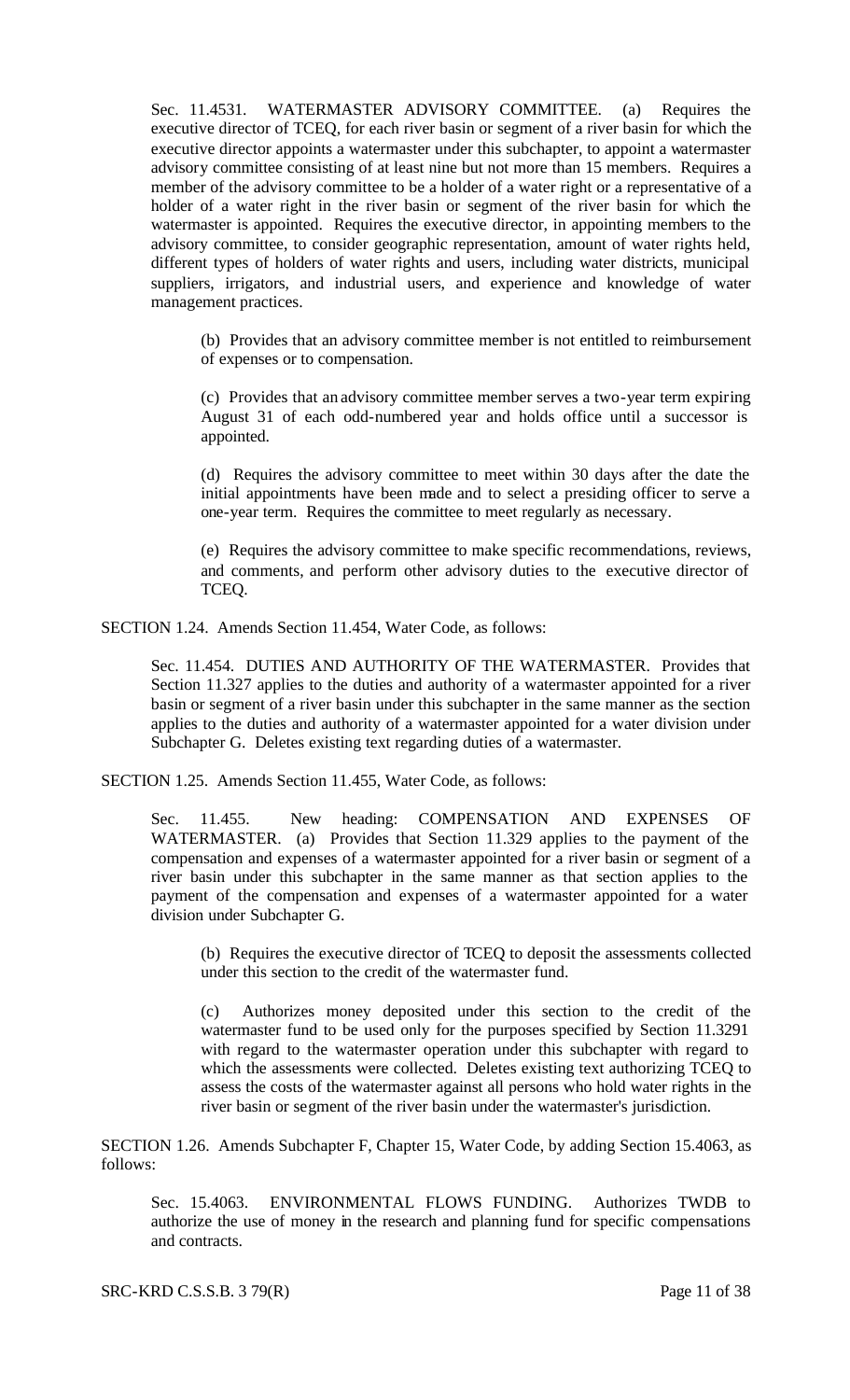SECTION 1.27. Amends Section 15.7031, Water Code, by amending Subsection (c) and adding Subsection (e), as follows:

(c) Requires the dedication of any water rights placed in trust to be reviewed and approved by TCEQ, in consultation with TWDB, TPWD, and the flows commission. Authorizes the Department of Agriculture and the basin and bay area stakeholders committee and basin and bay expert science team established under Section 11.02362 for the river basin and bay system to which the water right pertains to provide input to TCEQ, as appropriate, during the review and approval process for dedication of water rights.

(e) Provides that while a water right is held in the trust, the water authorized for beneficial use under the terms of the water right is considered to be held for instream flows, water quality, fish and wildlife habitat, bay and estuary inflows, or other environmental uses without the need for a permit amendment. Requires the use of the water right or portion of the water right withdrawn, after the water right is withdrawn in whole or in part from the trust, to be in accordance with the terms of the water right.

SECTION 1.28. Amends Section 16.059(d), Water Code, to require the priority studies to be completed not later than December 31, 2014, rather than 2010.

SECTION 1.29. Reenacts and amends Section 26.0135(h), Water Code, as amended by Chapters 234 and 965, Acts of the 77th Legislature, Regular Session, 2001, as follows:

(h) Provides that irrigation water rights, non-priority hydroelectric rights of a water right holder that owns or operates privately owned facilities that collectively have a capacity of less than two megawatts, and water rights held in the Texas Water Trust for terms of at least 20 years will not be subject to the assessment [to recover the costs of administering water quality management programs]. Makes nonsubstantive changes.

SECTION 1.30. Repealer: Sections 11.0236(d) (referring to member appointments under Subsection (b)(3); (k) (referring to duties of study commission); (l) (referring to study commission's report summary); (m) (referring to delivery of copies to members of the legislature); Section 11.0237(c) (referring to expiration date of section); and Section 11.1491(b) (referring to creation and establishment of advisory council for data collection and studies), Water Code.

SECTION 1.31. Abolishes the Study Commission on Water for Environmental Flows on the effective date of this Act.

SECTION 1.32. (a) Requires the governor, lieutenant governor, and speaker of the house of representatives to appoint the initial members of the Environmental Flows Commission as provided by Section 11.0236, Water Code, as amended by this article, as soon as practicable on or after the effective date of this Act.

(b) Requires the initial members of the Environmental Flows Commission, as soon as practicable after taking office, to appoint the initial members of the Texas Environmental Flows Science Advisory Committee as provided by Section 11.02361, Water Code, as added by this article. Provides that the terms of the initial members of the committee expire on March 1, 2010.

(c) Requires the Environmental Flows Commission to appoint the members of each basin and bay area stakeholders committee as provided by Section 11.02362, Water Code, as added by this article. Provides that the terms of the initial members of each committee expire March 1 of the fifth year that begins after the year in which the initial appointments are made.

(d) Requires each basin and bay area stakeholders committee to appoint the members of the basin and bay expert science team for the river basin and bay system for which the committee is established as provided by Section 11.02362, Water Code, as added by this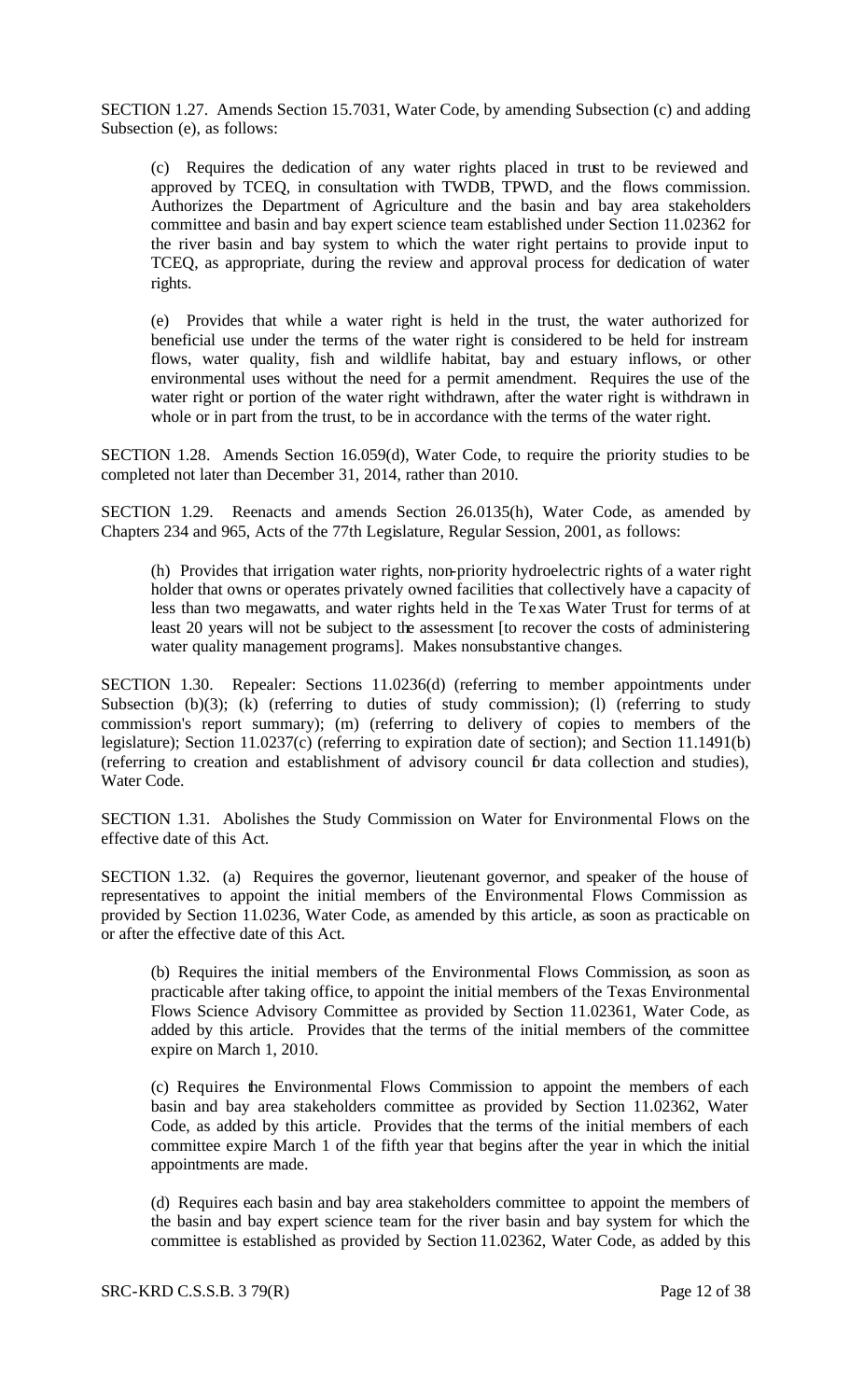article. Provides that the terms of the initial members of each committee expire March 1 of the fifth year that begins after the year in which the initial appointments are made.

(e) Requires the executive director of TCEQ to appoint the members of the watermaster advisory committee under Section 11.4531, Water Code, as added by this article, for each river basin or segment of a river basin for which the executive director appoints a watermaster under Subchapter I, Chapter 11, Water Code. Provides that the terms of the initial members of the committee expire August 31 of the first odd-numbered year that begins after the year in which the initial appointments are made.

SECTION 1.33. Provides that the changes in law made by this article relating to a permit for a new appropriation of water or to an amendment to an existing water right that increases the amount of water authorized to be stored, taken, or diverted apply to a permit or amendment for which an application is pending with TCEQ on the effective date of this article or is filed with TCEQ on or after that date.

#### ARTICLE 2. CONJUNCTIVE MANAGEMENT WATER POLICY

SECTION 2.01. Amends Section 1.003, Water Code, as follows:

Sec. 1.003. PUBLIC POLICY. Provides that it is the public policy of the state to provide for the conservation and development of the state's natural resources, including the stewardship of public and private lands to benefit waters of the state.

SECTION 2.02. Amends Subchapter A, Chapter 1, Water Code, by adding Section 1.004, as follows:

Sec. 1.004. FINDINGS AND POLICY REGARDING LAND STEWARDSHIP. Sets forth legislative findings and policy regarding land stewardship. Defines "land stewardship."

SECTION 2.03. Amends Section 11.002, Water Code, by adding Subdivisions (19) and (20), to define "best management practices" and "conjunctive use."

SECTION 2.04. Amends Section 11.0235(b), Water Code, to provide that the legislature encourages responsible water and land stewardship to benefit waters of the state.

SECTION 2.05. Amends Section 11.024, Water Code, to require TCEQ, in considering requests for appropriation of state water for the same beneficial use, to give preference to those projects that involve conjunctive use, if conjunctive use is available, reasonable, and cost-effective.

SECTION 2.06. Amends Section 11.046, Water Code, by adding Subsection (e), to provide that water appropriated under permit, certified filing, or certificate of adjudication that is treated under a permit issued under Chapter 26 (Water Quality Control) and then injected into an aquifer for storage and subsequent recovery for beneficial use is not considered surplus for purposes of this chapter.

SECTION 2.07. Amends Subchapter D, Chapter 11, Water Code, by adding Section 11.1502, as follows:

Sec. 11.1502. CONSIDERATION OF CONJUNCTIVE USE. Requires TCEQ, in considering an application for a permit to store, take, or divert surface water, to consider whether the applicant has made reasonable efforts to incorporate plans for conjunctive use, if conjunctive use is available, reasonable, and cost-effective.

SECTION 2.08. Amends Section 11.173(b), Water Code, to provide that a permit, certified filing, or certificate of adjudication or a portion of a permit, certified filing, or certificate of adjudication is exempt from cancellation under Subsection (a), to the extent the nonuse resulted from the implementation of water conservation measures under a water conservation plan submitted by the holder of the permit, certified filing, or certificate of adjudication as evidenced by implementation reports submitted by the holder.

SRC-KRD C.S.S.B. 3 79(R) Page 13 of 38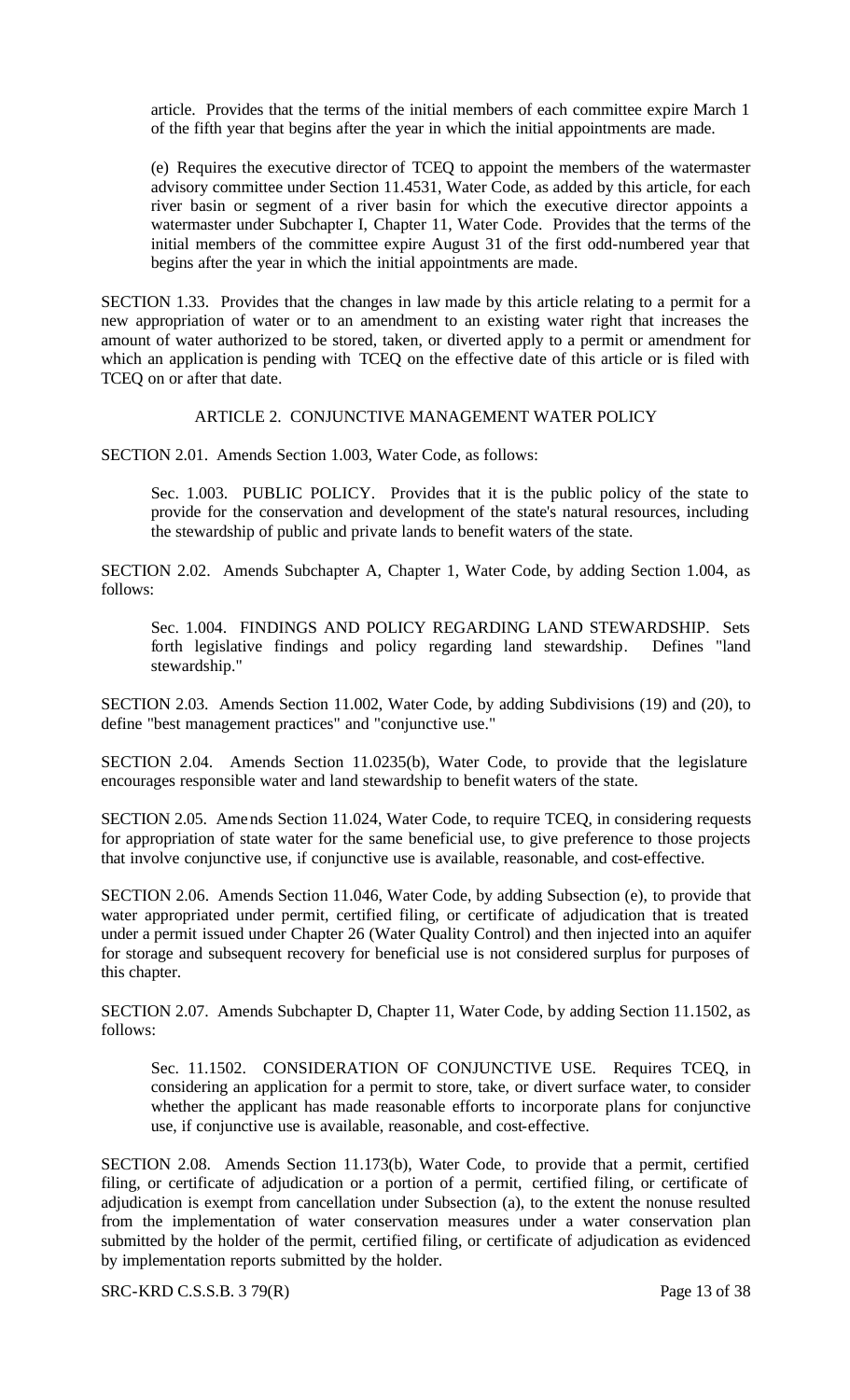SECTION 2.09. Amends Subchapter E, Chapter 13, Water Code, by adding Section 13.146, as follows:

Sec. 13.146. WATER CONSERVATION PLAN. Requires TCEQ to require a retail public utility that provides potable water service to a population of 3,300 or more to submit to the executive administrator of TWDB, a water conservation plan based on specific targets and goals for water savings developed by the retail public utility and using appropriate best management practices, as defined by Section 11.002, or other water conservation strategies as determined by the retail public utility. Requires the population served by a retail public utility, for the purposes of this section, to be determined on the basis of the population estimates contained in the most recent regional water plan adopted for the regional water planning area in which the retail public utility's service area is located.

SECTION 2.10. Amends Section 15.001, Water Code, by adding Subdivision (14), to define "conjunctive use."

SECTION 2.11. Amends Subchapter A, Chapter 15, Water Code, by adding Section 15.009, as follows:

Sec. 15.009. PRIORITY FOR CONJUNCTIVE USE APPLICATIONS. Requires TWDB, in its funding programs under this chapter, to give priority to applications for planning funds and water supply projects that promote conjunctive use, if conjunctive use is available, reasonable, and cost-effective. Requires TWDB to consider incentives for promoting conjunctive use, including low or zero interest rate loans.

SECTION 2.12. Amends Section 15.102(b), Water Code, to authorize the water loan assistance fund to be used by TWDB to provide grants, for water conservation and conjunctive use projects.

SECTION 2.13. Amends Subchapter F, Chapter 15, Water Code, by adding Section 15.4062, as follows:

Sec. 15.4062. FUNDING FOR GROUNDWATER MANAGEMENT COORDINATION. (a) Authorizes TWDB to enter into a contract with a political subdivision designated as a representative of a groundwater management area council established under Section 36.108 (Joint Planning in Management Area) to pay from the research and planning fund all or part of the cost of performing the groundwater management area planning functions required of the groundwater management area council under Section 36.108.

(b) Authorizes a political subdivision to submit, either individually or jointly with other political subdivisions, a written application to TWDB to request assistance paying for the planning functions required under Section 36.108.

(c) Requires the application to be in the manner and form prescribed by TWDB rules and include specific information regarding each political subdivision, the amount of money requested, and any other relevant information required by TWDB rules or specifically requested by TWDB.

(d) Authorizes TWDB, after providing notice of and conducting a hearing on the application, to award the applicant the amount of money TWDB considers necessary to perform the functions under Section 36.108.

(e) Requires TWDB, upon granting an application under this section and awarding money, to enter into a contract with each participating political subdivision that includes specific statements, amounts, terms, and conditions.

(f) Requires TWDB to adopt rules establishing criteria for making grants of money under this section that include the relative need of the political subdivision for the money, the legal authority of the political subdivision to perform the duties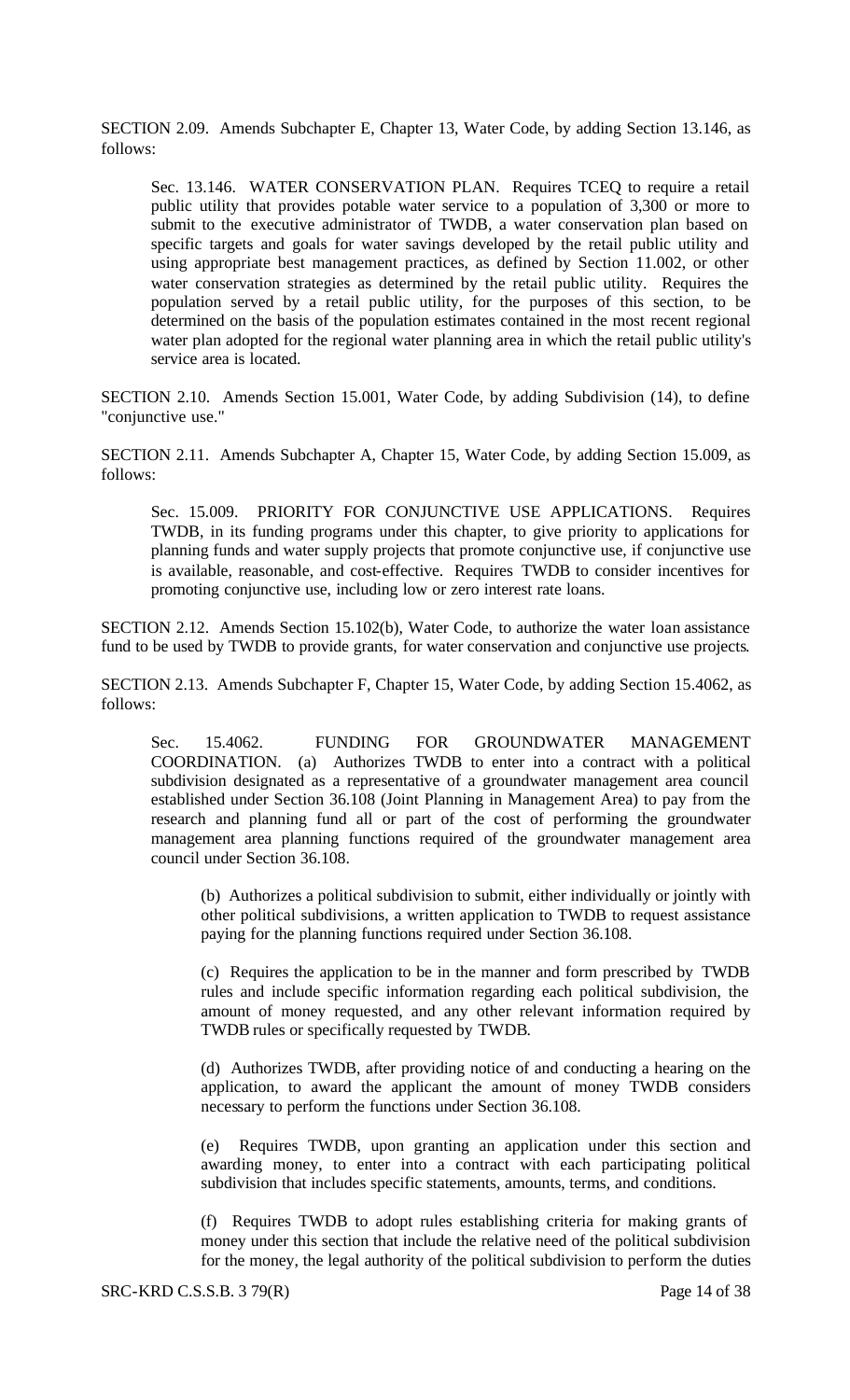required under the contract, and the degree to which groundwater management area planning, by each political subdivision for the groundwater management area council, will address the issues of groundwater management in the groundwater management area.

(g) Prohibits TWDB from awarding money under this section if existing information or data is sufficient for the performance of functions under Section 36.108.

(h) Requires TWDB to require that information developed or revised under a contract entered into this section be made available to TCEQ, the Department of Agriculture, and TPWD.

SECTION 2.14. Amends Section 15.974(a), Water Code, to authorize TWDB to use the water infrastructure fund to make grants, low-interest loans, or zero interest loans to political subdivisions for conjunctive use projects.

SECTION 2.15. Amends Section 16.001, Water Code, by adding Subdivision (13), to define "conjunctive use."

SECTION 2.16. Amends Subchapter B, Chapter 16, Water Code, by adding Section 16.0122, as follows:

Sec. 16.0122. TECHNICAL ASSISTANCE FOR GROUNDWATER MANAGEMENT AREAS. Requires the executive administrator of TWDB, for each groundwater management area established under Section 35.007 (Identifying, Designating, and Delineating Priority Groundwater Management Areas), to provide one or more employees of TWDB to assist the groundwater management area council and the districts in the council's groundwater management area. Requires the employees to provide assistance in specific areas.

SECTION 2.17. Amends Section 16.022, Water Code, as follows:

Sec. 16.022. New heading: WATER CONSERVATION MONITORING; REPORT. (a) Requires TWDB to monitor specific trends and technologies, the effectiveness of the statewide water conservation public awareness program, implementation of water conservation strategies, and target and goal guidelines.

(b) Requires TWDB, not later than December 1 of each even-numbered year, to submit to specific government officials, a report on the progress made in water conservation in this state. Deletes existing text detailing the requirements for the contents of a report submitted jointly by TWDB and the State Soil and Water Conservation Board.

SECTION 2.18. Amends Section 16.053, Water Code, by adding Subsection (d-1) and amending Subsection (e), as follows:

(d-1) Requires the applicable groundwater management area councils to provide adopted estimates of the amount of managed available groundwater in each applicable groundwater management area to each regional water planning group and TWDB.

(e) Requires each regional water planning group to submit to TWDB a regional water plan, that includes identifying each source of water supply in the regional water planning area, including information supplied by the applicable groundwater management area councils under Subsection (d-1) on the amount of managed available groundwater in the applicable groundwater management areas, includes but is not limited to consideration of approved, rather than certified, groundwater conservation district management plans and other plans submitted under Section 16.054 (Local Water Planning), and all potentially feasible water management strategies, including but not limited to improved conservation, reuse, and management of existing water supplies, conjunctive use, acquisition of available existing water supplies, and development of new water supplies.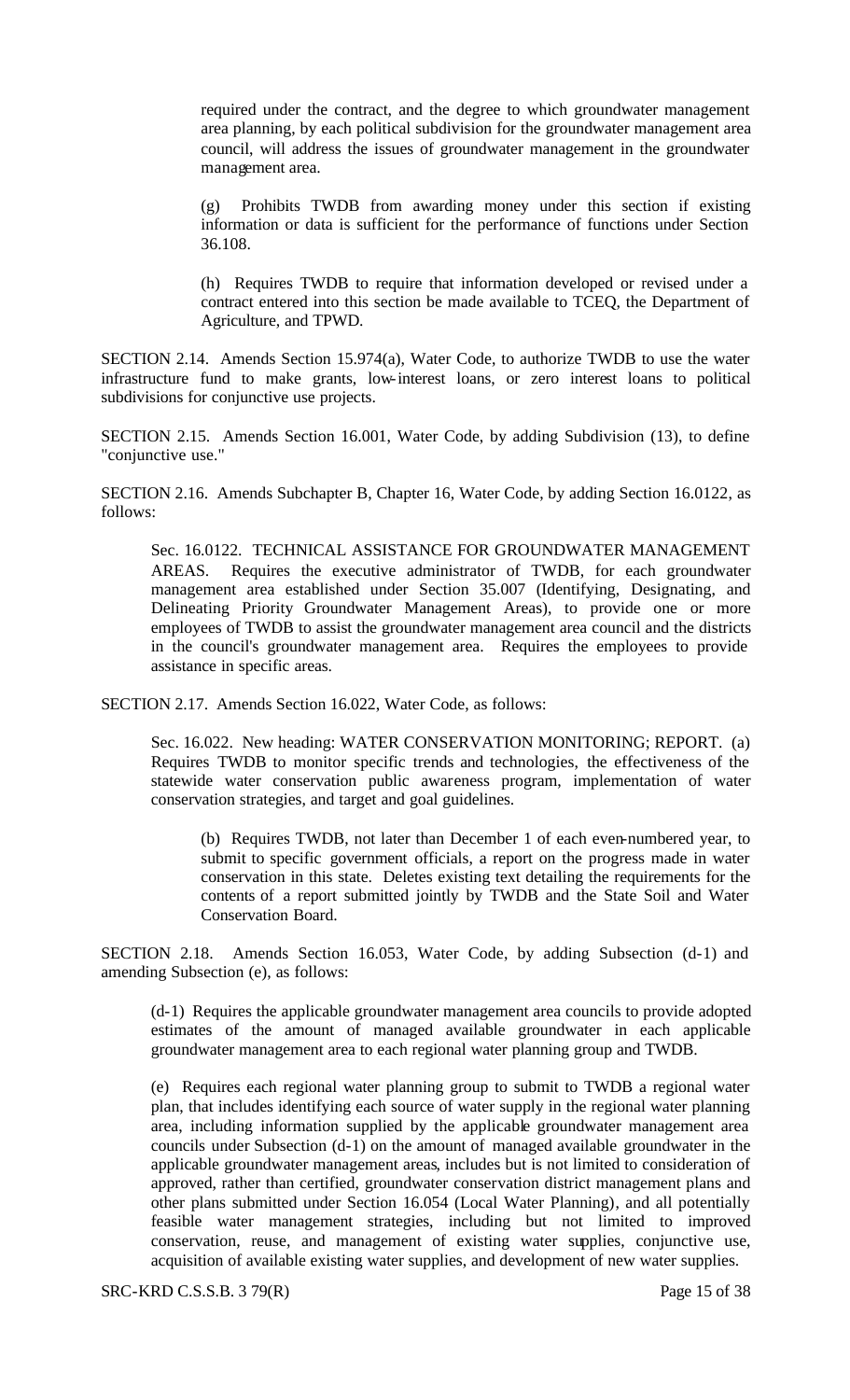SECTION 2.19. Amends Section 16.053(h), Water Code, by adding Subdivisions (10), (11), and (12), as follows:

(10) Authorizes the regional water planning group to amend the regional water plan after the plan has been approved by TWDB. Provides that Subdivisions (1)-(9) apply to an amendment to the plan in the same manner as those subdivisions apply to the plan.

(11) Provides that this subdivision applies only to an amendment to a regional water plan approved by TWDB. Provides that this subdivision does not apply to the adoption of a subsequent regional water plan for submission to TWDB as required by Subsection (i). Authorizes the regional water planning group, notwithstanding Subdivision (10), to amend the plan in the manner provided by this subdivision if the executive administrator of TWDB issues a written determination that the amendment qualifies for adoption in the manner provided by this subdivision before the regional water planning group votes on adoption of the amendment. Provides that an amendment qualifies for adoption in the manner provided by this subdivision only if the amendment will not result in the overallocation of any existing or planned source of water, does not relate to a new reservoir, and will not have a significant effect on instream flows or freshwater inflows to bays and estuaries. Authorizes the regional water planning group, if the executive administrator of TWDB determines that an amendment qualifies for adoption in the manner provided by this subdivision, to adopt the amendment at a public meeting held in accordance with Chapter 551 (Open Meetings), Government Code. Requires the amendment to be placed on the agenda for the meeting, and requires notice of the meeting to be given in the manner provided by Chapter 551, Government Code, at least two weeks before the date the meeting is held. Requires the public to be provided an opportunity to comment on the amendment at the meeting.

(12) Authorizes a regional water planning group, notwithstanding Subdivisions (10) and (11), to revise a regional water plan approved by TWDB without complying with Subdivisions (1)-(9) or obtaining a determination from the executive administrator of TWDB that the revision qualifies for adoption in the manner provided by Subdivision (11), if the revision consists only of substituting an alternative water management strategy previously evaluated in the planning process and already contained in the current regional water plan for a water management strategy recommended in the plan. Authorizes the regional water planning group to adopt the revision to the regional water plan at a public meeting held in accordance with Chapter 551, Government Code.

SECTION 2.20. Amends Section 16.131, Water Code, to require TWDB, in its funding programs under this chapter, to give priority to applications for water supply projects that promote conjunctive use, if conjunctive use is available, reasonable, and cost-effective. Requires TWDB to consider incentives for promoting conjunctive use, including low or zero interest rate loans.

SECTION 2.21. Amends Chapter 16, Water Code, by adding Subchapters K and L, as follows:

# SUBCHAPTER K. WATER CONSERVATION

Sec. 16.401. STATEWIDE WATER CONSERVATION PUBLIC AWARENESS PROGRAM. Requires the executive administrator of TWDB to develop and implement a statewide water conservation public awareness program (program) to educate residents of this state about water conservation. Requires the program to take into account the differences in water conservation needs of various geographic regions of the state and requires the program to be designed to complement and support existing local and regional water conservation programs.

Sec. 16.402. PROTECTION AND USE OF INTELLECTUAL PROPERTY AND PUBLICATIONS. (a) Authorizes the executive administrator of TWDB, in connection with a statewide water conservation awareness program, to perform specific functions relating to securing protection or exclusivity for an idea, publication, or other original innovation fixed in certain tangible mediums, enter into a nonexclusive license agreement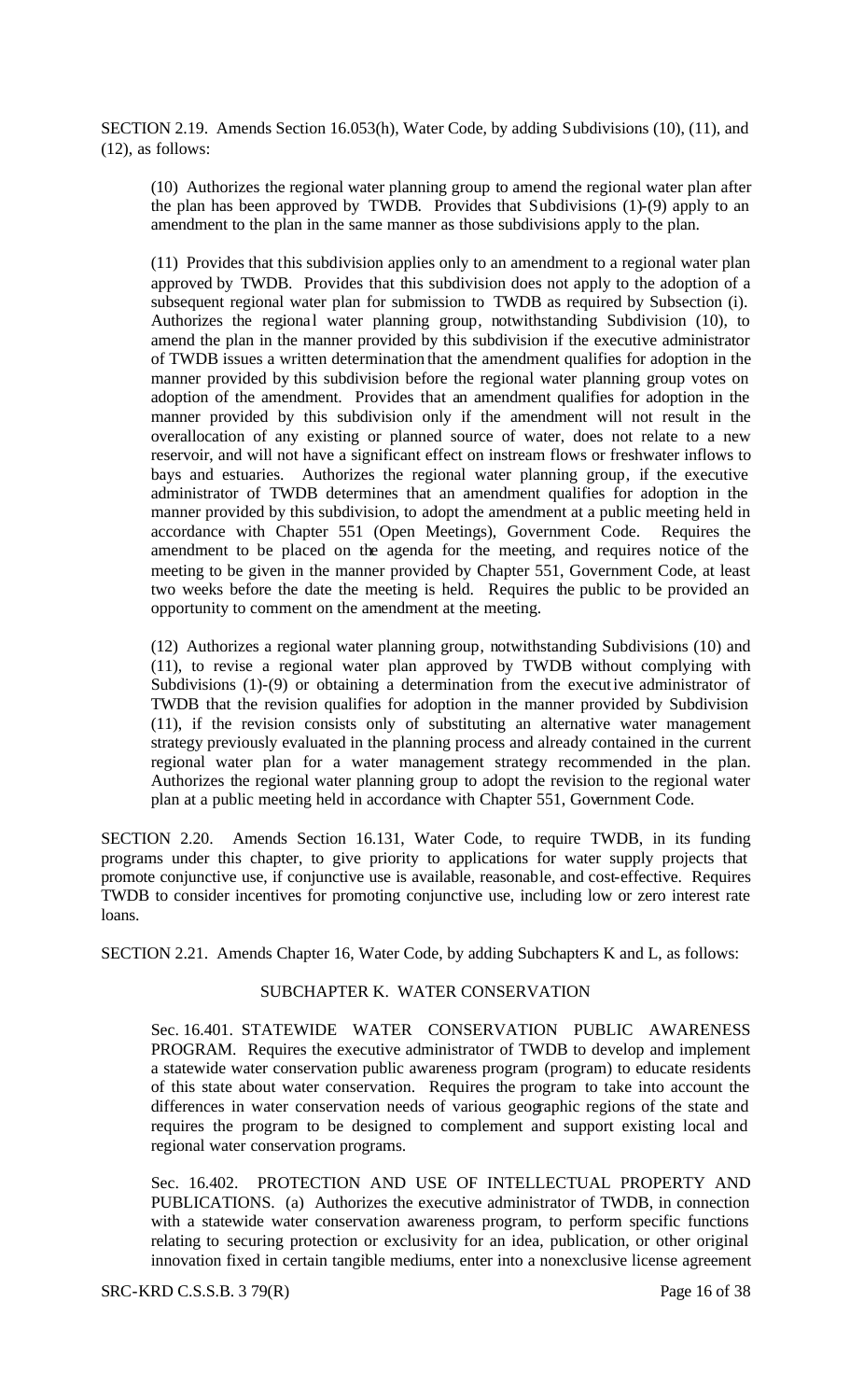with a third party for specific items with a monetary or nonmonetary value, and adopt and enforce rules necessary to implement this section.

Sec. 16.403. WATER CONSERVATION PLAN REVIEW. (a) Requires each entity that is required to submit a water conservation plan to TCEQ under this code to submit a copy of the plan to the executive administrator of TWDB.

(b) Requires each entity required to submit a water conservation plan to the executive administrator of TWDB, TWDB, or TCEQ under this code to report annually to the executive administrator of TWDB on the entity's progress in implementing the plan.

(c) Requires the executive administrator of TWDB to review each water conservation plan and annual report to determine compliance with the minimum requirements of all applicable laws and rules.

#### SUBCHAPTER L. REGISTRATION AND REPORTING OF WATER TRANSACTIONS

Sec. 16.451. SCOPE OF SUBCHAPTER. Provides that this subchapter does not apply to a sale or lease of land that includes the transfer of the ownership of or a leasehold interest in the groundwater or surface water rights unless the primary purpose of the purchaser or lessee in purchasing or leasing the land is to acquire the ownership of or a leasehold interest in the groundwater or surface water rights.

Sec. 16.452. REGISTRATION REQUIRED. Prohibits a person, unless the person is registered by the executive administrator of TWDB under this subchapter, from selling or leasing a right of any kind, or agreeing to provide more than 100 acre-feet a year of surface water or groundwater to another person.

Sec. 16.453. ELIGIBILITY FOR REGISTRATION. Requires a person, to be eligible for registration under this subchapter, to submit an application and fee as specified by TWDB rule to the executive administrator of TWDB.

Sec. 16.454. REGISTRATION RENEWAL. Requires registration under this subchapter to be renewed annually.

Sec. 16.455. REPORTING WATER TRANSACTIONS. Requires a person who sells or leases a right of any kind, or agrees to provide more than 100 acre-feet a year of surface water or groundwater to another person, to register the sale, lease, or agreement with the executive administrator of TWDB, not later than the 30th day after the date of closing of the sale or execution of the lease or agreement by submitting a specific report and fee.

Sec. 16.456. ADMINISTRATIVE PENALTY. (a) Provides that a person who sells or leases a right of any kind, or agrees to provide surface water or groundwater or in violation of Section 16.452 or 16.455 is subject to an administrative penalty. Prohibits the amount of the penalty from exceeding \$5,000 for each sale, lease, or agreement in violation of Section 16.452 or 16.455. Authorizes a separate penalty to be imposed for a violation of each section if a sale, lease, or agreement violates both sections.

(b) Authorizes the executive administrator of TWDB to refer a violation of Section 16.452 or 16.455 to TCEQ. Authorizes TCEQ to impose an administrative penalty for the violation in the manner provided by Subchapter C, Chapter 7.

Sec. 16.456. DEPOSIT OF FEES AND PENALTIES IN WATER INFRASTRUCTURE FUND. Requires a fee or administrative penalty collected under this subchapter to be deposited to the credit of the water infrastructure fund.

SECTION 2.22. Amends Section 17.001, Water Code, by adding Subdivision (26), to define "conjunctive use."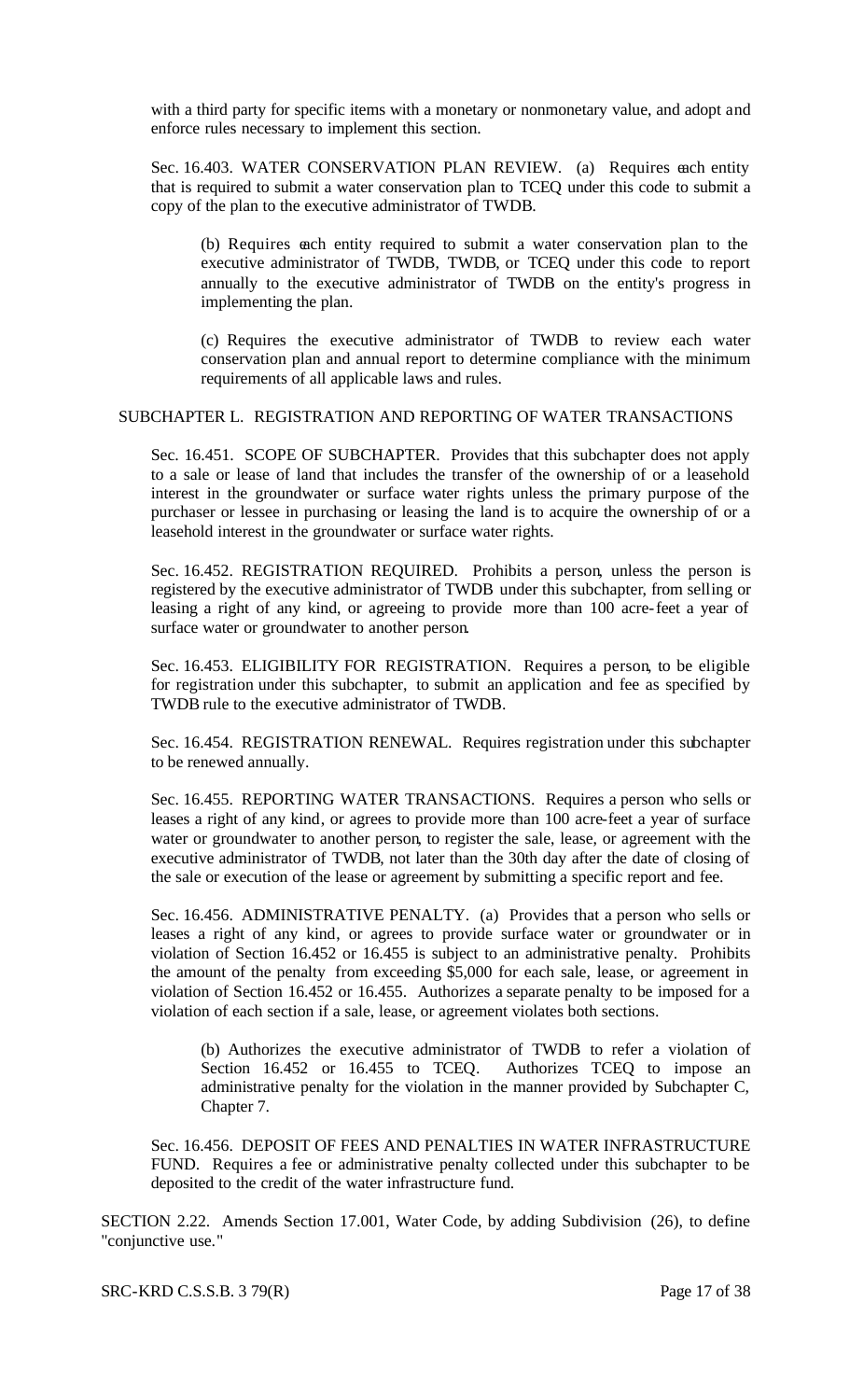SECTION 2.23. Amends Subchapter A, Chapter 17, Water Code, by adding Section 17.004, as follows:

Sec. 17.004. PRIORITY FOR CONJUNCTIVE USE APPLICATIONS. Requires TWDB, in its funding programs under this chapter, to give priority to applications for water supply projects that promote conjunctive use, if conjunctive use is available, reasonable, and cost-effective. Requires TWDB to consider incentives for promoting conjunctive use, including low or zero interest rate loans.

SECTION 2.24. Amends Section 17.125, Water Code, by adding Subsection (b-2), to require TWDB to give priority to applications for funds for implementation of water supply projects in the state water plan by entities that have already demonstrated significant water conservation savings and will achieve significant water conservation savings by implementing the proposed project for which the financial assistance is sought.

SECTION 2.25. Amends Section 26.001, Water Code (effective upon delegation of National Pollution Discharge Elimination System (NPDES) permit authority), by adding Subdivision (27), to define "treated effluent."

SECTION 2.26. Amends Section 26.003, Water Code, to include encouraging the stewardship of public and private lands to benefit waters of the state in the policy of this state and the purpose of this subchapter.

SECTION 2.27. Amends Section 26.027, Water Code (effective upon delegation of NPDES permit authority), by adding Subsections (a-1) and (c-1), as follows:

(a-1) Authorizes TCEQ to issue permits and amendments to permits for the injection and subsequent recovery for beneficial use of treated effluent into an aquifer in this state. Prohibits a permit from being issued authorizing the injection of any radiological, chemical, or biological warfare agent or high–level radioactive waste. Authorizes TCEQ to issue a permit only upon finding that issuance of the permit would not violate a state or federal law or a rule or regulation adopted under such a law, alter the physical, chemical, or biological qua lity of native groundwater to a specific degree, or interfere with the purpose of this chapter.

(c-1) Prohibits a person from commencing injection of treated effluent until TCEQ has issued a permit to authorize the injection from the treatment facility, except with the approval of TCEQ.

SECTION 2.28. Amends Section 27.012, Water Code, by adding Subsection (c), to require applications for injection of treated effluent under a permit issued under Chapter 26 (Water Quality Control) for purposes of injection into an aquifer for storage and subsequent recovery for beneficial use to be processed in accordance with this chapter for the benefit of the state and the preservation of its natural resources.

SECTION 2.29. Amends Subchapter B, Chapter 27, Water Code, by adding Section 27.022, as follows:

Sec. 27.022. PERMIT FOR INJECTION FOR STORAGE AND RECOVERY OF TREATED EFFLUENT IN CLASS V WELLS. (a) Authorizes TCEQ to issue a permit to inject for storage and subsequent recovery for beneficial use treated effluent under a permit issued under Chapter 26 in a Class V injection well, if the applicant for the permit, meets all the statutory and regulatory requirements for the issuance of a permit for a Class V injection well.

(b) Requires TCEQ, by rule, to provide for public notice and comment on an application for a permit authorized by this section. Provides that notwithstanding Section 27.018, an application for a permit authorized by this section is not subject to the hearing requirements of Chapter 2001, Government Code.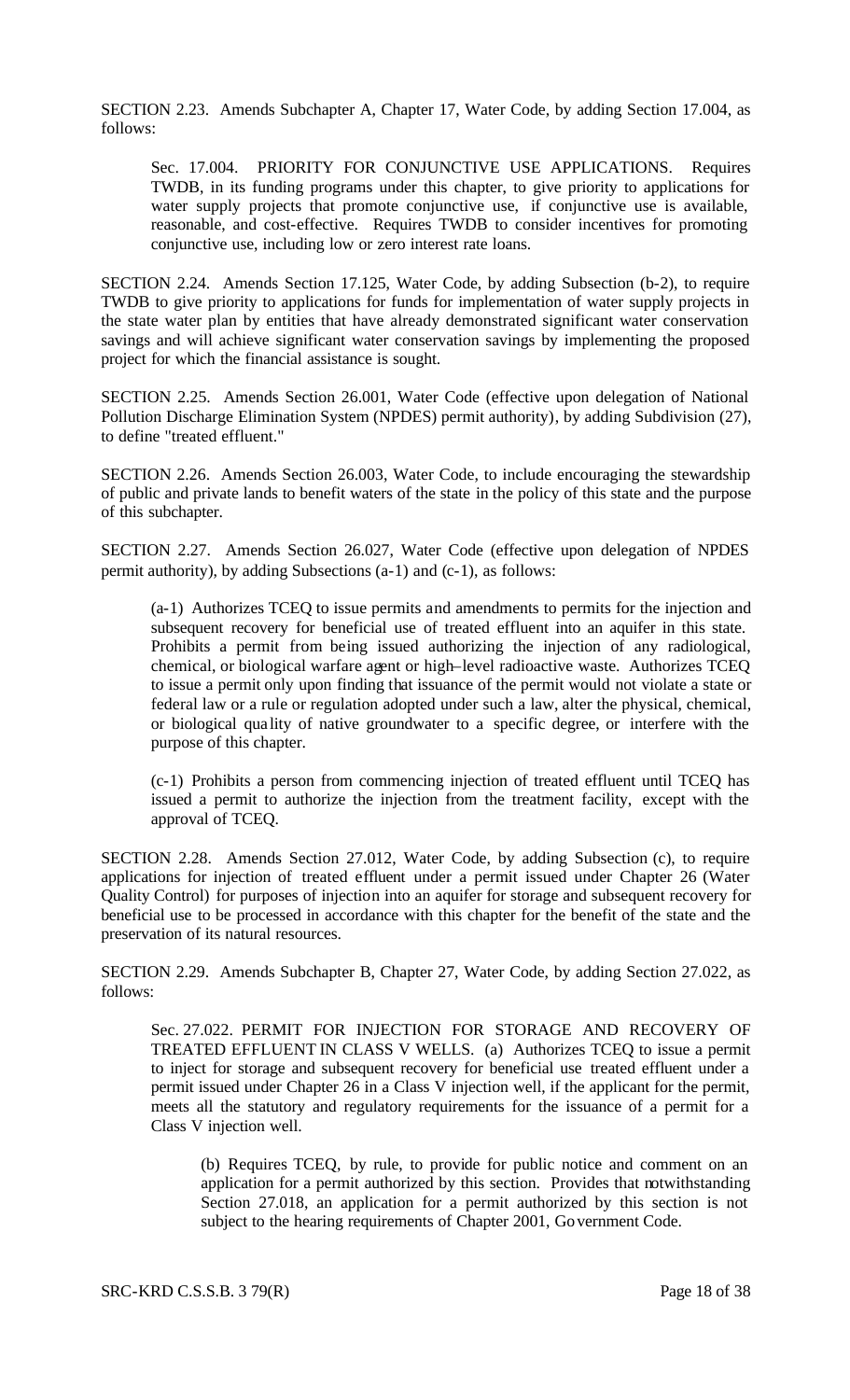SECTION 2.30. Amends Section 35.004(c), Water Code, to prohibit TWDB from altering the boundaries of designated management areas. Deletes existing text providing that alterations of boundaries do not invalidate the previous creation of any water district.

SECTION 2.31. Amends Section 35.018(b), Water Code, to require the report [concerning groundwater management areas] to include a detailed analysis of the activities of each district created, including those districts implementing management plan approved, rather than certified, under Section 36.1072. Deletes existing text requiring the report to include district audits.

SECTION 2.32. Amends Section 36.001, Water Code, by amending Subdivision (21) and adding Subdivision (4-a) and (24)-(28) to redefine "conjunctive use," and define "federal conservation program," "total aquifer storage," "managed available groundwater," "recharge," "inflows," and "discharge."

SECTION 2.33. Amends Subchapter A, Chapter 36, Water Code, by adding Section 36.0016, as follows:

Sec. 36.0016. POLICY GOAL. Provides that it is the policy goal of this chapter to ensure the consistent management of groundwater in a shared management area by the groundwater conservation districts located in that area.

SECTION 234. Amends Section 36.002, Water Code, to prohibit a rule promulgated by a groundwater conservation district (district) from discriminating between owners of land that is irrigated for production and owners of land or their lessees and assigns whose land that was irrigated for production is enrolled or participating in a federal conservation program.

SECTION 2.35. Amends Section 36.1071(a), (b), (d), (e), (f), and (g), Water Code, as follows:

(a) Requires the district, following notice and hearing, in coordination with surface water management entities on a regional basis, to develop a comprehensive management plan which addresses specific management goals, as applicable.

(b) Deletes previous date for the creation of a district management plan.

(d) Requires TWDB, if requested by a district, to train districts on basic data collection methodology and provide technical assistance to districts as provided by Section 16.0122.

(e) Requires the district, in the management plan described under Subsection (a), to include estimates of managed available groundwater availability in the district as provided by the executive administrator of TWDB based on the desired future condition of the aquifer established by the groundwater management council under Section 36.108, rather than the existing total usable amount, the amount of groundwater used within the district on an annual basis for each of the preceding 10 years, the projected demand for water within the district, and address water supply needs in a manner that is not in conflict with the adopted state water plan, rather than the approved regional water plan.

(f) Requires the district to adopt rules as necessary to implement the management plan. Prohibits the district from adopting rules other than rules pertaining to the registration and continued operation of existing wells and rules governing procedure before the district's board, prior to the development of the management plan and its certification under Section 36.1072; authorizes the district, however, to accept applications for permits under Section 36.113, provided the district does not act on any such applications until the district's management plan is certified as provided in Section 36.1072, unless special circumstances are demonstrated which necessitate the granting of one or more interim authorizations to drill and operate new wells prior to the management plan's certification.

(g) Requires the district, rather than TWDB, to adopt amendments to the management plan as necessary.

SECTION 2.36. Amends Section 36.1072, Water Code, as follows: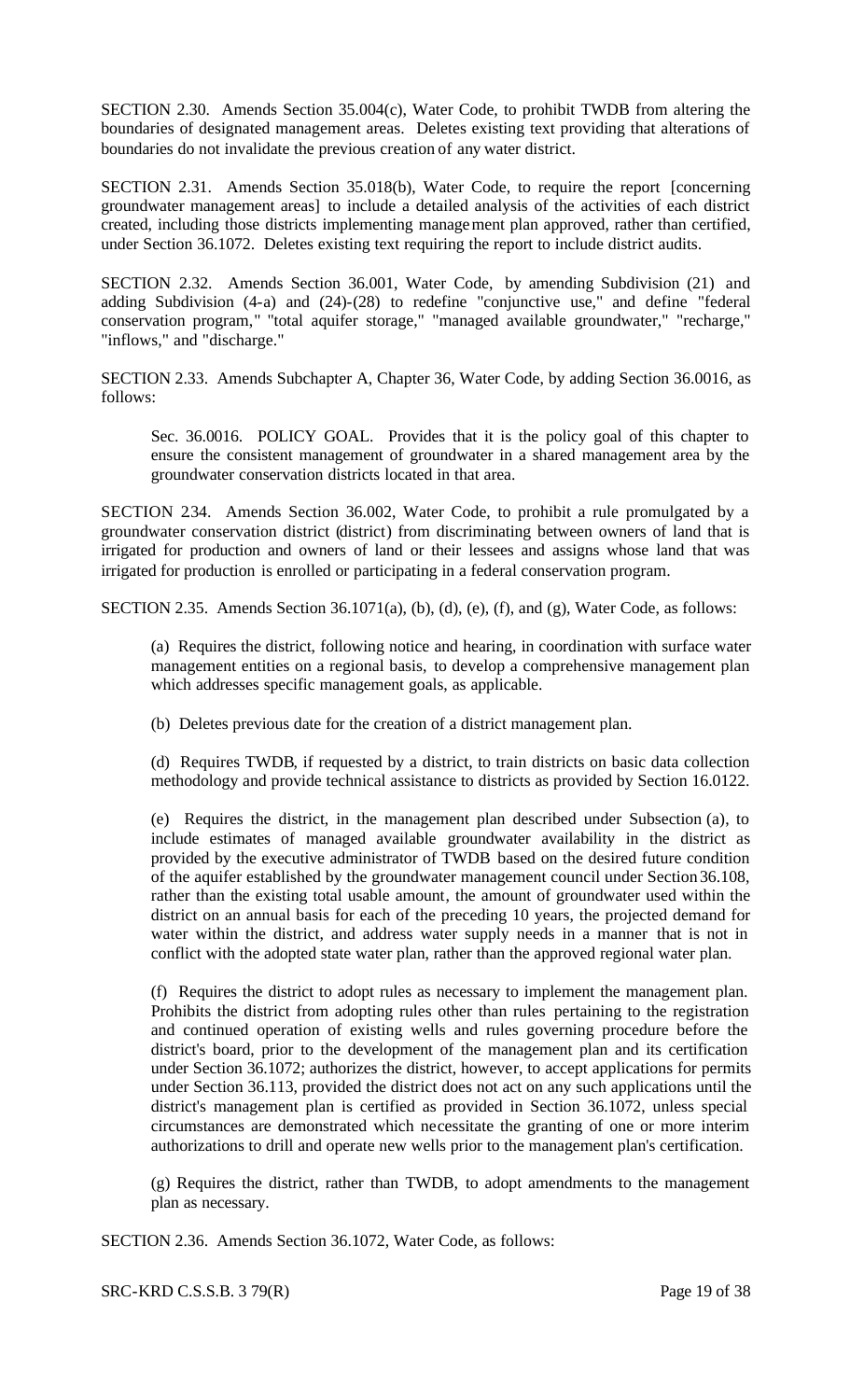Sec. 36.1072. New heading: COUNCIL REVIEW AND APPROVAL OF MANAGEMENT PLAN. (a) Requires a district, not later than three, rather than two, years after the creation of the district, if the district required confirmation, after the election confirming the district's creation, to submit the management plan required under Section 36.1071 to the executive administrator of TWDB, for review an comment and to the groundwater management area council for review and approval, rather than certification. Requires the executive administrator of TWDB to provide comments to the groundwater management area council and groundwater district on the plan, including whether the plan contains goals and objectives consistent with achieving the desired future condition of the relevant aquifers as adopted by the groundwater management area council under Section 36.108.

(b) Requires the council, rather than the executive administrator of TWDB, within 60 days of receipt of a management plan adopted under Section 36.1071, readopted under Subsection (e) of this section, or amended under Section 36.1073, to approve, rather than certify, a management plan that contains goals and objectives consistent with achieving the desired future condition of the relevant aquifers as adopted by the groundwater management council under Section 36.1071. Authorizes the groundwater management council to determine whether conditions justify waiver of the requirements under Section 36.1071(e)(4). Deletes existing text regarding the plan being administratively complete.

(c) Provides that once the groundwater management area council has approved a management plan:

(1) the council is prohibited from revoking the approval as provided by Subsection (g), but is authorized to suspend the approval; and

(2) the council is authorized to request additional information from the district if the information is necessary to clarify, modify, or supplement previously submitted material, but a request for additional information does not render the management plan unapproved.

Makes conforming changes.

(d) Provides that a management plan takes effect on approval, rather than certification, by the groundwater management area council, rather than the executive administrator of TWDB, or if appealed, on approval, rather than certification by TWDB.

(e) Authorizes the district, rather than TWDB, to review the plan annually and requires the district to review and readopt the plan with or without revisions at least once every five years. Requires the district to provide the readopted plan to the executive administrator of TWDB and the groundwater management area council not later than the 60th day after the date on which the plan was readopted. Provides that approval of the preceding management plan remains in effect until the district fails to timely readopt a management plan, the district fails to timely submit the district's readopted management plan to the executive administrator or the council, or the council determines that the readopted management plan does not meet the requirements for approval, and the district has exhausted all appeals to TWDB.

(f) Authorizes the decision of TWDB on whether to approve, rather than certify, the management plan to be appealed to a district court in the county where the district is headquartered. Makes conforming changes.

(g) Redefines "development board" and defines "council" for the purposes of this subsection. Requires the groundwater management council, if a conflict between the districts approved management plan and the state water plan remains after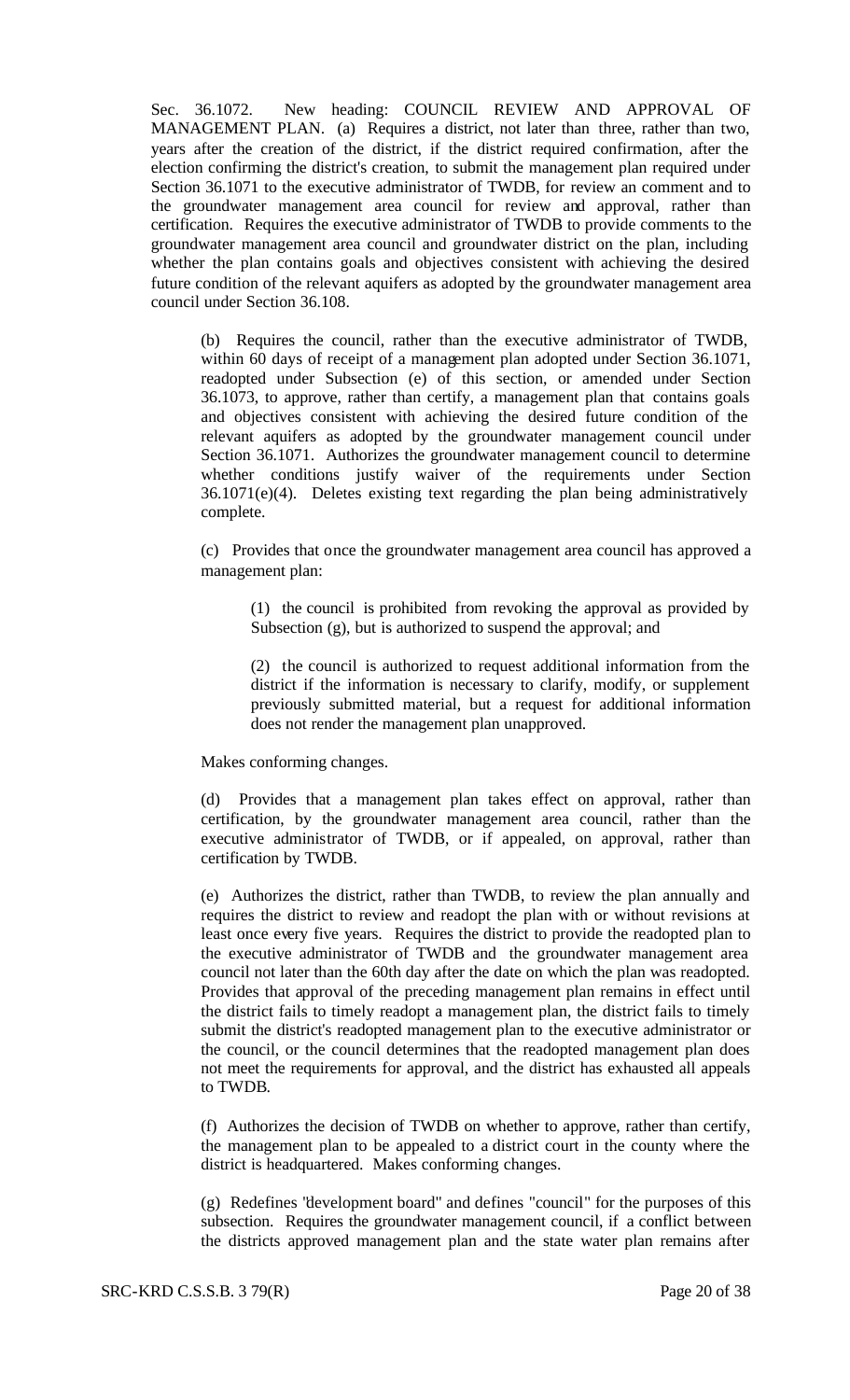certain actions are taken, to petition TWDB to resolve the conflict. Makes conforming changes.

SECTION 2.37. Amends Section 36.1073, Water Code, to make conforming changes.

SECTION 2.38. Amends Subchapter D, Chapter 36, Water Code, by amending Section 36.108 and adding Sections 36.1081 and 36.1082, as follows:

Sec. 36.108. New heading: GROUNDWATER MANAGEMENT AREA COUNCIL; PLANNING IN MANAGEMENT AREA. (a) Defines "development board."

(b) Requires TWDB to establish a groundwater management area council for each management area designated under Section 35.004 and to appoint the member of the council, except as provided by this section. Requires the groundwater management area council to ensure the coordination of groundwater management in each management area.

(c) Sets forth composition of each groundwater management area council.

(d) Requires the representatives on the groundwater management area council, if the number of representatives resulting from the application of Subsection (c) is an even number, to appoint an additional representative by a two-thirds vote of those representatives. Requires the additional member to be a resident of a district in the groundwater management area with a reasonable knowledge of groundwater issues and hydrology in the area.

(e) Requires the groundwater management area council to elect one of the representatives as presiding officer of the council.

(f) Prohibits a person appointed under Subsection  $(c)(3)$  or (d) from being an employee or officer of a district or a state or federal agency.

(g) Provides that a member of the council appointed under Subsection (c)(3) or (d) serves a two–year term expiring August 31 of each odd-numbered year. Requires the council, if a vacancy occurs, to appoint a successor not later than the 60th day after the date the council receives notice of the vacancy.

(h) Requires each groundwater management area council, not later than the fifth anniversary, after funding is made available, of the appointment of a groundwater management area council, and at least every fifth year after that anniversary, to adopt a specific statement and estimate the availability of groundwater for each aquifer in the groundwater management area.

(i) Authorizes a groundwater management area council, in coordination with the executive administrator of TWDB, to perform areawide hydrogeologic studies and modeling, as supplements to the groundwater availability models obtained or developed by the executive administrator under Section 16.012, coordinate with specific entities regarding groundwater management, establish groundwater monitoring networks in the groundwater management area, and designate a political subdivision to perform a duty required by this section, including by executing a necessary contract.

(j) Requires each groundwater management area council, in adopting the desired future conditions of each aquifer under Subsection (h), to use specific models and recommendations.

(k) Requires TCEQ and TWDB to provide technical assistance to a groundwater management area council in the development of the statement adopted under Subsection (h).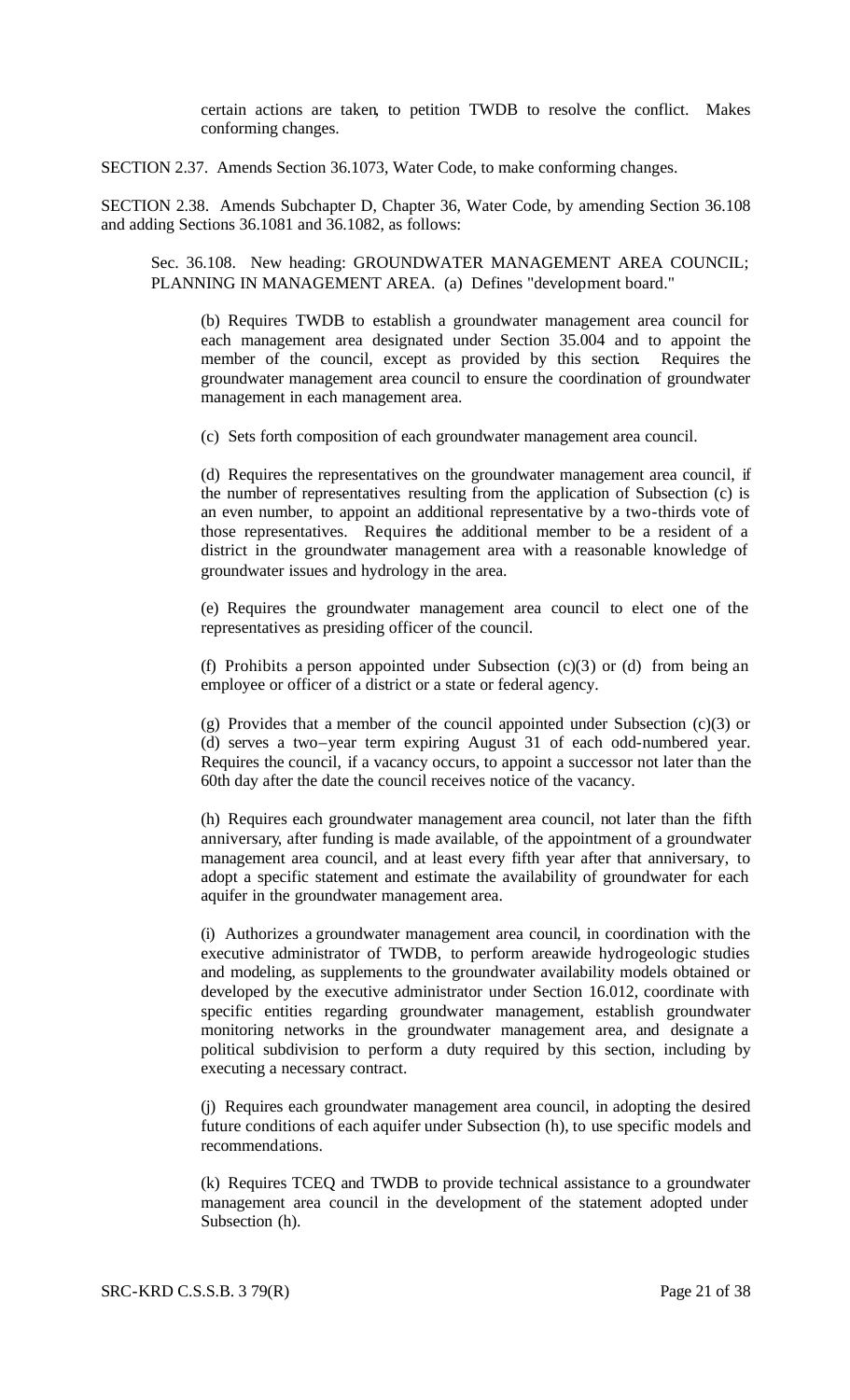(l) Requires each groundwater management area council to submit the council's final statement adopted under Subsection (h) to the executive administrator of TWDB for review and comment. Requires TWDB, upon finding that the submitted statement and estimate are in conflict with the state water plan or the groundwater availability adopted by TWDB for the council's groundwater management area, to provide comment and recommendations to the council to resolve the conflict. Requires the council to amend the adopted statement and estimate accordingly. Requires the executive administrator of TWDB to provide an estimate of managed available groundwater to the groundwater management area council based on the council's statement adopted under Subsection (h).

(m) Requires each groundwater management area council to conduct all meetings in accordance with Chapter 551, Government Code, provide notice for each meeting in the manner prescribed by Chapter 551, Government Code, district board of directors, and comply with the provisions of Chapter 552 (Public Information), Government Code.

(n) Provides that a cause of action does not accrue against a groundwater management area council, a representative serving on a groundwater management area council, or an employee of a political subdivision designated under Subsection (i)(4) for an act or omission if the council, representative, or employee committed the act or omission while acting in good faith and in the course and scope of the council's, representative's, or employee's work related to the groundwater management area council.

(o) Provides that a groundwater management area council, a representative serving on a groundwater management area council, or an employee of a political subdivision designated under Subsection (i)(4) is not liable for damages arising from an act or omission if the council, representative, or employee committed the act or omission while acting in good faith and in the course and scope of the council's, representative's, or employee's work related to the groundwater management area council.

(p) Requires the attorney general, on request, to represent a groundwater management area council, a representative serving on a groundwater management area council, or an employee of a political subdivision designated under Subsection (i)(4) in a suit arising from an act or omission relating to the groundwater management area council.

(q) Authorizes a person with a legally defined interest in the groundwater in the groundwater management area, a district in or adjacent to the groundwater management area, or a regional water planning group for a region in the groundwater management area to file a petition with TWDB appealing the approval of the groundwater management area plan. Requires the petition to provide specific evidence.

(r) Requires TWDB to review the petition and any evidence relevant to the petition. Requires TWDB to hold at least one hearing at a central location in the management area to take testimony on the petition. Requires TWDB to delegate responsibility for a hearing to the executive administrator of TWDB or to a person delegated by the executive administrator. Requires TWDB, upon finding that the groundwater management area plan requires revision, to submit a report to the groundwater management area council that includes a list of findings and recommended revisions to the groundwater management area plan.

(s) Requires the groundwater management area council to prepare a revised plan in accordance with TWDB recommendations and hold, after notice, at least one public hearing at a central location in the groundwater management area. Requires the council, after consideration of all public and TWDB comments, to revise the plan and submit the plan to TWDB for review. Deletes text referring to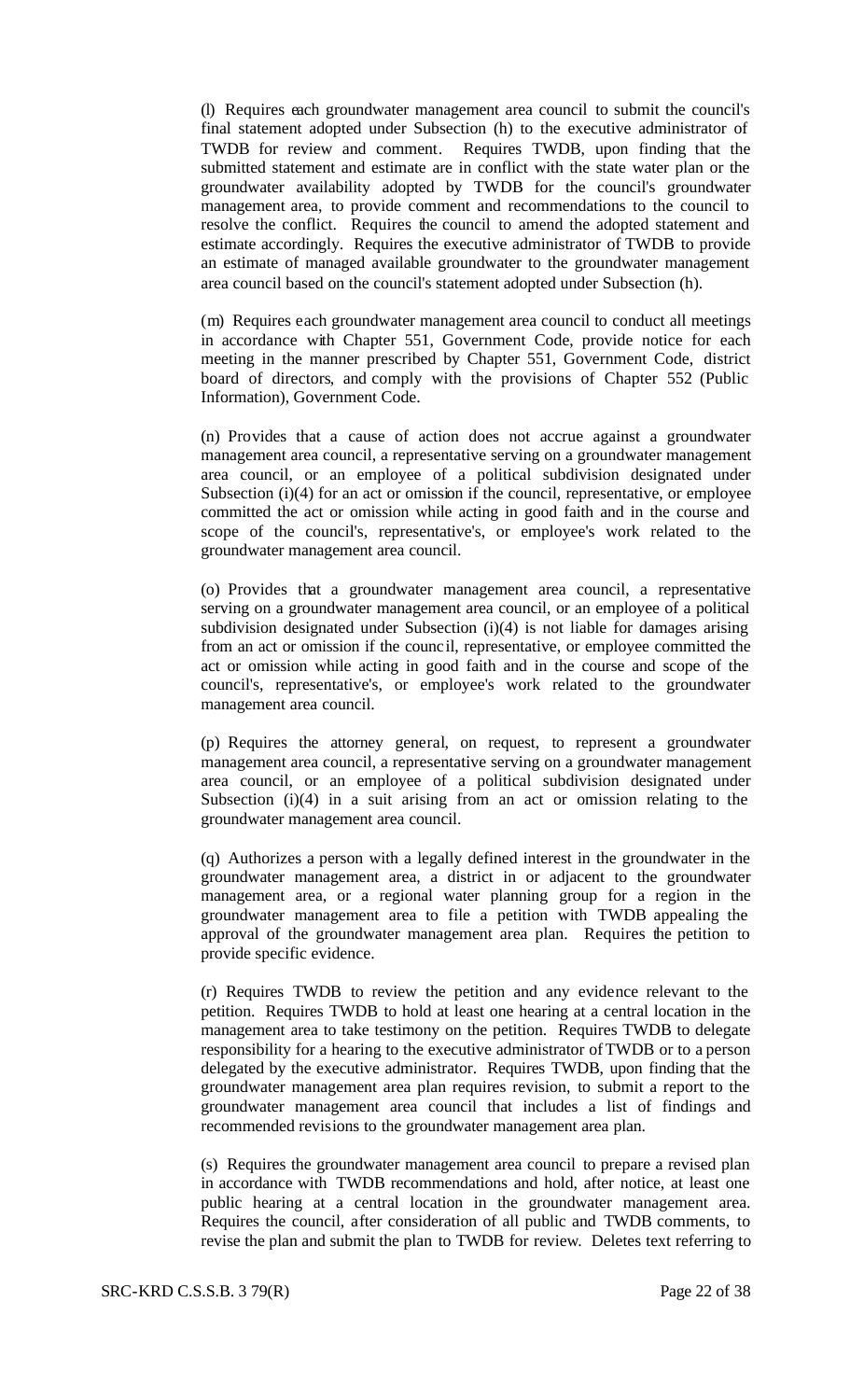two or more districts located within the boundaries of the same management area. Deletes previous Subsections (a), (b), and (c).

Sec. 36.1081. PETITION AGAINST DISTRICT. (a) Created from text of existing Section 36.108. Redesignated from existing Subsection (d). Requires the management area council, at least every five years, to review the management plan and the performance of each district in the groundwater management area. Authorizes a district or a groundwater management area council, rather than a district, to file a petition with TCEQ requesting an inquiry if a district in the groundwater management area has failed to submit its management plan to the executive administrator of TWDB and the groundwater management area council, a district in the groundwater management area has failed to adopt or make reasonable progress toward adopting rules, or the rules adopted by a district are not designed to achieve the desired future condition of the groundwater resources in the groundwater management area established by the groundwater management area plan. Makes a conforming change.

(b) Redesignated from existing Subsection (e). Requires TCEQ, not later than the 90th day after the date the petition is filed, to review the petition and dismiss the petition if it finds that the evidence is not adequate to show that any of the conditions alleged in the petition exist. Makes conforming changes.

- (c) Redesignated from existing Subsection (f). Makes conforming changes.
- (d) Redesignated from existing Subsection (g). Makes a conforming change.
- (e) Redesignated from existing Subsection (h).

(f) Redesignated from existing Subsection (i). Authorizes TCEQ to take action under Section 36.3011.

Sec. 36.1082. DISTRICT COOPERATION. Creates this section from text of existing 36.108. Makes a conforming change.

SECTION 2.39. Amends Section 36.113, Water Code, by amending Subsections (a), (c), (e), and (f), and adding Subsections (h)-(l), as follows:

(a) Requires a district to require permits, including for the operation of wells.

(c) Authorizes a district to require, if the applicant is other than the owner of the property, documentation establishing the applicable authority to construct and operate a well for the proposed purpose of use, to be included in the permit application.

(e) Authorizes the district to impose more restrictive permit conditions on new permit applications and increased use by historic or existing users. Makes a conforming change.

(f) Authorizes permits to be issued subject to the rules promulgated by the district and subject to terms and provisions with reference to the operating of wells or pumps that may be necessary to prevent waste and achieve water conservation.

(h) Requires a district to provide that a change in the purpose and place of use under a permit that was granted for historic or existing use may not be made without a permit amendment. Requires the district to grant a permit amendment changing the purpose and place of use on application of the holder of a permit that was granted for historic or existing use, and provides that the rules that apply to the operation of a well under any other permit issued by the district not based on historic or existing use apply to the operation of the well under the amended permit.

(i) Requires a district that authorizes a permit for historic or existing use to issue the permit based on evidence of the maximum amount of water beneficially used without waste during any one year before the district was created and only for the purpose and amount beneficially used without waste in that year.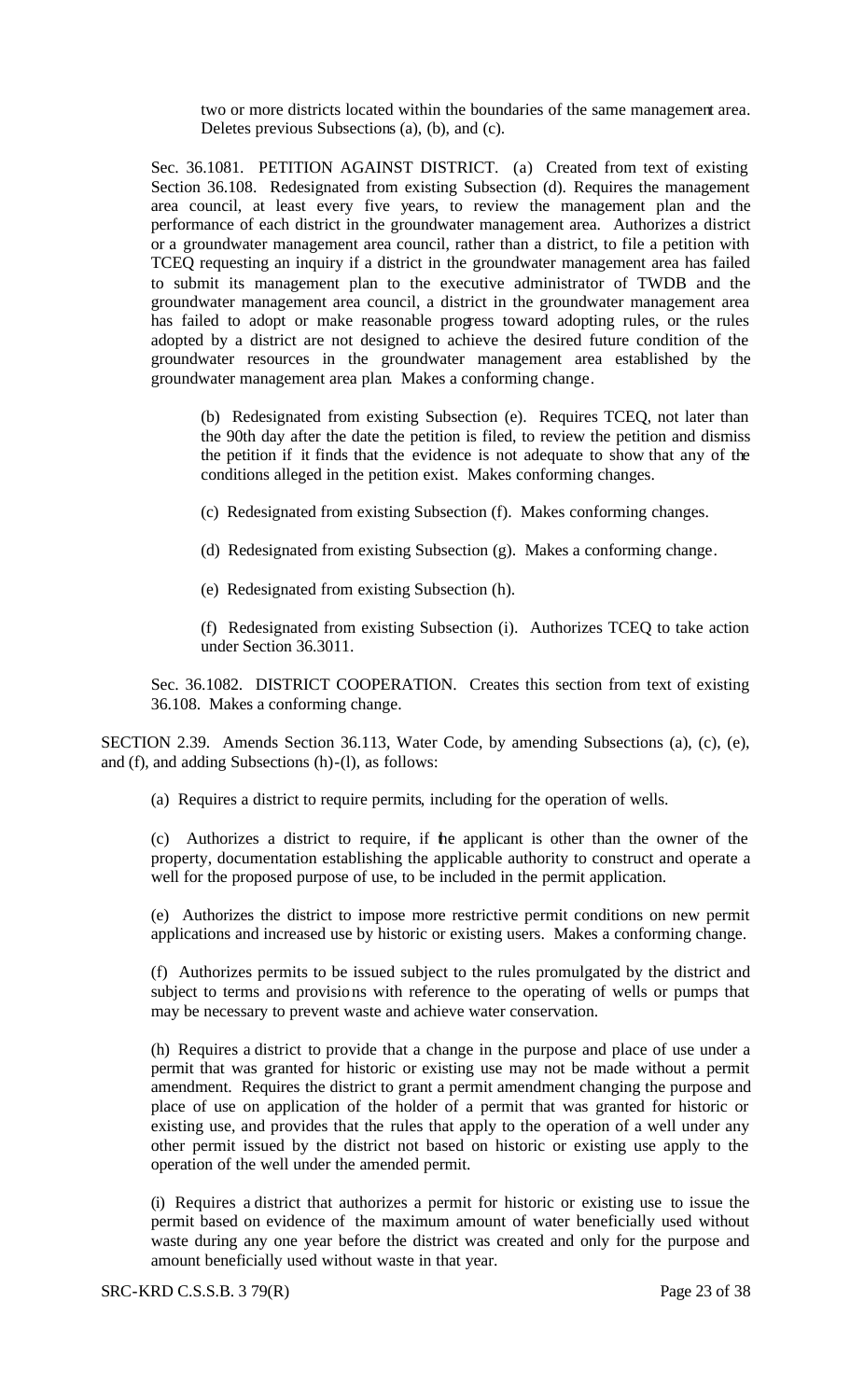(j) Prohibits a district, in issuing a permit for an existing or historic use, from discriminating between land that is irrigated for production and enrolled or participating in a federal conservation program.

(k) Provides that a permitting decision by a district is void if the district makes its decision in violation of Subsection (j) and the district would have reached a different decision if the district had treated land or wells on land enrolled or participating in a federal conservation program the same as land irrigated for production.

(l) Requires the district, on the application of an affected owner of land or the owner's lessee or assigns, to reconsider a decision that is void under Subsection (k) and base its decision on the equal treatment of land or wells on land enrolled or participating in a federal conservation program and land that is irrigated for production. Requires the district, not later than the 90th day after the date the district receives an application under this subsection, to render its decision and notify the applicant of its decision.

SECTION 2.40. Amends Subchapter D, Chapter 36, Water Code, by adding Section 36.1152, as follows:

Sec. 36.1152. PERMITS BASED ON MANAGED AVAILABLE GROUNDWATER. (a) Requires a district, except as provided by Subsection (b), to the extent possible, to issue permits up to the point that the total volume of groundwater permitted equals the managed available groundwater, if administratively complete permit applications are submitted to the district.

(b) Requires the district, upon proposing, to limit the volume of groundwater permitted to less than the managed available groundwater, and based on sound science, to obtain the approval of the groundwater management area council. Requires the groundwater management area council, prior to acting on the request, to obtain and consider the executive administrator's technical review and analysis of the science on which the request is based.

(c) Requires the groundwater management area council to approve a district's proposed limit under Subsection (b), if the total reduction from the managed available groundwater does not exceed 12.5 percent, and authorizes the council to approve a limit resulting in a reduction greater than 12.5 percent.

SECTION 2.41. Amends Section 36.116(a) and (b), Water Code, as follows:

(a) Authorizes a district to regulate, by rule, the production of groundwater by managed depletion. Makes a conforming change.

(b) Authorizes groundwater conservation districts, in promulgating any rules limiting groundwater production, to preserve historic or existing use before the effective date of the rules to the maximum extent practicable consistent with the district's comprehensive management plan under Section 36.1071 and as provided by Section 36.113.

SECTION 2.42. Amends Subchapter D, Chapter 36, Water Code, by adding Section 36.125, as follows:

Sec. 36.125. APPEAL OF DISTRICT ACTION TO DISPUTE RESOLUTION PANEL. (a) Authorizes either the district or the affected person, if a dispute arises between a district and a person affected by an action taken by the district under this subchapter, to file a petition with TCEQ requesting the appointment of a dispute resolution panel to mediate the dispute and assist the parties in reaching resolution of the dispute.

(b) Requires a petition filed under this section to include specific information.

(c) Requires TCEQ, not later than the 60th day after the date the petition is filed, to review the petition and dismiss it upon finding that the petition is baseless,

SRC-KRD C.S.S.B. 3 79(R) Page 24 of 38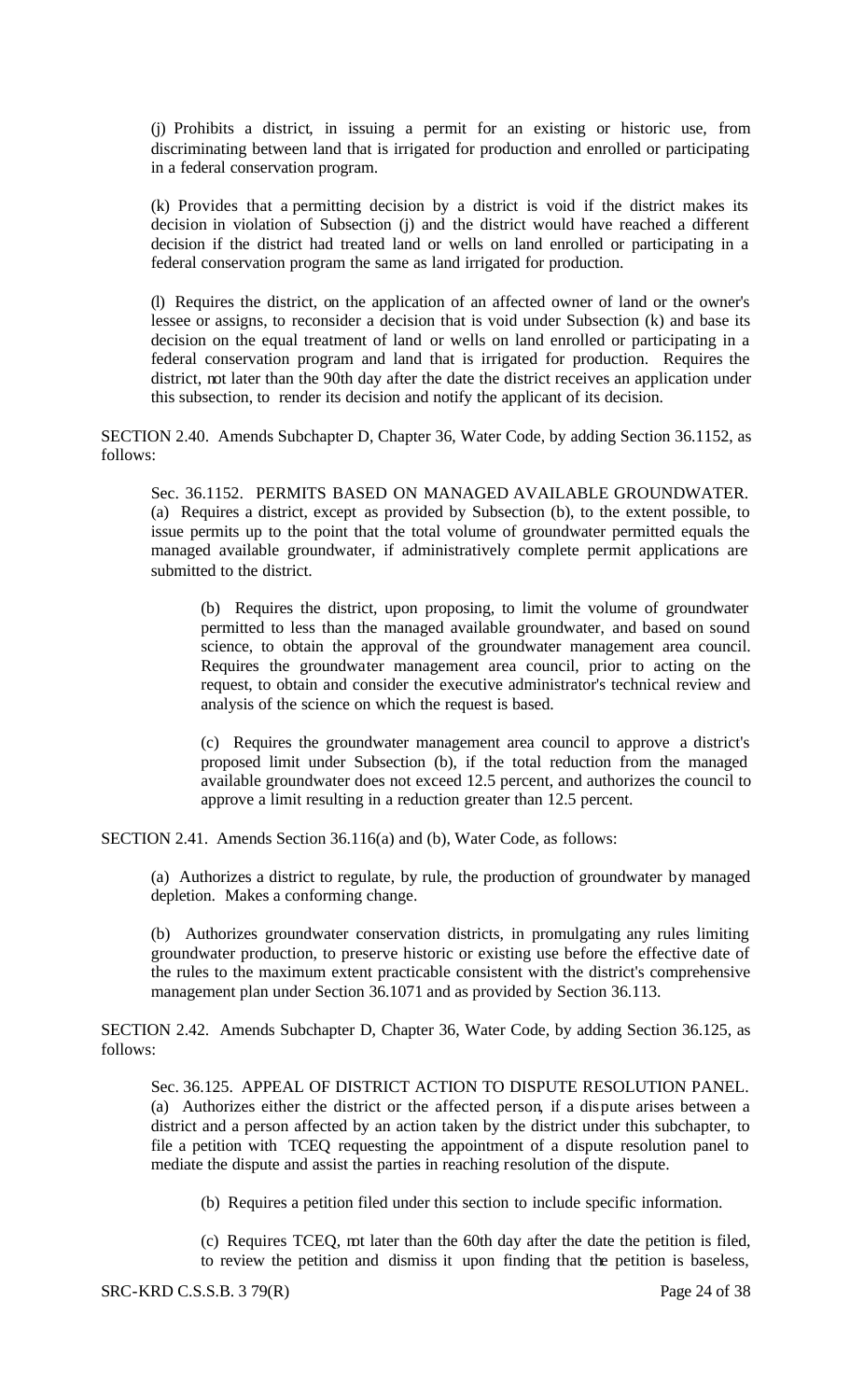frivolous, or fails to present an issue that is appropriate for panel review or select a panel as provided by Subsection (e).

(d) Requires TCEQ, if the petition is dismissed, to provide the reasons for the dismissal in writing to the district and the affected person.

(e) Requires TCEQ, if the petition is not dismissed, to appoint three members of a dispute resolution panel, including the chair of the panel, who must be officers or employees of a district located outside the groundwater management area in which the parties to the dispute are located. Requires the three appointed members to select two other panel members who are not otherwise involved in or affected by the matter in dispute and whose knowledge or expertise may be useful in resolving the dispute. Provides that not more than two panel members may be from the same district.

(f) Requires TCEQ to appoint a neutral person to serve as a nonvoting recording secretary for the panel. Authorizes the recording secretary appointed to be a TCEQ employee. Requires the recording secretary to record and document the panel's proceedings.

(g) Requires the panel, not later than the 60th day after the date the panel is appointed, to review the petition and any information relevant to the petition and begin holding meetings with the parties to mediate the dispute. Authorizes the panel to attempt to negotiate a settlement or resolve the dispute by any other lawful means. Authorizes the panel to consolidate multiple parties, appoint a person to represent multiple parties, invite additional parties, or dismiss parties as the panel considers appropriate. Requires TWDB and TCEQ to provide technical and legal assistance as requested by the panel.

(h) Requires a court of this state to take judicial notice of an act or decision of a dispute resolution panel appointed under this section and authorizes it to stay an affected judicial proceeding pending a final resolution from the panel.

SECTION 2.43. Amends Section 36.301, Water Code, to require TCEQ to take appropriate action under Section 36.303, if a board of a groundwater conservation district to submit a management plan or readopted management plan to receive approval, rather than certification, of its management plan under Section 36.1072 or fails to submit or receive approval of an amendment to the management plan under Section 36.1073.

SECTION 2.44. Amends Section 36.3011, Water Code, as follows:

Sec. 36.3011. New heading: FAILURE OF DISTRICT TO COMPLY WITH GROUNDWATER MANAGEMENT AREA PLAN. Authorizes TCEQ to take any action against the district it considers necessary in accordance with Section 36.303, if TCEQ comes to specific findings. Deletes existing Subsection (a). Makes a conforming change.

SECTION 2.45. Amends 36.303(a), Water Code, to make conforming changes.

SECTION 2.46. Amends Section 36.304(a), Water Code, to delete existing text authorizing TCEQ to dissolve a district that is not operational as determined under Section 36.302.

SECTION 2.47. Amends Title 5, Water Code, by adding Chapter 153, as follows:

### CHAPTER 153. STATEWIDE GROUNDWATER CONSERVATION DISTRICT

## SUBCHAPTER A. GENERAL PROVISIONS

Sec. 153.001. DEFINITION. Defines "statewide district."

SRC-KRD C.S.S.B. 3 79(R) Page 25 of 38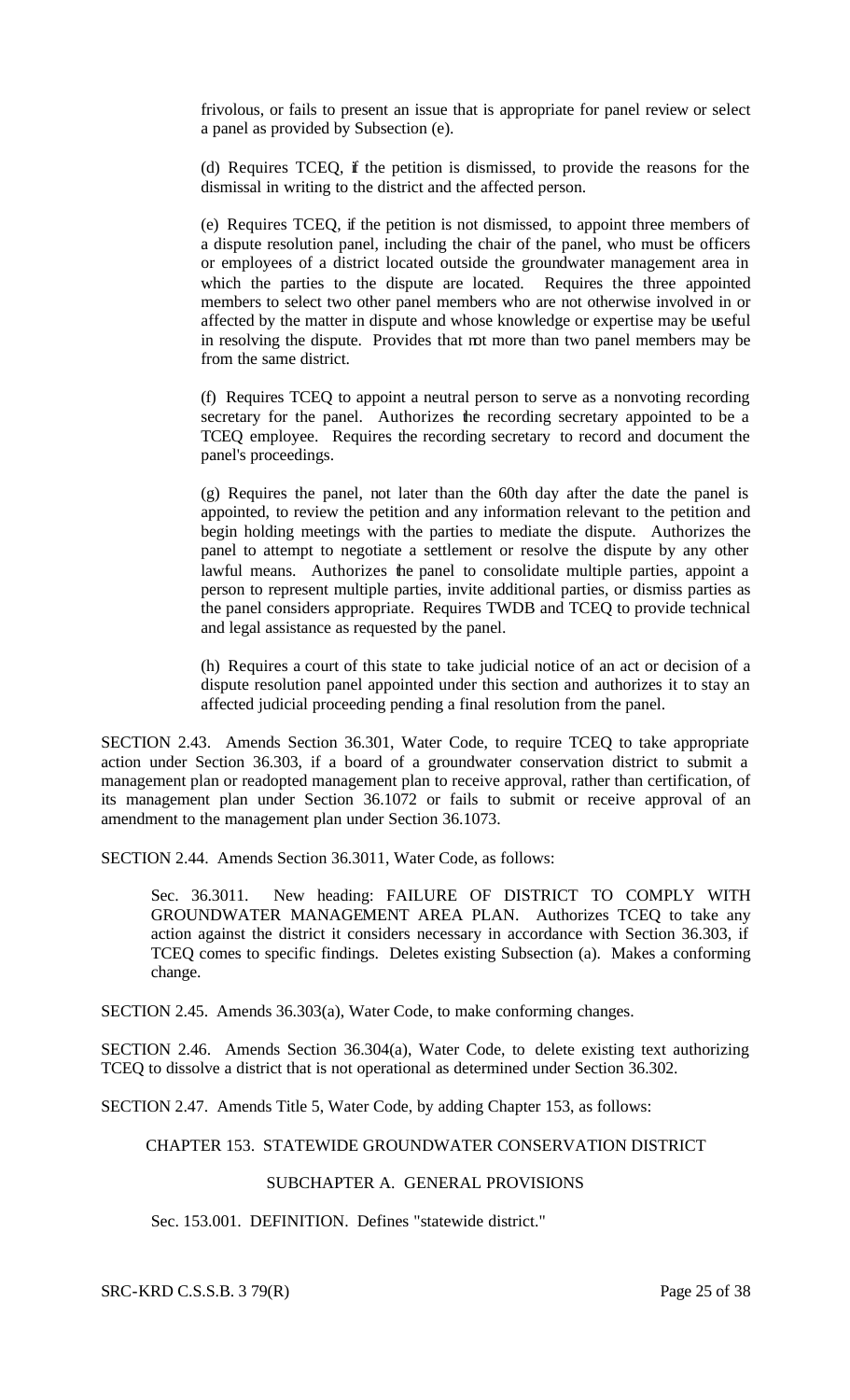Sec. 153.002. NATURE OF DISTRICT. Provides that the statewide groundwater conservation district (statewide district) is a groundwater conservation district in this state created under and essential to accomplish the purposes of Section 59, Article XVI, Texas Constitution.

[Reserves Sections 153.003-153.050 for expansion.]

#### SUBCHAPTER B. DISTRICT CREATION AND ADMINISTRATION

Sec. 153.051. Requires TCEQ, prior to September 1, 2006, to create a groundwater conservation district composed of all state-owned land not currently within the boundaries of a confirmed groundwater conservation district as of August 31, 2007. Requires the members of TCEQ to serve as board of directors of the district, and to have all the powers and duties of the groundwater conservation district as provided in Subchapter D, Chapter 36 of the Texas Water Code. Provides that Texas Water Code Sections 12.081, 36.201, 36.202, 36.203, 36.204, and Subchapters B, C, and EK, and Chapter 49 are not applicable to the district created by TCEQ under this section.

SECTION 2.48. Amends Section 212.0101(b), Local Government Code, to require TCEQ, rather the Texas Natural Resource Conservation Commission, by rule, to establish the appropriate form and content of a certification to be attached to a plat application under this section.

SECTION 2.49. Amends Section 232.0032(b), Local Government Code, to make a conforming change.

SECTION 2.50. Repealer: Section 9.017 (Dissolution of Council and Account), Water Code.

SECTION 2.51. (a) Requires the executive administrator of TWDB to conduct a study to determine the effects, if any, of take-or-pay contracts on efforts to conserve water.

(b) Requires the executive administrator of TWDB, not later than January 1, 2007, to submit a report to the legislature that includes a summary of the findings made during the course of the study and recommendations for legislative action based on those findings.

(c) Provides that this section expires September 1, 2007.

SECTION 2.52. Makes application of Section 11.173(b), Water Code, as amended by this article, prospective.

SECTION 2.53. Makes application of Section 15.102(b), Water Code, as amended by this article, and Section 17.125(b-2), Water Code, as added by this article, prospective.

SECTION 2.54. (a) Requires TWDB, not later than December 1, 2005, to adopt rules under Subchapter L, Chapter 16, Water Code, as added by this article and the executive administrator of TWDB to be prepared to accept applications submitted under Section 16.453, Water Code, as added by this article.

(b) Provides that a person is not required to be registered under Section 16.452, Water Code, as added by this article, until March 1, 2006.

(c) Provides that Section 16.455, Water Code, as added by this article, applies only to a sale, lease, or agreement entered into on or after March 1, 2006.

SECTION 2.55. Requires a groundwater conservation district, not later than the 90th day after the effective date of this Act, to bring any rule adopted before the effective date of this Act into compliance with Section 36.002, Water Code, as amended by this Article.

SECTION 2.56. (a) Requires the executive administrator of TWDB to appoint the initial appointed representatives for each groundwater management area council as provided by Section 36.108, Water Code, as amended by this article, as soon as practicable on or after the effective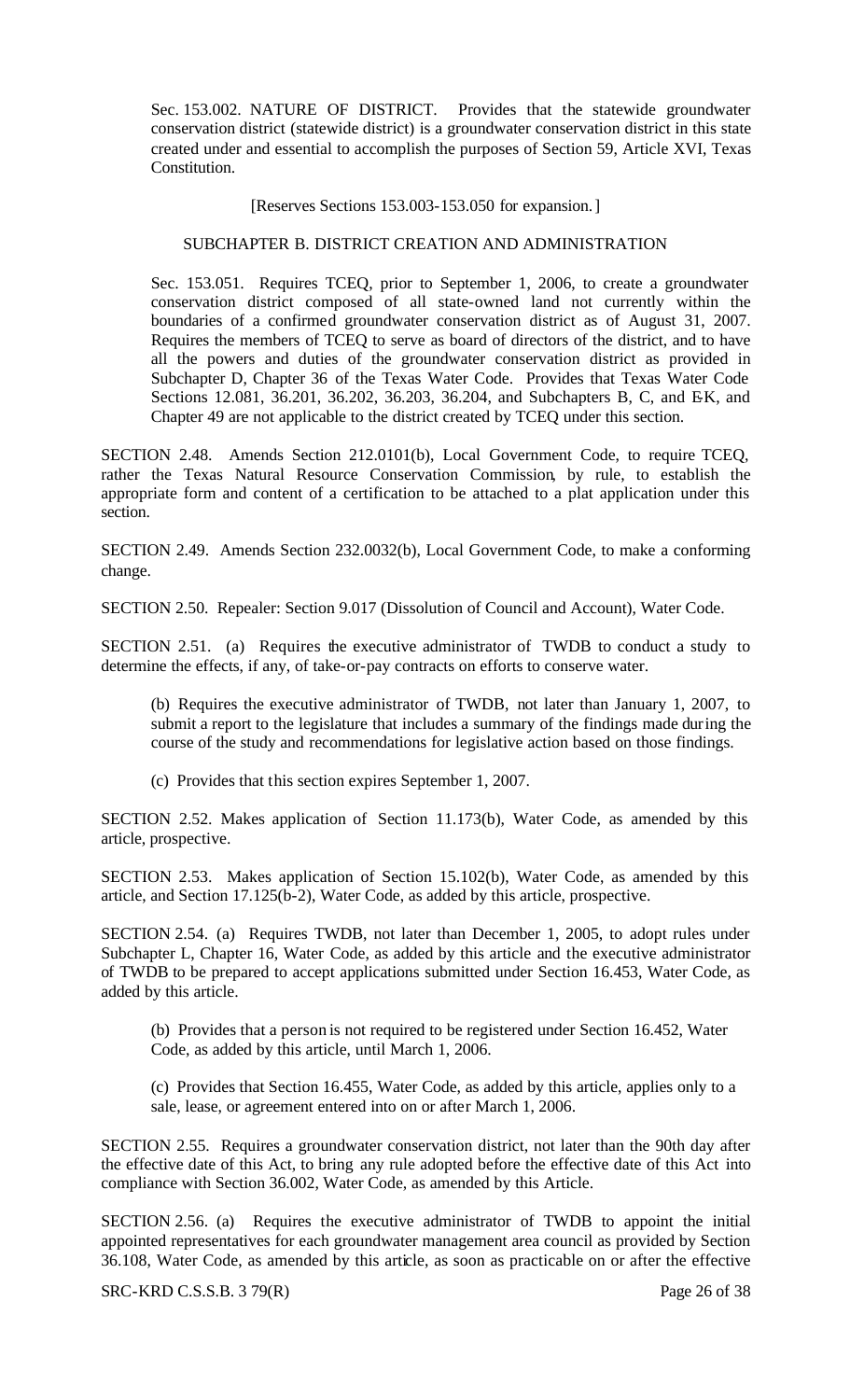date of this Act. Provides that the terms of the initial representatives for each groundwater management area council expire August 31, 2007.

(b) Requires TWDB to convene the groundwater management area councils required under Section 36.108, Water Code, as amended by this article, not later than September 1, 2006.

(c) Requires TCEQ and TWDB to adopt any rules, models, and forms necessary for the implementation of the groundwater management area planning functions required by this article not later than September 1, 2006.

SECTION 2.57. (a) Sets forth the specific applications, renewals, and permits that changes in law made under Sections 36.113(h) and (i) and Section 36.116(b), Water Code, as amended by this article, except in any district expanded by Section 20, Chapter 200, Acts of the 78th Legislature, Regular Session, 2003, do not apply.

(b) Provides that Subsection (a) of this section does not limit the ability of a groundwater conservation district to adopt procedural rules governing notice, hearing, rulemaking, or permit processing in accordance with any law finally passed by the 79th Legislature, Regular Session, 2005, that governs notice, hearing, rulemaking, or permit processing procedures of groundwater conservation districts, if the procedural rules adopted do not conflict with a substantive district rule that existed on March 1, 2005.

SECTION 2.58. Provides that Chapter 153, Water Code, as added by this Act, takes effect September 1, 2007.

SECTION 2.59. Amends Section 36.001, Water Code, by adding Subdivision (24), to define "evidence of historic use."

## ARTICLE 3. FINANCING OF WATER PROJECTS.

SECTION 3.01. Amends Chapter 13, Water Code, by adding Subchapter O, as follows:

SUBCHAPTER O. WATER CONSERVATION AND DEVELOPMENT FEE

Sec. 13.551. DEFINITIONS. Defines "agricultural use," "customer," and "provider."

Sec. 13.552. LIMITATION ON APPLICABILITY. Provides that this chapter does not apply to the wholesale provision of water or the provision of water for agricultural use.

Sec. 13.553. WATER CONSERVATION AND DEVELOPMENT FEE. Requires each provider to collect a water conservation and development fee as provided by this subchapter from each customer, on behalf of this state. Provides that the fee is not considered to be revenue of the provider, with the exception of the portion of the fee retained under Section 13.556(b).

Sec. 13.554. POLICY REGARDING FINANCING OF WATER INFRASTRUCTURE, CREATION OF LEGISLATIVE OVERSIGHT COMMITTEE. (a) Sets forth legislative findings in recognition of the importance of providing for the state's future water supply and infrastructure needs.

(b) Creates a legislative oversight committee (oversight committee) to establish a fair and reasonable funding mechanism.

(c) Creates the Legislative Oversight Committee on Water Financing, in recognition of the importance of providing for the state's water infrastructure and the need to structure a fair and reasonable funding mechanism that will fund such an insfrastructure.

(d) Sets forth the composition of the oversight committee of the Texas Legislature from the Senate and House of Representatives.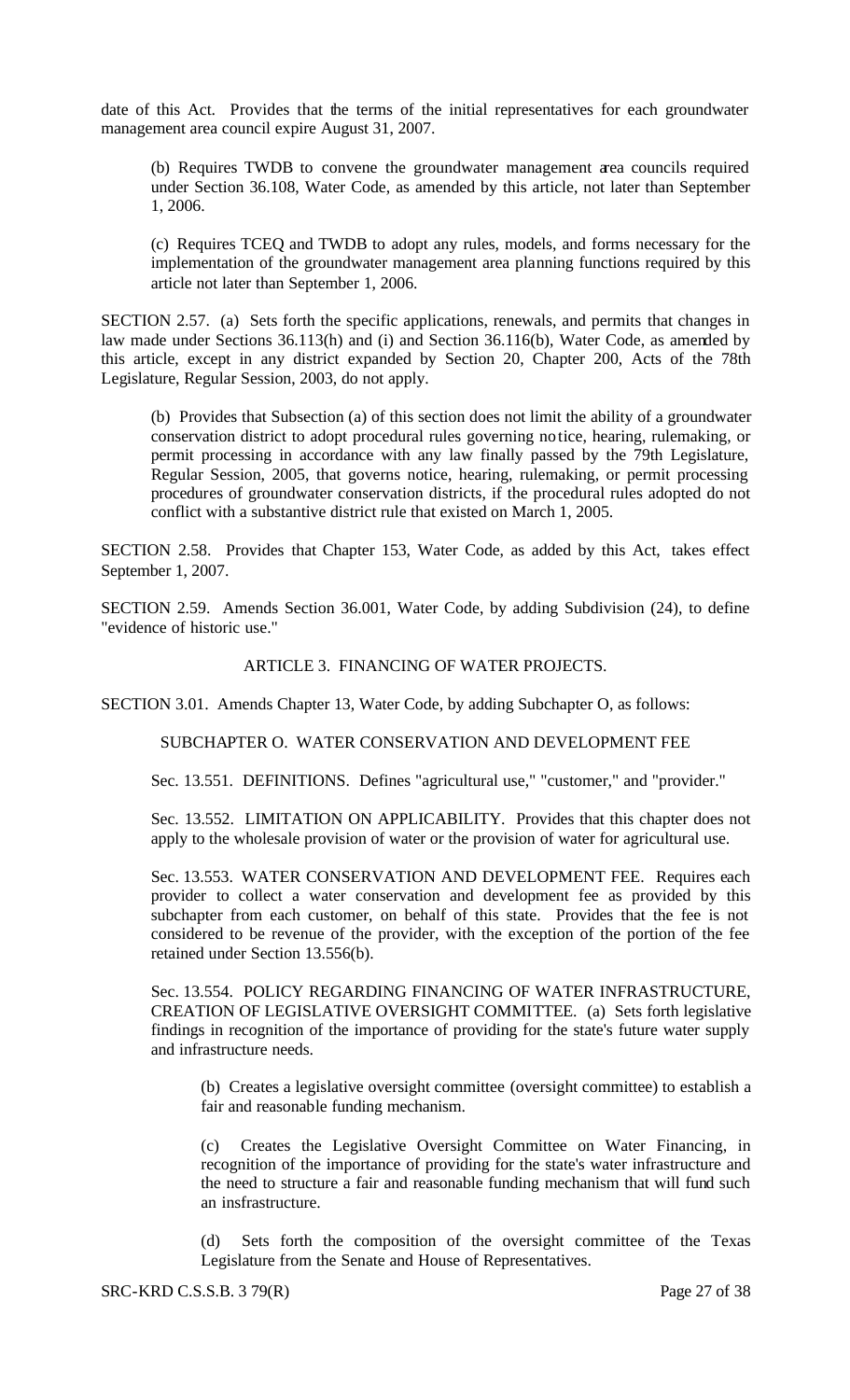(e) Requires the position of the presiding officer of the oversight committee to alternate annua lly between the chair of the senate Natural Resources Committee and the chair of the house Natural Resources Committee. Requires the chair of the senate Natural Resources Committee to serve as the first presiding officer, with a term beginning on the effective date of this act.

(f) Provides that other than the chairs of the senate and house natural resources committees, members serve at the will of the person who appointed each member.

(g) Requires TWDB to provide staff support for the oversight committee. Requires the executive administrator of TWDB to compile and analyze for the committee's use, information received by TWDB regarding water use throughout the state, the water infrastructure needs throughout the state, the adequacy of current funding for such infrastructure needs, and gaps in the ability to fund such infrastructure.

(h) Requires the oversight committee to conduct public hearings and study public policy implications for assessing the water conservation and development fee as a source of dedicated funds for water infrastructure development. Requires the oversight committee, specifically, to determine how to establish and implement the fee described in this subchapter, including specific recommendations.

(i) Authorizes the oversight committee to appoint technical subcommittees, which may include persons other than the members of the oversight committee. Requires the oversight committee to appoint a technical advisory subcommittee composed of financial advisors and bond counsel.

(j) Requires the oversight committee to provide a report on or before August 31, 2006, to specific government officials addressing topics included in Subsection (h) and recommending any needed legislation.

(k) Prohibits the fee established by this subchapter from being assessed until the Texas Legislature has established the appropriate rate and conditions of its imposition.

(l) Requires the oversight committee to adopt rules to administer this section.

(m) Provides that the oversight committee is abolished and this section expires September 1, 2009.

Sec. 13.555. EXEMPTIONS. (a) Provides that the first 5,000 gallons of water sold to a customer each month is exempt from the fee if the customer is a resident of a singlefamily dwelling or multifamily dwelling unit.

(b) Provides that the first 5,000 gallons of water sold for each multifamily dwelling unit to a customer each month is exempt from the fee if the customer is the owner or manager of a multifamily dwelling complex.

(c) Provides that the exemption provided by Subsections (a) and (b) apply without regard to whether the retail water utility service is bundled with another service or the billing period used by provider.

(d) Provides that an entity described by Section 151.309 (Governmental Entities) or 151.310 (Religious, Educational, or Public Service Organizations), Tax Code, is exempt from the fee imposed by this subchapter.

Sec. 13.556. PAYMENT OF FEE. (a) Requires each provider to send, on or before the fifth day of the month following the end of each calendar month, to the comptroller the amount of the fee the provider collected under this subchapter for the preceding calendar month.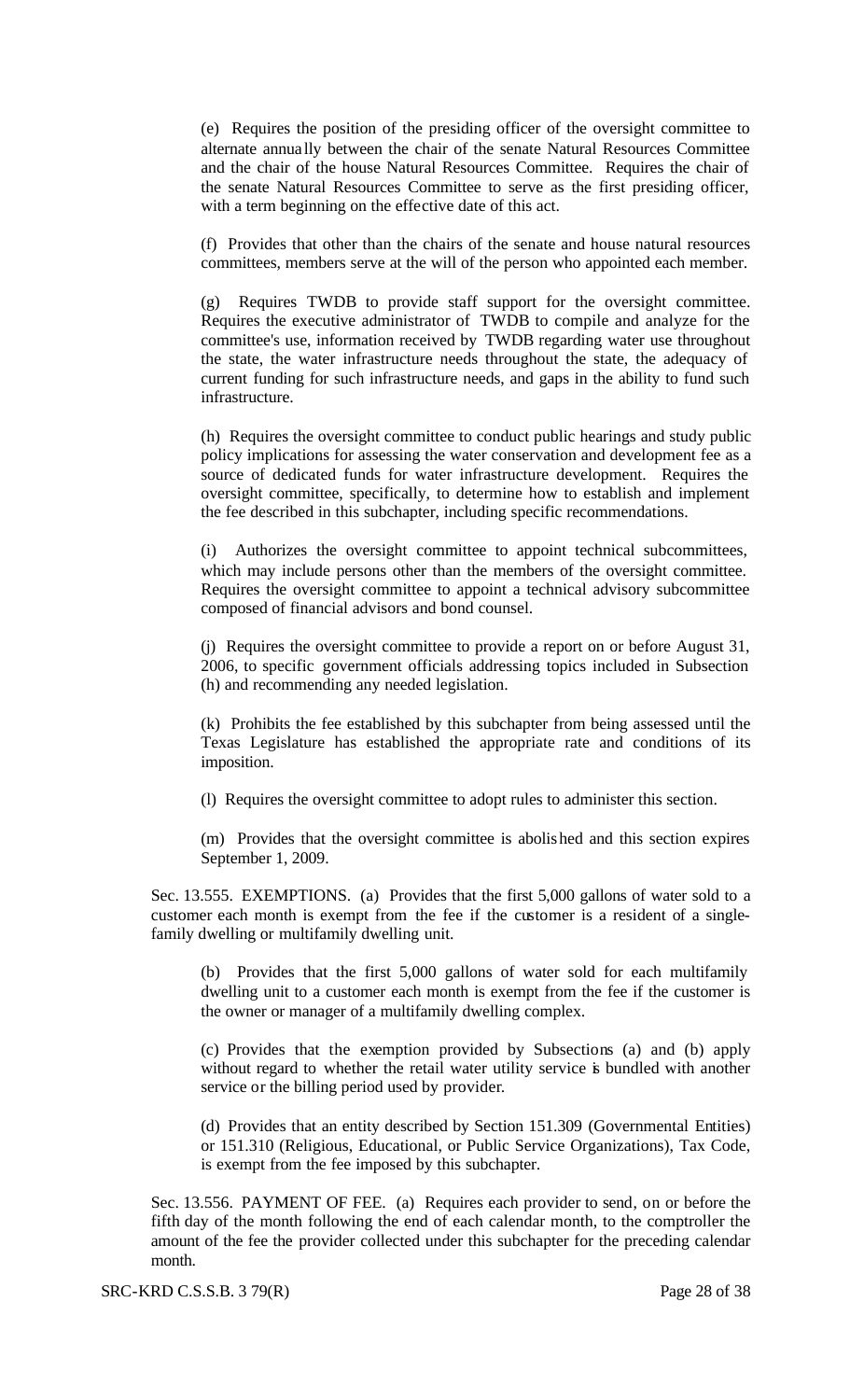(b) Entitles a provider that makes timely payment of the fee imposed under this subchapter to retain an amount equal to one-half of one percent of the amount of the fee collected as reimbursement for the costs of collecting the fee for that month.

Sec. 13.557. REPORTS. Requires each provider, on or before the fifth day of the month following the end of each calendar month, to file with the comptroller a report made under guidelines established by the comptroller stating specific information regarding the number of gallons sold.

Sec. 13.558. RECORDS. Requires a provider to keep a complete record of specific information regarding the number of gallons sold.

Sec. 13.559. DEDICATION OF REVENUE. Provides that the revenue from the fee imposed by this subchapter is dedicated to and is required to be deposited to the credit of the water infrastructure fund and may be used only as provided by Subchapter Q (Water Infrastructure Fund), Chapter 15. Prohibits any balance in the water infrastructure fund and the dedication of fees provided by this section from being reduced, rescinded, or repealed unless the legislature by law dedicates a substitute or different source that is projected by the comptroller to produce an amount no less than the amount produced by the source being reduced, rescinded, or repealed, to the water infrastructure fund, should bonds or other obligations be outstanding that are secured by or payable from balances initially deposited to the credit of the water infrastructure fund, including the dedication of fees as provided by this section.

Sec. 13.560. AUDITS AND ENFORCEMENT. (a) Authorizes the comptroller to audit the records of any provider required to collect and remit the fee imposed by this subchapter to ensure that the fee is being properly collected and remitted to the comptroller, and as otherwise necessary to ensure compliance with this subchapter.

(b) Requires the comptroller to take appropriate action against a provider who does not collect and remit the fee as required by this chapter to the comptroller.

SECTION 3.02. Amends Section 15.407(a), Water Code, to provide that, in this section, "economically distressed area" and "political subdivision" have the meanings assigned by Section 17.941, rather than Section 16.341.

SECTION 3.03. Amends Section 15.971, Water Code, by adding Subdivision (6), to define "provider."

SECTION 3.04. Amends Section 15.973, Water Code, as follows:

Sec. 15.973. WATER INFRASTRUCTURE FUND. (a) Provides that the water infrastructure fund is a special fund in the state treasury to be administered by TWDB under this subchapter and rules adopted by TWDB under this subchapter. Authorizes money in the fund to be used to pay for the implementation of water projects recommended through the state and regional water planning processes under Sections 16.051 and 16.053 and for other uses authorized by this subchapter.

(b) Provides that the fund consists of specific items, including the proceeds from the collection of the fee imposed under Subchapter O, Chapter 13, money paid to TWDB under Section 16.402, and fees and penalties collected under Subchapter L, Chapter 16.

SECTION 3.05. Amends Section 15.974, Water Code, by amending Subsection (a), and adding Subsections (d) and (e), as follows:

(a) Authorizes TWDB to use the water assistance fund to make grants, low-interest loans, or zero interest loans for conjunctive use projects and to make specific transfers.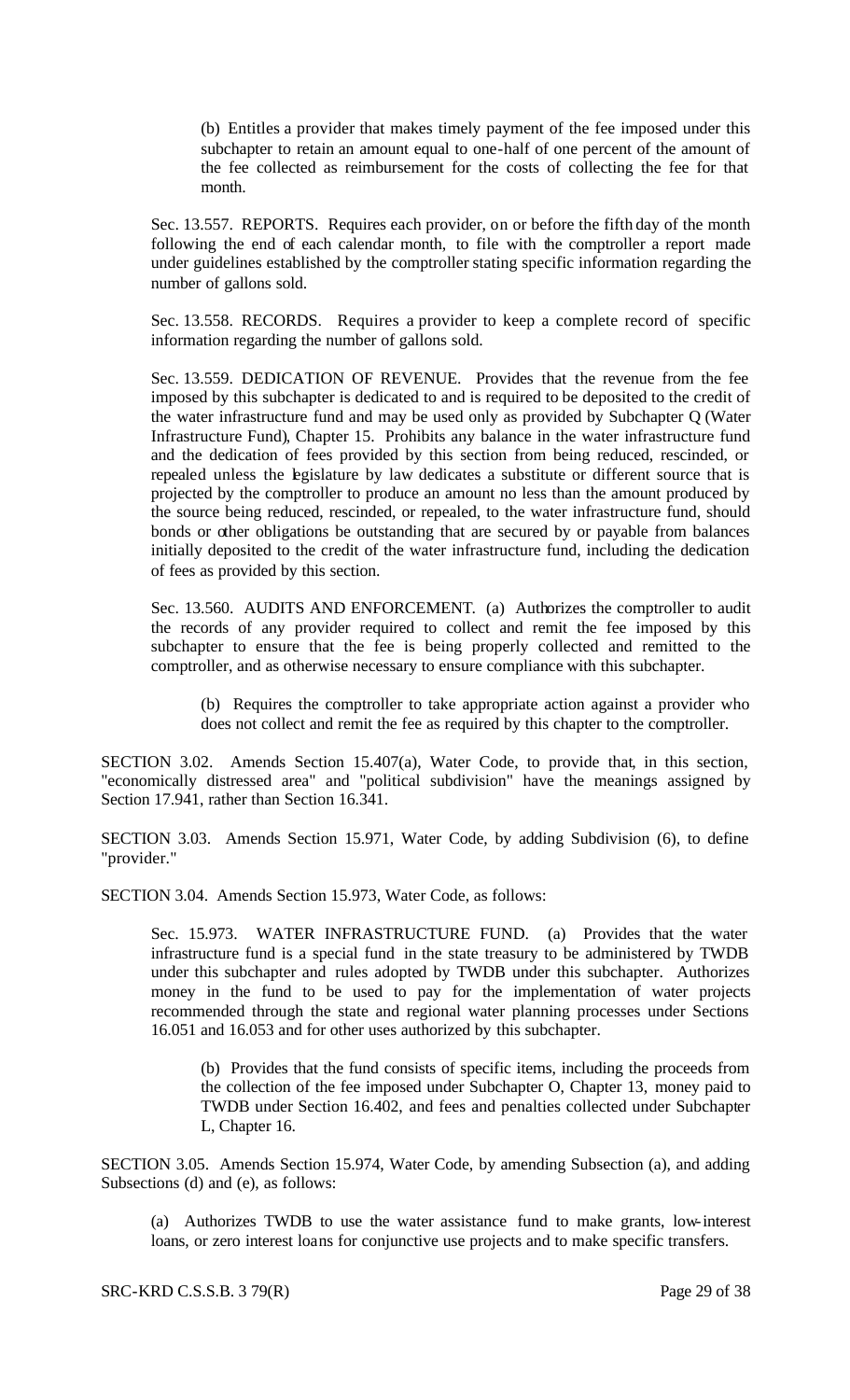(d) Requires 25 percent of the fees collected by the comptroller from providers under Subchapter O, Chapter 13, to be deposited into an account in the water assistance fund and to be designated as the local contribution account, and to be reserved for each provider proportionate to the fees such provider has remitted. Requires interest earned on money in the local contribution fund to be credited to the account. Authorizes a provider, within five years of the date of deposit into the local contribution account, to apply to TWDB for designation of the proportion of the fees it has contributed to the account plus interest earned thereon for uses pursuant to Subsection (e) and for fees that are projected to be contributed to the local contribution account by that provider over the next five years. Requires money in the local contribution account for which an application is not filed within five years of the deposit to be transferred to the water assistance fund, along with interest earned on such money. Authorizes providers to pool their reservations to be used for a regional project and to designate one person to apply for financial assistance for such regional project.

(e) Authorizes TWDB to use money in the local contribution account pursuant to an application filed by a provider under Subsection (d) for specific purposes and subject to the ability of a provider to qualify for assistance for such purposes.

SECTION 3.06. Amends Section 17.172, Water Code, as follows:

Sec. 17.172. APPLICABILITY. Sets forth the accounts for which financial assistance is made available, including the economically distressed areas program account under specific Subchapters, including Subchapter K-1.

SECTION 3.07. Amends Chapter 17, Water Code, by adding Subchapter K-1, as follows:

## SUBCHAPTER K-1. STATEWIDE ASSISTANCE TO ECONOMICALLY DISTRESSED AREAS FOR WATER SUPPLY AND SEWER SERVICE PROJECTS

Sec. 17.941. DEFINITIONS. Defines "economically distressed area," "financial assistance," "political subdivision," "sewer services," and "sewer facilities."

Sec. 17.942. FINANCIAL ASSISTANCE. Authorizes the economically distressed areas program account to be used by TWDB to provide financial assistance to political subdivisions for the construction, acquisition, or improvement of water supply and sewer services, including providing money from the account for the state's participation in federal programs that provide assistance to political subdivisions.

Prohibits money from the proceeds of bonds issued under the authority of Sections 49-d-7(b) or 49-d-8, Article III, Texas Constitution, from being used to provide financial assistance under this subchapter.

Sec. 17.943. APPLICATION FOR FINANCIAL ASSISTANCE. (a) Authorizes a political subdivision to apply to TWDB for financial assistance under this subchapter by submitting an application together with a plan for providing water supply or sewer services to an economically distressed area.

(b) Requires the application and plan to include specific information regarding the political subdivision.

(c) Provides that a program of water conservation for the more effective use of water is required for approval of an application for financial assistance under this section in the same manner as such a program is required for approval of an application for financial assistance under Section 17.125.

(d) Authorizes TWDB, before considering the application, to require the applicant to participate in the review, provide a written determination by TCEQ stating specific information, request a financial management review from the comptroller, and any other information required by TWDB or the executive administrator of TWDB.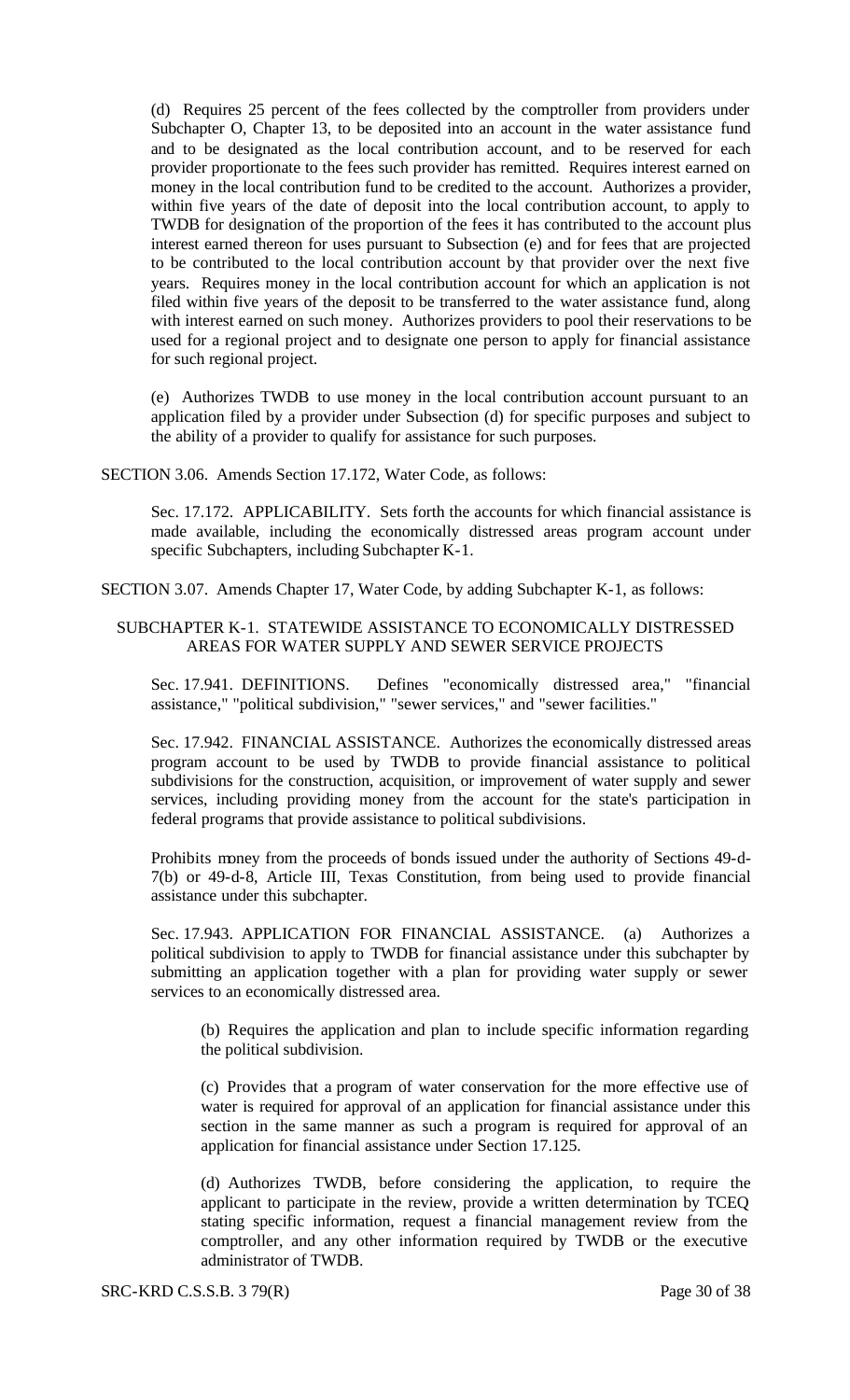Sec. 17.944. CONSIDERATIONS IN PASSING ON APPLICATION. (a) Requires TWDB, in passing on an application for financial assistance, to consider specific needs, availability of revenue or alternative financial assistance, financing details, and the feasibility of achieving cost savings.

(b) Requires TWDB, at the time an application for financial assistance is considered, to also find that the area to be served by a proposed project has a median household income of not more than 75 percent of the median state household income for the most recent year for which statistics are available.

Sec. 17.945. APPROVAL OR DISAPPROVAL OF APPLICATION. Requires TWDB, after considering the matters described by Section 17.944, by resolution, to approve the plan and application as submitted, approve the plan and application subject to the requirements identified by TWDB or TCEQ for the applicant to obtain the managerial, financial, and technical capabilities to operate the system and any other requirements, including training under Subchapter M, TWDB considers appropriate, deny the application and identify the requirements or remedial steps the applicant must complete before the applicant may be reconsidered for financial assistance, if TWDB finds that the applicant will be unable to obtain the managerial, financial, or technical capabilities to build and operate a system, deny the application and issue a determination that a service provider other than the applicant is necessary or appropriate to undertake the proposed project, or deny the application.

Sec. 17.946. FINDINGS REGARDING PERMITS. (a) Prohibits TWDB from releasing money for the construction of that portion of a project that proposes surface water or groundwater development until the executive administrator of TWDB makes a specific written finding regarding the applicant's water rights.

(b) Authorizes TWDB to release money for the costs of planning, engineering, architectural, legal, title, fiscal, or economic investigation, studies, surveys, or designs before making the finding required under Subsection (a), if the executive administrator of TWDB determines that a reasonable expectation exists that the finding will be made before the release of funds for construction.

(c) Prohibits TWDB, f an applicant includes a proposal for treatment works, from delivering money for the treatment works until the applicant has received a permit for construction and operation of the treatment works and approval of the plans and specifications from TCEQ or unless such a permit is not required by the TCEQ.

Sec. 17.947. METHOD OF FINANCIAL ASSISTANCE. (a) Authorizes TWDB to provide financial assistance to political subdivisions under this subchapter by using money in the economically distressed areas program account to purchase political subdivision bonds.

(b) Authorizes TWDB to make financial assistance available to political subdivisions in any other manner that it considers feasible, including specific contracts or agreements.

Sec. 17.948. TERMS OF FINANCIAL ASSISTANCE. (a) Authorizes TWDB to use money in the economically distressed areas program account to provide financial assistance under this subchapter to a political subdivision to be repaid in the form, manner, and time provided by TWDB rules and in the agreement between TWDB and the political subdivision, taking into consideration the information provided by Section 17.943.

(b) Prohibits TWDB, in providing financial assistance to an applicant under this subchapter, from providing to the applicant financial assistance for which repayment is not required in an amount that exceeds 50 percent of the total amount of the financial assistance plus interest on any amount that must be repaid,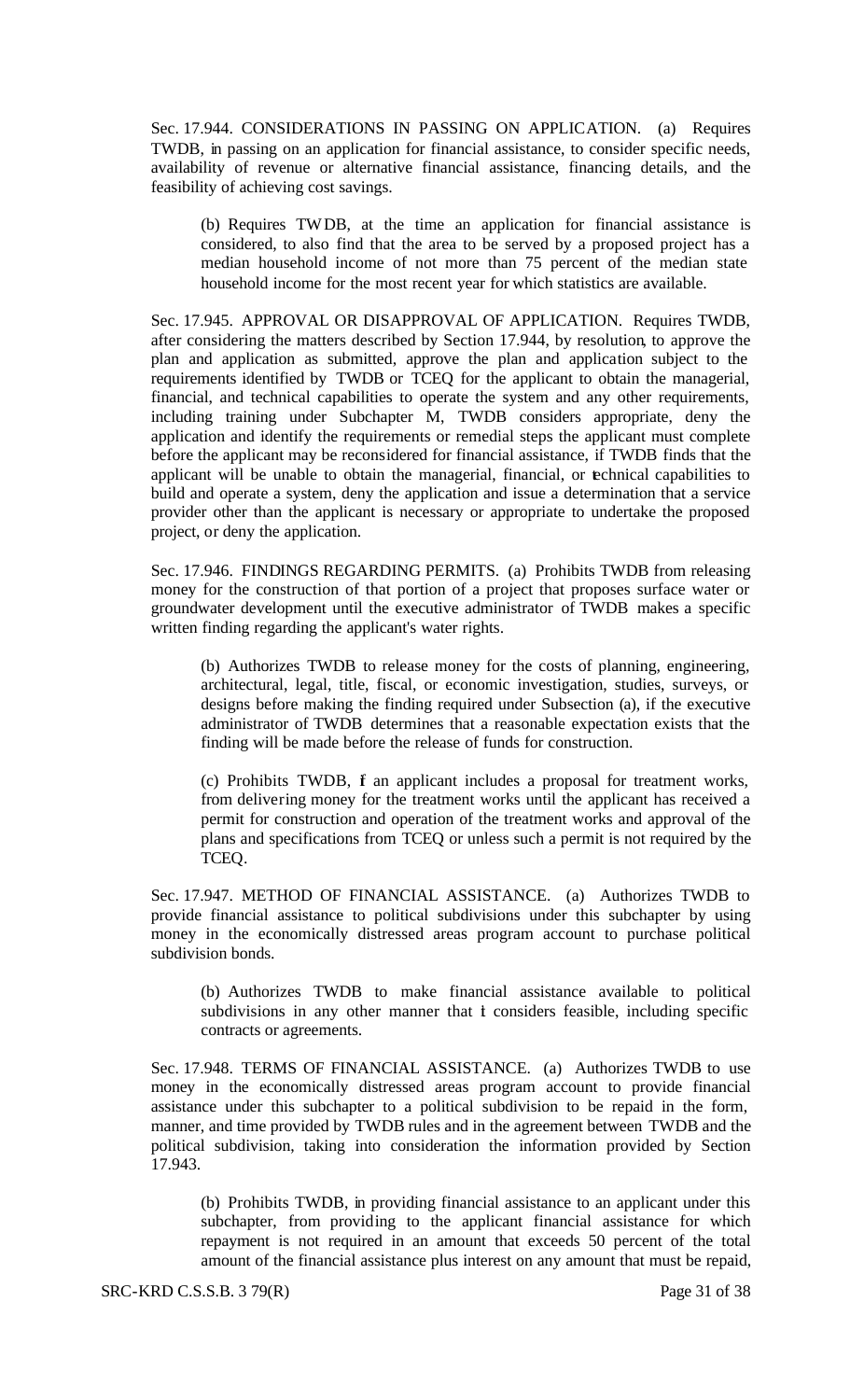unless the Department of State Health Services (DSHS) issues a finding that a nuisance dangerous to the public health and safety exists resulting from water supply and sanitation problems in the area to be served by the proposed project. Requires TWDB and the applicant to provide to DSHS information necessary to make a determination, and authorizes TWDB and DSHS to enter into memoranda of understanding necessary to carry out this subsection.

(c) Prohibits the total amount of financial assistance provided by TWDB to political subdivisions under this subchapter from state-issued bonds for which repayment is not required from exceeding at any time 90 percent of the total principal amount of issued and unissued bonds authorized for purposes of this subchapter.

(d) Requires TWDB, in determining the amount and form of financial assistance and the amount and form of repayment, if any, to consider specific rates, fees, charges, sources of funding available, any local money of the political subdivision, and reasonable charges for water and wastewater service.

(e) Authorizes TWDB, in making its determination under Subsection  $(d)(1)$ , to consider any study, survey, data, criteria, or standard developed or prepared by any federal, state, or local agency, private foundation, banking or financial institution, or other reliable source of statistical or financial data or information.

SECTION 3.08. Amends Section 17.958(c), Water Code, to make a conforming change.

SECTION 3.09. Repealer: Sections 15.407(i) (relating to a change in the status of a county's per capita income or a decrease in unemployment rate average) and Section 15.974(b) (relating to prohibition of funding under Subsection (a)(2)), Water Code.

SECTION 3.10. Prohibits Section 3.01 of this Act from taking effect unless and until a future legislature adopts amendments to Subchapter O, Chapter 13, Water Code, to establish a rate for the water conservation and development fee; requires however, that the provisions of this bill regarding creation and operation of the oversight committee on the water conservation and development fee in Section 13.554, Water Code, be effective on the effective date of this Act.

## ARTICLE 4. SPECIAL DISTRICT CREATION

SECTION 4.01. Amends Subtitle H, Title 6, Special District Local Laws Code, by adding Chapter 8812, as follows:

#### CHAPTER 8812. VICTORIA COUNTY GROUNDWATER CONSERVATION DISTRICT

### SUBCHAPTER A. GENERAL PROVISIONS

Sec. 8812.001. DEFINITIONS. Defines "board," "director," and "district."

Sec. 8812.002. NATURE OF DISTRICT. Provides that the Victoria County Groundwater Conservation District (district) is a groundwater conservation district in Victoria County created under and essential to accomplish the purposes of Section 59, Article XVI, Texas Constitution.

Sec. 8812.003. CONFIRMATION ELECTION REQUIRED. Provides that if the creation of the district is not confirmed at a confirmation election held before September 1, 2010:

(1) the district is dissolved on September 1, 2010; except that any debts incurred are required to be paid, any assets that remain after the payment of debts are required to be transferred to Victoria County; and the organization of the district is required to be maintained until all debts are paid and remaining assets are transferred; and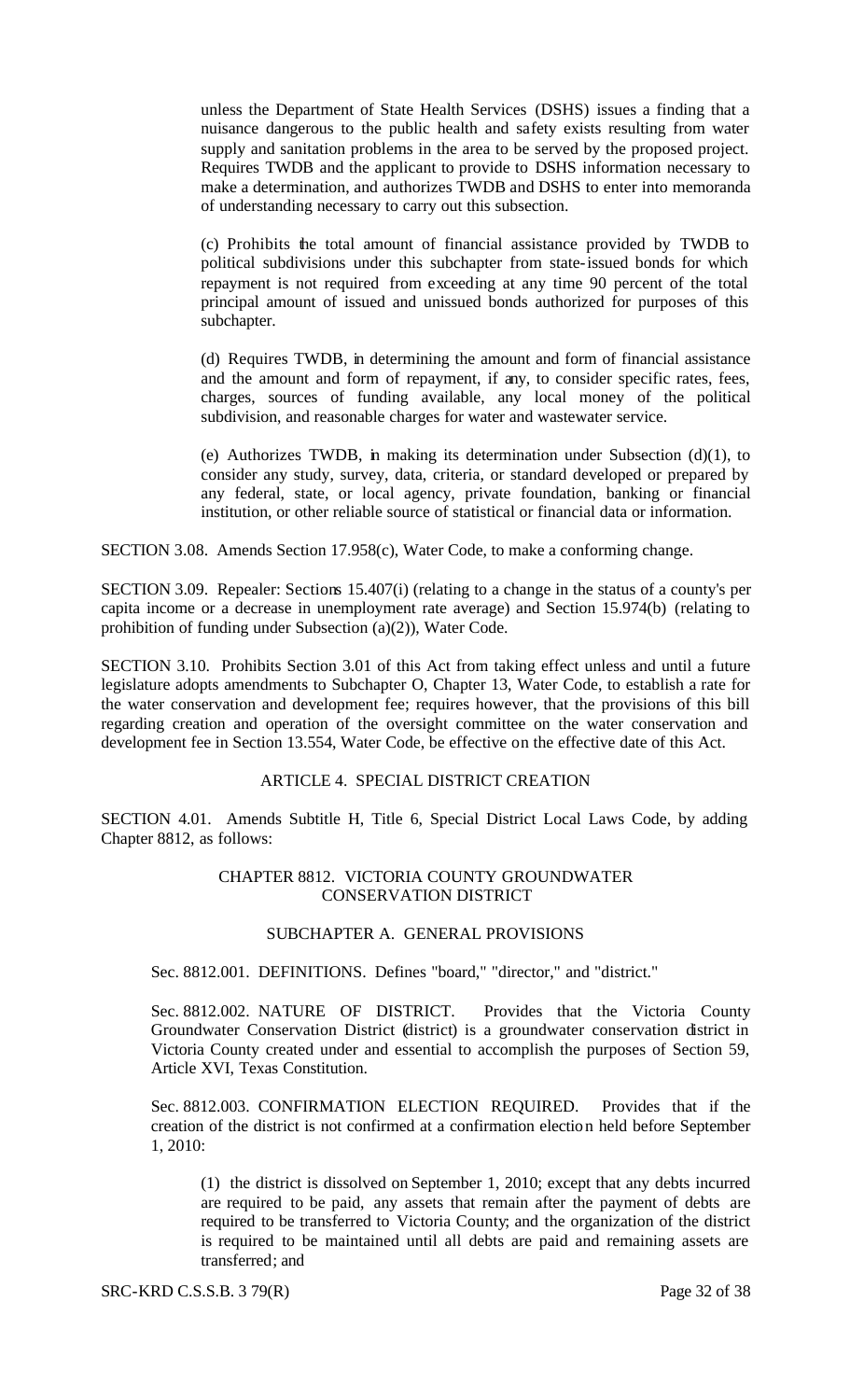(2) this chapter expires on September 1, 2013.

Sec. 8812.004. INITIAL DISTRICT TERRITORY. Provides that the initial boundaries of the district are coextensive with the boundaries of Victoria County, Texas.

Sec. 8812.005. APPLICABILITY OF OTHER GROUNDWATER CONSERVATION DISTRICT LAW. Provides that except as otherwise provided by this chapter, Chapter 36, Water Code, applies to the district.

[Reserves Sections 8812.006-8812.020 for expansion.]

#### SUBCHAPTER A-1. TEMPORARY PROVISIONS

Sec. 8812.021. APPOINTMENT OF TEMPORARY DIRECTORS. (a) Requires the Victoria County Commissioners Court, not later than the 10th day after September 1, 2005, to appoint five temporary directors, in a specific manner.

(b) Requires the remaining temporary directors, if there is a vacancy on the temporary board of directors of the district, to select a qualified person to fill the vacancy. Requires the Victoria County Commissioners Court, if at any time there are fewer than three qualified temporary directors, to appoint the necessary number of persons to fill all vacancies on the board.

(c) Requires a person to be a resident of Victoria County and at least 18 years of age to be eligible to serve as a temporary director.

(d) Sets forth terms to be served by the temporary directors.

Sec. 8812.022. ORGANIZATIONAL MEETING OF TEMPORARY DIRECTORS. Requires a majority of the temporary directors, as soon as practicable after all the temporary directors have qualified under Section 36.055 (Sworn Statement, Bond, and Oath of Office), Water Code, to convene the organizational meeting of the district at a location within the district agreeable to a majority of the directors. Requires the organizational meeting, if an agreement on location cannot be reached, to be at the Victoria County Courthouse. Requires the temporary directors to elect a chair, vice chair, and secretary from among the temporary directors at the meeting.

Sec. 8812.023. CONFIRMATION ELECTION. (a) Requires the temporary directors, not later than the 30th day after September 1, 2005, to order an election to be held not later than the 120th day after September 1, 2005, to confirm the creation of the district.

(b) Provides that Section 41.001(a) (Uniform Election Dates), Election Code, does not apply to a confirmation election held as provided by this section.

(c) Requires the ballot for the election to be printed to permit voting for or against specific propositions.

(d) Authorizes the temporary board to include any other proposition on the ballot that it considers necessary.

(e) Requires a confirmation election, except as provided by this section, to be conducted as provided by Sections 36.017(b)-(i), Water Code, and the Election Code. Provides that the provision of Section 36.017(d), Water Code, relating to the election of permanent directors does not apply to a confirmation election under this section.

(f) Authorizes the temporary board to hold another confirmation election not sooner than the first anniversary of the most recent confirmation election if the creation of the district is not confirmed during the election.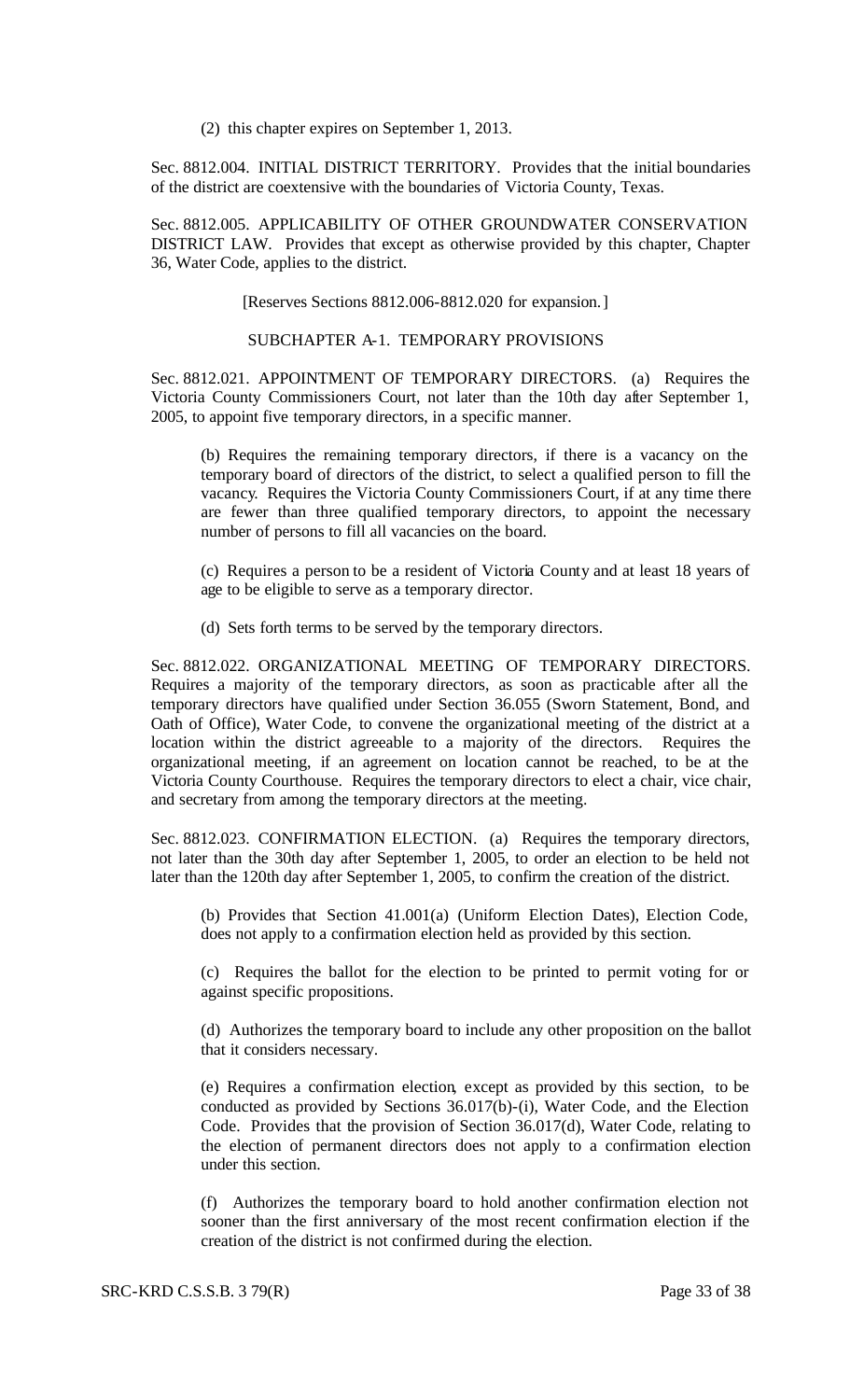Sec. 8812.024. INITIAL DIRECTORS. (a) Provides that if creation of the district is confirmed at an election held under Section 8812.023, the temporary directors of the district become the initial directors of the district and serve on the board of directors of the district (board) until permanent directors are elected under Section 8812.025.

(b) Sets forth terms for directors.

Sec. 8812.025. INITIAL ELECTION OF PERMANENT DIRECTORS. Requires an election, on the uniform election date prescribed by Section 41.001, Election Code, in November of the first even-numbered year after the year in which the district is authorized to be created at a confirmation election, to be held in the district for the election of two directors to replace the initial directors who, under Section 8812.024(b), serve until that election.

Sec. 8812.026. EXPIRATION OF SUBCHAPTER. Provides that this subchapter expires September 1, 2013.

[Reserves Sections 8812.027-8812.050 for expansion.]

## SUBCHAPTER B. BOARD OF DIRECTORS

Sec. 8812.051. DIRECTORS; TERMS. Provides that the district is governed by a board of five directors serving staggered four-year terms.

Sec. 8812.052. METHOD OF ELECTING DIRECTORS: COMMISSIONERS PRECINCTS. (a) Requires the directors of the district to be elected according to the commissioners precinct method as provided by this section.

(b) Requires one director to be elected by the voters of the entire district, and requires two directors to be elected from each county commissioners precinct by the voters of that precinct.

(c) Requires a person, except as provided by Subsection (e), to be at least 18 years of age and a resident of the district to be eligible to be a candidate for or to serve as director at large. Requires a person to be at least 18 years of age and a resident of that precinct to be a candidate for or to serve as director from a county commissioners precinct.

(d) Requires a person to indicate specific information on the application for a place on the ballot.

(e) Requires a director in office on the effective date of a change in preceinct boundaries due to redistricting after each federal decennial census, or a director elected or appointed before the effective date of the change whose term of office begins on or after the effective date of the change, to serve in the precinct to which elected or appointed even though the change in boundaries places the person's residence outside the precinct for which the person was elected or appointed.

Sec. 8812.053. ELECTION DATE. Requires the district to hold an election to elect the appropriate number of directors on the uniform election date prescribed by Section 41.001, Election Code, in November of each even-numbered year.

Sec. 8812.054. VACANCIES. Requires a vacancy on the board to be filled by appointment of the board until the next regularly scheduled directors' election. Requires the person appointed to fill the vacancy to serve only for the remainder of the unexpired term.

[Reserves Sections 8812.055–8812.100 for expansion.]

# SUBCHAPTER C. POWERS AND DUTIES

SRC-KRD C.S.S.B. 3 79(R) Page 34 of 38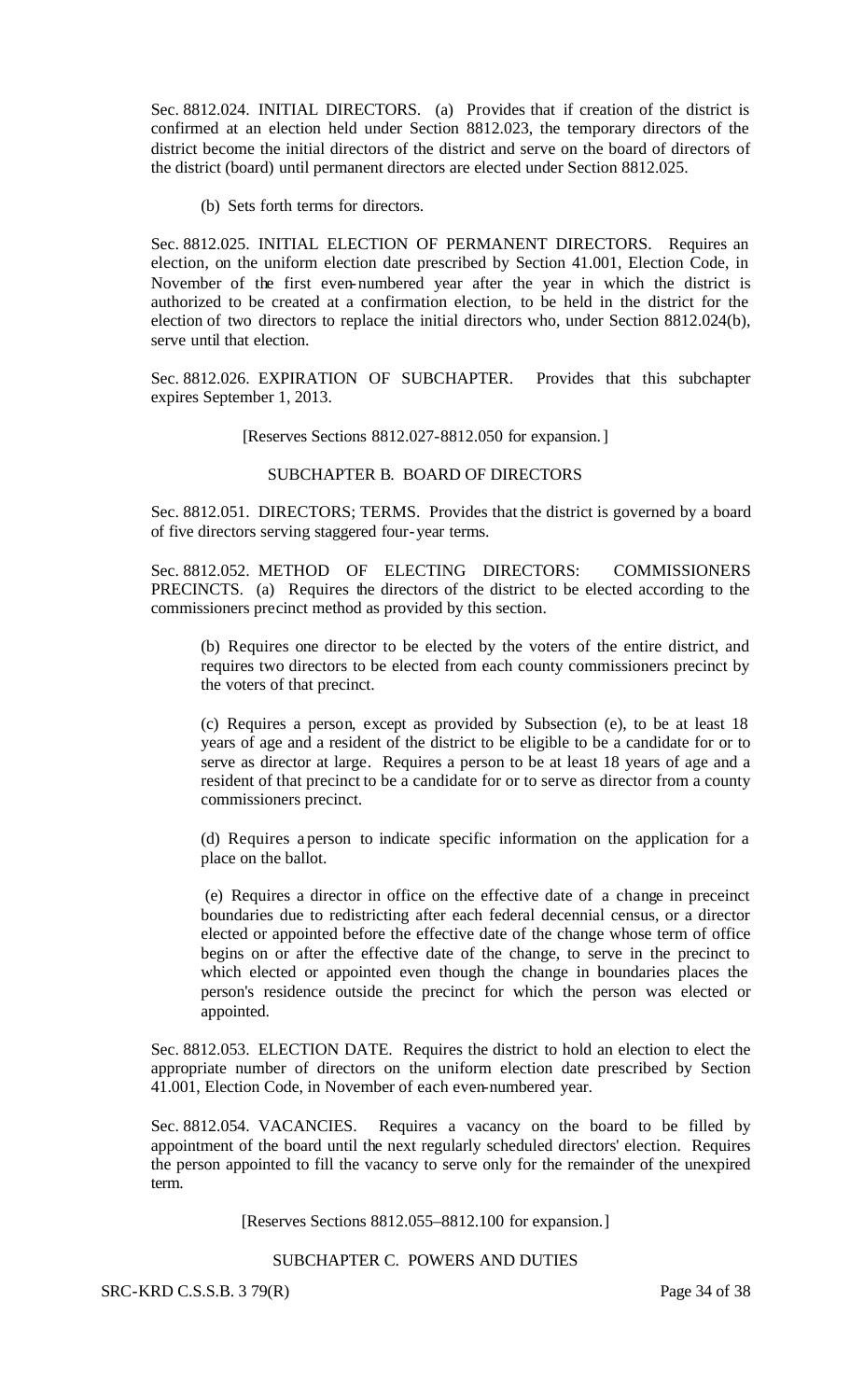Sec. 8812.101. PROHIBITION ON DISTRICT USE OF EMINENT DOMAIN POWERS. Prohibits the district from exercising the power of eminent domain.

#### [Reserves Sections 8812.102-8812.150 for expansion.]

#### SUBCHAPTER D. GENERAL FINANCIAL PROVISIONS

Sec. 8812.151. LIMITATION ON TAXES. Prohibits the district from imposing ad valorem taxes at a rate that exceeds three cents on each \$100 of assessed valuation of taxable property in the district.

SECTION 4.02. Repealer: Chapter 1332 (relating to the Crossroads Groundwater Conserva tion District), Acts of the 77th Legislature, Regular Session, 2001.

SECTION 4.03 Provides that all requirements of the constitution and laws of this state and the rules procedures of the legislature with respect to the notice, introductions, and passage of this Act are fulfilled and accomplished.

#### ARTICLE 5. EDWARDS AQUIFER AUTHORITY

SECTION 5.01. Amends Section 1.11(f), Chapter 626, Acts of the 73rd Legislature, Regular Session 1993, as follows:

(f) Authorizes the Edwards Aquifer Authority (authority) to own, finance, design, construct, operate, or maintain recharge facilities or contract with a person who uses water from the aquifer for the authority or that person to own, finance, design, construct, operate, or maintain recharge facilities. Redefines "recharge facility" for the purpose of this subsection. Deletes existing text prohibiting fees from being used for purchasing or operating facilities.

SECTION 5.02. Amends Section 1.14, Chapter 626, Acts of the 73rd Legislature, Regular Session 1993, by amending Subsections (a), (c), (f), and (h), as follows:

(a) Requires authorizations to withdraw water from Edwards Aquifer (aquifer) and all authorizations and rights to make a withdrawal under this Act to be limited in accordance with this section to recognize the hydro-geologic connection and interaction between surface and groundwater.

(c) Prohibits the amount of permitted withdrawals from the aquifer, except as provided by Subsections (f) and (h) of this section, for the period beginning Janua ry 1, 2005, rather than 2008, the sum of all issued and pending regular permits filed if annexation occurs.

(f) Authorizes the authority, if the level of the aquifer is equal or greater than 665, rather than 650, feet above mean sea level as measured at well J-17, to authorize withdrawal from the San Antonio pool, on an uninterruptible basis, of permitted amounts. Requires the authority, in accordance with Section 1.26 of this article, to limit the additional withdrawals to ensure that springflows are not affected during critical drought conditions.

(h) Authorizes the authority, to accomplish the purposes of this article, through a program, to implement and enforce water management practices, procedures, and methods to ensure that, not later than December 31, 2012, the continuous minimum springflows of the Comal Springs and the San Marcos Springs are maintained to protect endangered and threatened species to the extent required by federal law and to achieve other purposes provided by Subsection (a) of this section and Section 1.26 of this article. Authorizes the authority from time to time as appropriate to revise the practices, procedures, and methods. Requires the authority, to meet this requirement, to require phased reductions in the amount of water that may be used or withdrawn by existing users or categories of other users or implementation of alternative management practices, procedures, and methods, including the authority's critical period management plan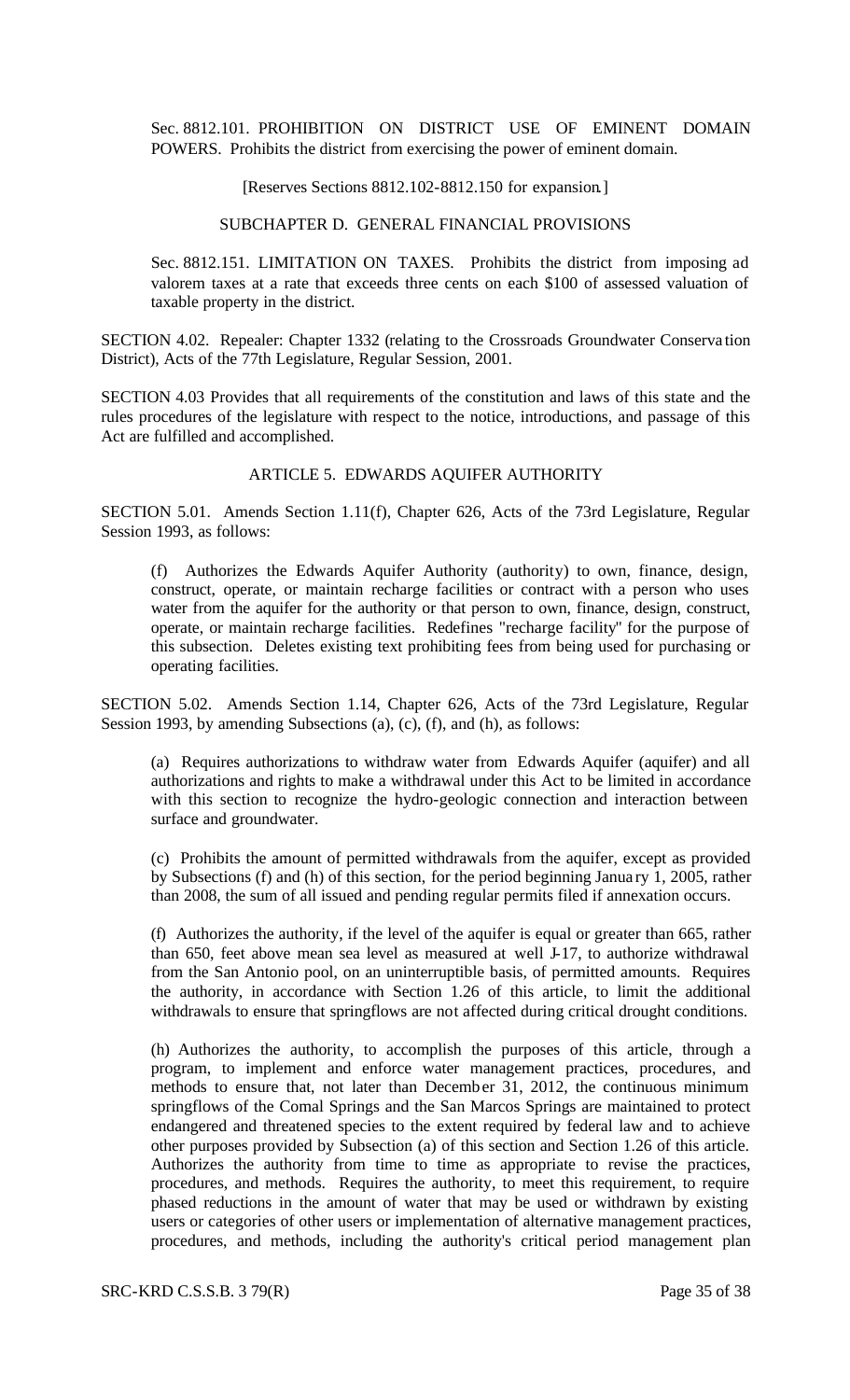established under Section 1.26 of this article or implementation of alternative management practices, procedures, and methods.

SECTION 5.03. Amends Section 1.15(c), Chapter 626, Acts of the 73rd Legislature, Regular Session, 1993, to prohibit regular permits, except as provided in Section 1.14(f) and Section 1.26 of this article, from being issued on an interruptible basis, and prohibits the total authorized withdrawals authorized by all regular permits issued by the authority from exceeding the limitation provided by Section 1.14 of this artic le.

SECTION 5.04. Amends Section 1.19(b), Chapter 626, Acts of the 73rd Legislature, Regular Session, 1993, as follows:

(b) Requires the withdrawal of water under a term permit to be consistent with the authority's critical period management plan established under Section 1.26 of this article. Prohibits a holder of a term permit from withdrawing from the San Antonio pool of the aquifer unless the level of the aquifer is higher than 675, rather 665, feet above sea level, as measured at Well J-17, and the flow at Comal Springs as determined by Section 1.26(c) is greater than 350 cfs.

SECTION 5.05. Amends Article 1, Chapter 626, Acts of the 73rd Legislature, Regular Session, 1993, by amending Section 1.26 and adding Sections 1.26A, as follows:

Sec. 1.26. CRITICAL PERIOD MANAGEMENT PLAN. (a) Requires the authority, after review of the recommendations received, as prescribed in Section 1.26A of this article, to prepare and coordinate implementation of a critical period management plan in a manner consistent with Section 1.14(a). Deletes existing text regarding a deadline.

(b) Requires the authority, not later than January 1, 2006, by rule, to adopt and enforce a critical period management plan with withdrawal reduction criteria at no less than specific amounts, whether according to the index well levels or Comal Springs flow as may be applicable.

(c) Requires the authority to continuously track the average daily discharge rate measured over each period of five consecutive days at Comal Springs to determine whether a reduction in withdrawals to the Stage III reduction level is required. Requires the authority to track the average daily discharge rate measured for any five days in a period of 10 consecutive days to determine whether a reduction in withdrawals to the Stage IV reduction level is required.

(d) Sets forth dates prohibiting the authority from allowing a specific annualized rate from exceeding a certain level.

(e) Authorizes the authority, from time to time, by rule, to amend the withdrawal reduction criteria of the critical period management plan as set forth in Subsections (b) and (c), after review and consideration of the recommendations from the environmental flows commission, the Edwards Aquifer Area expert science team, and the Edwards Aquifer Area Stakeholders Committee, as prescribed in Section 1.26A of this article. Requires the amended plan to be consistent with Section 1.14(a) of this article.

Sec. 1.26A. DEVELOPMENT OF WITHDRAWAL REDUCTION LEVELS AND STAGES FOR CRITICAL PERIOD MANAGEMENT. (a) Requires the environmental flows commission, as established under Section 11.0236, Water Code, to appoint a 15 member Edwards Aquifer Area Stakeholders Committee (stakeholders committee) not later than January 1, 2006. Sets forth the composition of the committee.

(b) Requires the stakeholders committee to appoint a seven-member Edwards Area expert science team (expert science team) not later than April 30, 2006. Requires the expert science team to be composed of technical members with certain special expertise. Provides that Chapter 2110, Government Code, does not apply to the size, composition, or duration of the expert science team. Requires a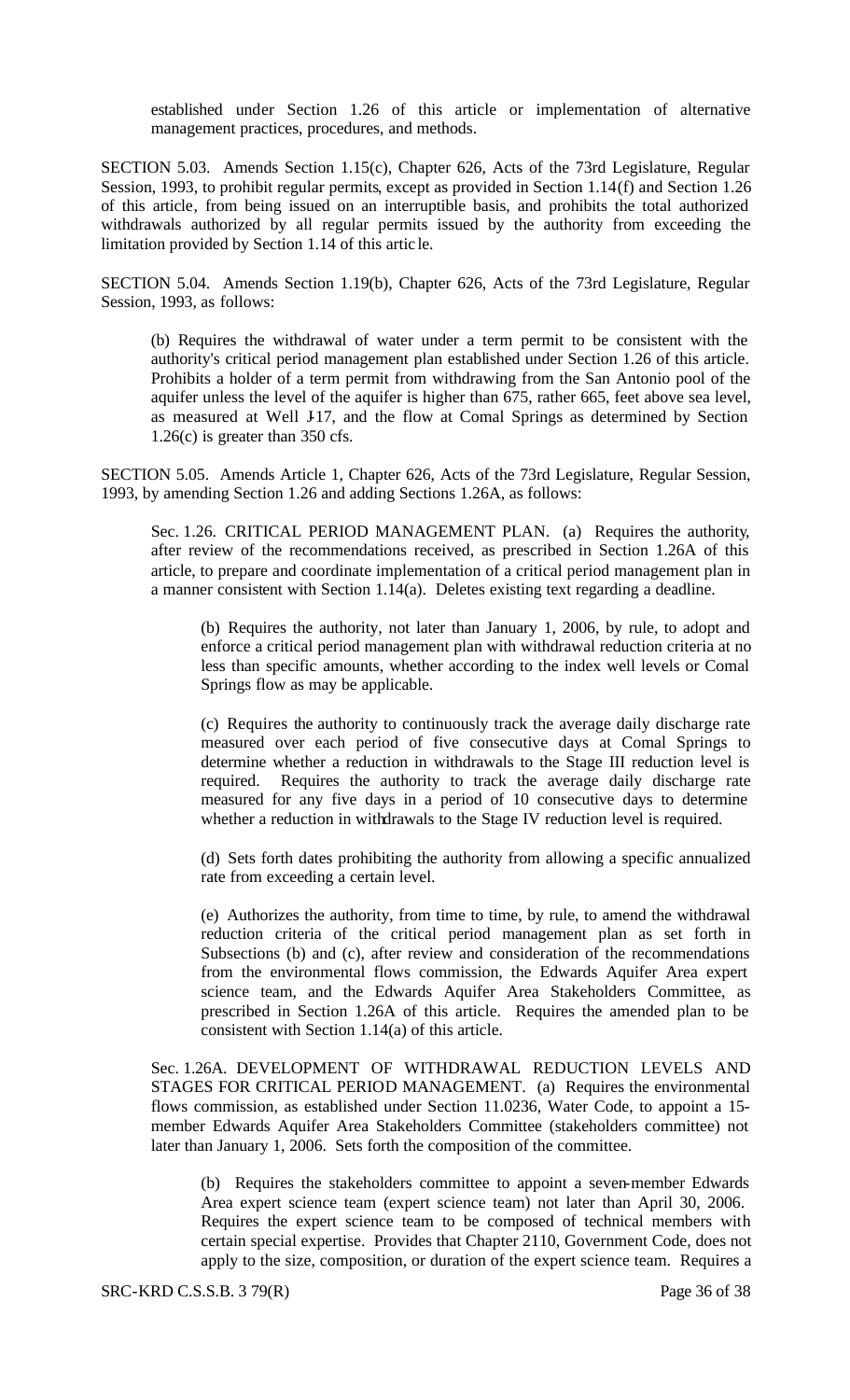member of the science advisory committee, established in Section 11.02361, Water Code, to serve as liaison to the expert science team.

(c) Requires the expert science team to develop an analysis of spring discharge rates and aquifer levels as a function of withdrawal levels. Requires the expert science team, based upon this analysis and the required elements to be considered by the authority in Section 1.14 of this Act, through a collaborative process designed to achieve consensus, to create recommendations for withdrawal reduction levels and stages for critical period management and submit them to the stakeholders committee, the flows commission, and the authority. Requires the initial recommendations to be completed and submitted no later than September 30, 2006.

(d) Requires the expert science team, in developing its recommendations, to consider all reasonably available science, including any Edwards Aquifer specific studies, and to be based solely on the best science available. Prohibits the stakeholders committee from changing the recommendations of the expert science team regarding the withdrawal limitations appropriate to achieve the purposes of Section 1.14 of this article.

(e) Requires the stakeholders committee to review the withdrawal limitation and critical period management submitted by the expert science team and to consider them in conjunction with other factors, including the present and future needs for water for other uses related to water supply planning in the Edwards Aquifer Area and the required elements to be considered by the authority in Section 1.14 of this Act. Requires the stakeholders committee to develop recommendations regarding a critical period management plan and submit its recommendations to the authority and the flows commission. Requires the stakeholders committee, in developing its recommendations, to operate on a consensus basis to the maximum extent possible. Requires the initial recommendations to be completed and submitted no later than October 31, 2006.

(f) Requires the flows commission to submit to the authority its comments on and recommendations regarding the expert science team's recommended withdrawal reduction levels and stages for critical management needed to maintain target spring discharge and aquifer levels. Requires the withdrawal reduction recommendations to be based upon a combination of spring discharge rates of the San Marcos and Comal Springs and levels at J-17 and J-27 wells. Requires the expert science team to submit its withdrawal recommendations to the stakeholders committee, the flows commission, and the authority. Requires the initial comments and recommendations to be submitted no later than November 30, 2006.

(g) Requires the expert science team, stakeholder committee, and the flows commission to submit recommendations to the authority for use in developing its rules relative to establishing the critical period management plan.

(h) Requires the meetings of the expert science team and stakeholders committee, where reasonably practicable, to be open to the public.

(i) Requires the stakeholders committee, with the assistance of the expert science team, in recognition of the importance of critical period management to adapt to changed conditions or information, after submitting its recommendations regarding withdrawal limitations and strategies to meet the spring flow needs to the authority, to prepare and submit a specific work plan to the flows commission. Sets forth the requirements of the work plan.

(j) Requires the authority, to assist the flows commission to assess the extent to which the recommendations of the expert science team are considered and implements, to provide specific written reports to the flows commission, at intervals determined by the flows commission.